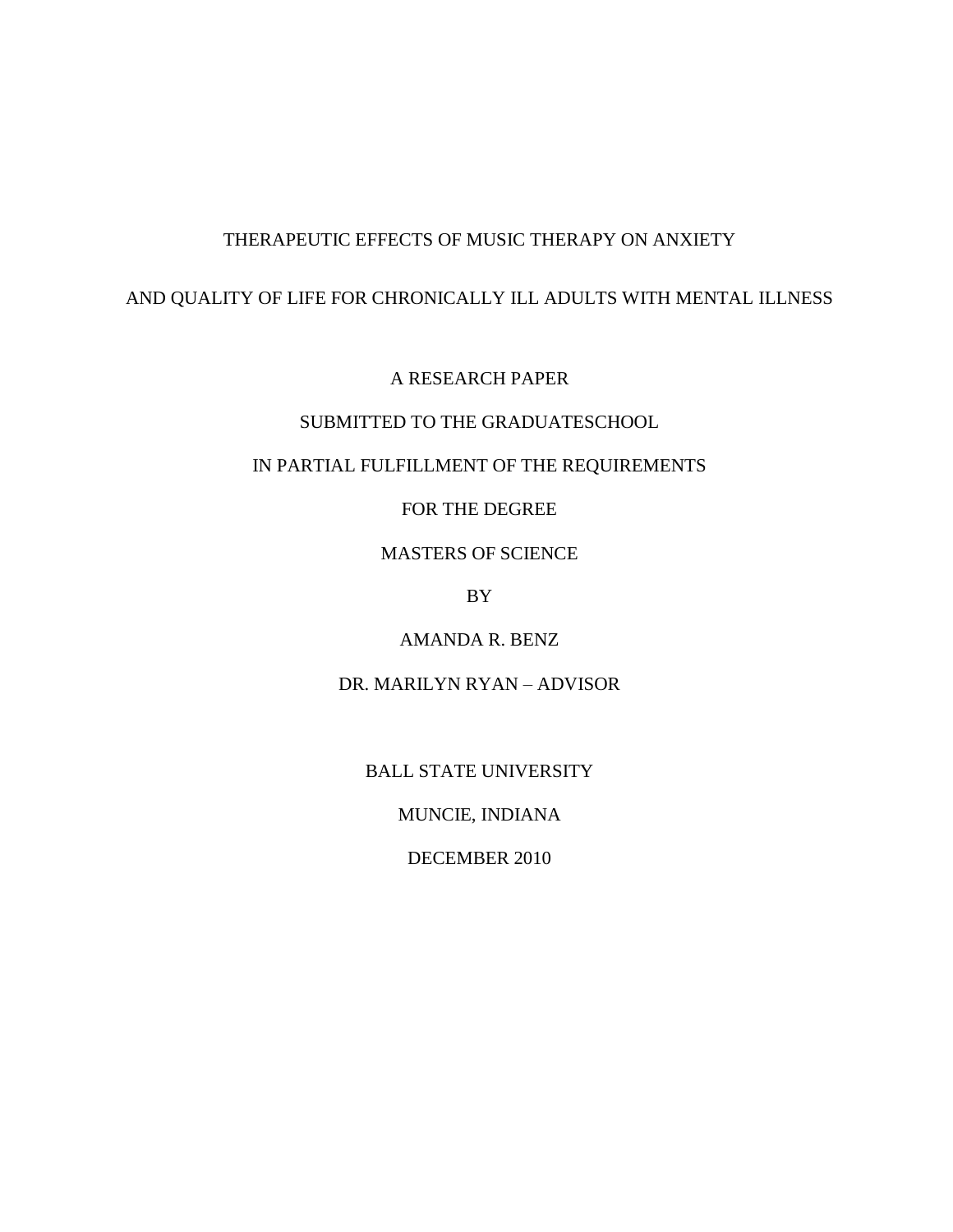# TABLE OF CONTENTS

| Chapter I: Introduction                                         |  |
|-----------------------------------------------------------------|--|
|                                                                 |  |
|                                                                 |  |
|                                                                 |  |
|                                                                 |  |
|                                                                 |  |
|                                                                 |  |
|                                                                 |  |
|                                                                 |  |
|                                                                 |  |
|                                                                 |  |
| <b>Chapter II: Literature Review</b>                            |  |
|                                                                 |  |
|                                                                 |  |
|                                                                 |  |
|                                                                 |  |
| Effects of Music Therapy: Pain Symptoms, Depression, Agitation, |  |
|                                                                 |  |
|                                                                 |  |
|                                                                 |  |
|                                                                 |  |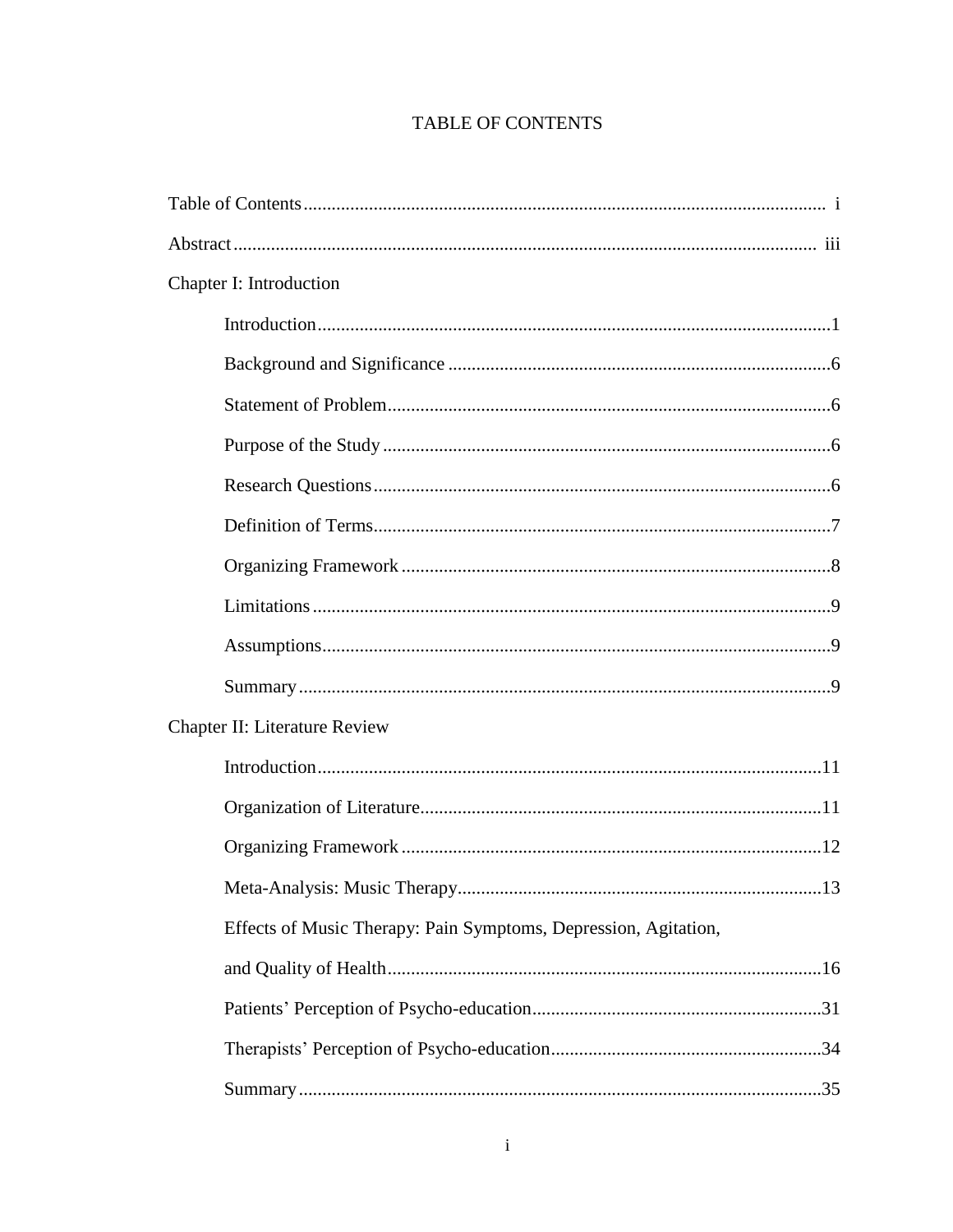# Chapter III: Methodology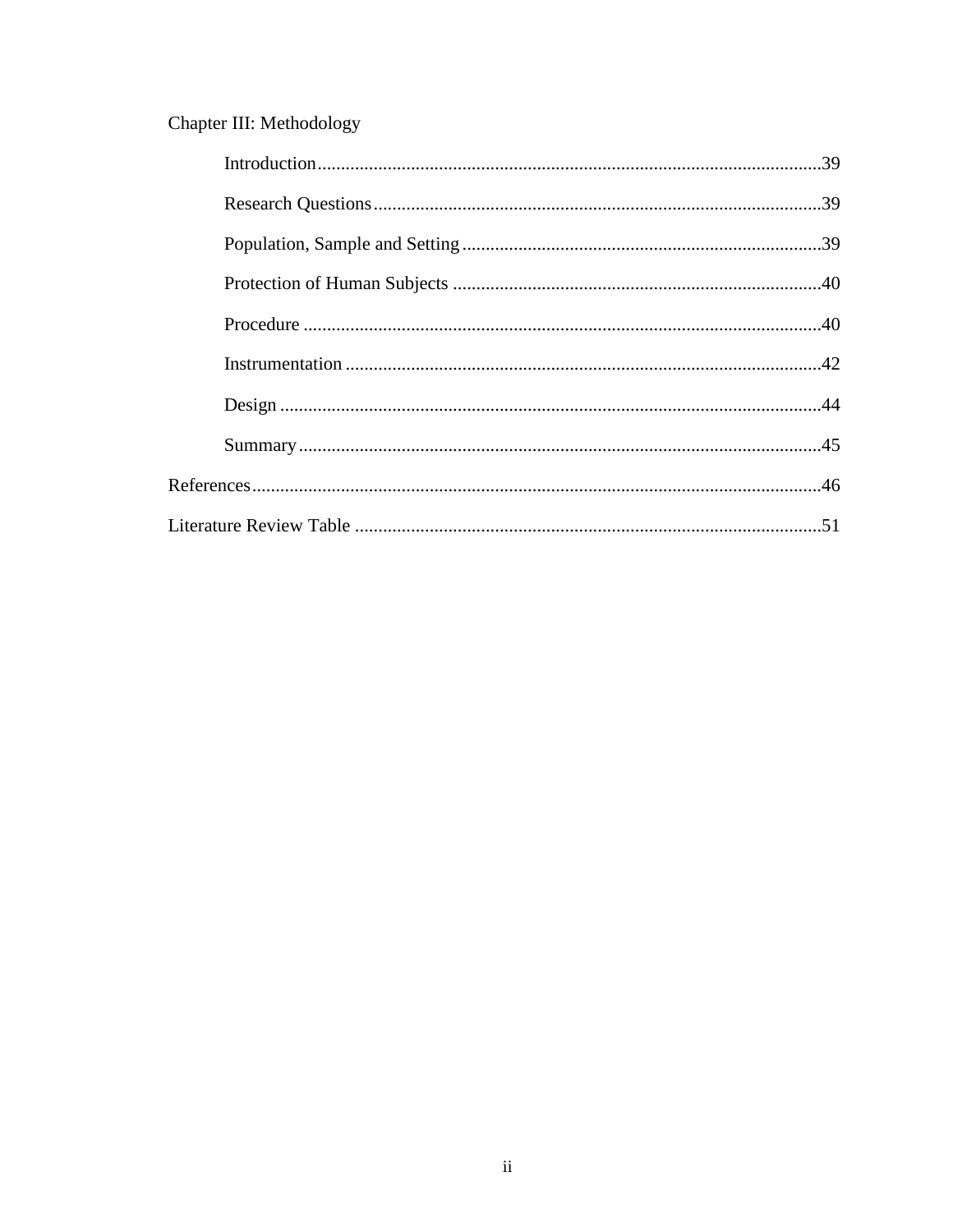#### **Abstract**

| <b>RESEARCH SUBJECT:</b> | Therapeutic Effects of Music Therapy on Anxiety and    |
|--------------------------|--------------------------------------------------------|
|                          | Quality of Life for Chronically Ill Adults with Mental |
|                          | Illness                                                |
| <b>DEGREE:</b>           | Masters of Science in Nursing                          |
| <b>STUDENT:</b>          | Amanda R. Benz                                         |
| <b>COLLEGE:</b>          | Applied Sciences and Technology                        |
| DATE:                    | December, 2010                                         |
| PAGES:                   | 63                                                     |

Mental Illness impacts many individuals, families and communities. Treatments for chronically mentally ill individuals include a variety of medications and behavioral therapies. Alternative therapies can also help reduce anxiety and improve social behavior. Music therapy has been identified as one method to reduce anxiety, resulting in an increased quality of life. The purpose of this study is to examine the impact of music therapy on social anxiety and quality of life for individuals who are chronically mentally ill. This is a replication of Grocke, Bloch and Castle's (2009) study. The study is based on Group Music Therapy (Bloch & Crouch, 1985). The anticipated sample will include 500 outpatients being treated in a local mental health facility in MD. The WHOQOLBREF Quality of Life Scale, the Social Interaction Anxiety Scale and the Brief Symptom Inventory will be used to collect data. Semi-structured interviews will also be conducted with focus groups. Findings will provide insight about the impact of music therapy as an alternative treatment to reduce anxiety and improve quality of life for chronically ill individuals.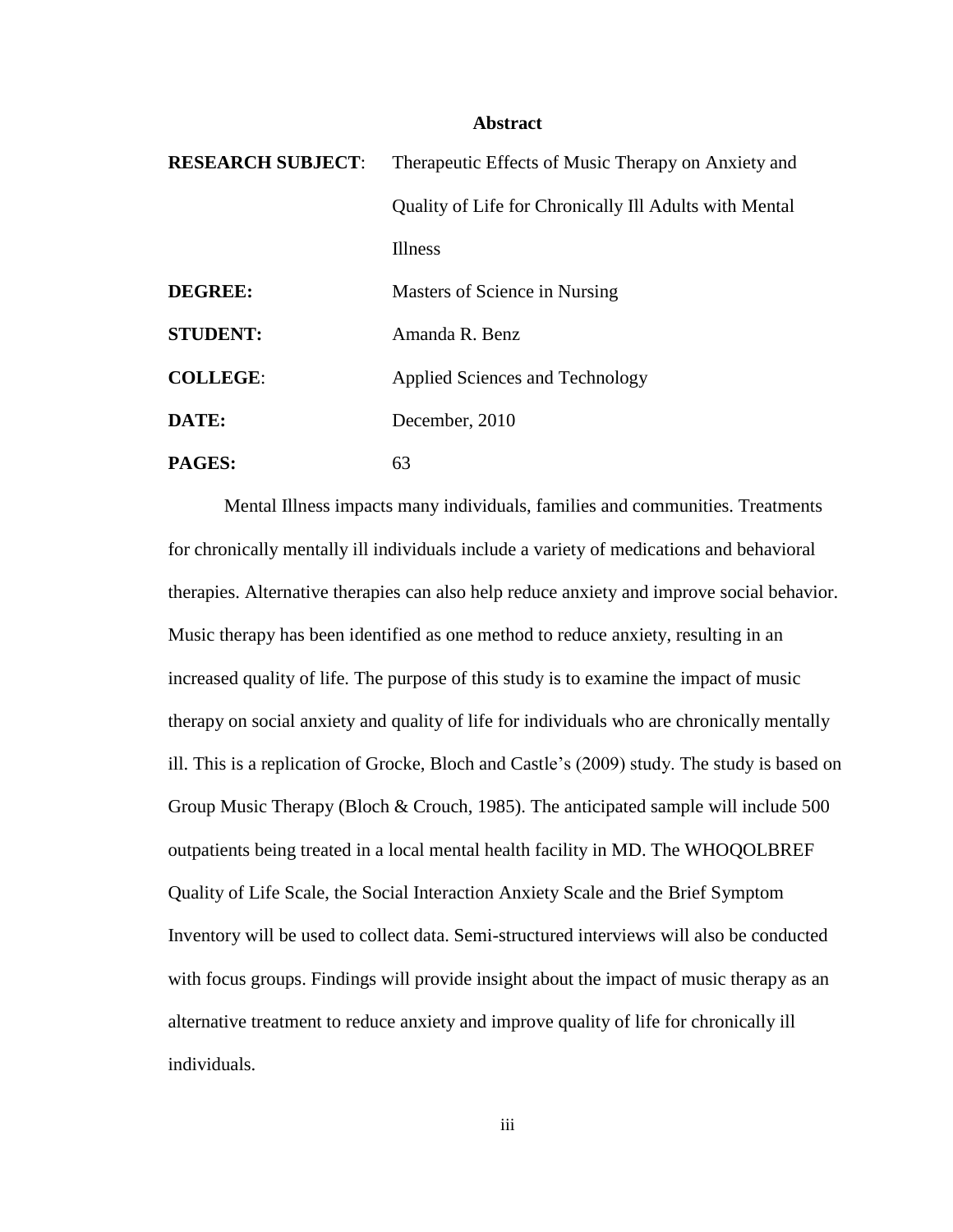## Chapter I

## *Introduction and Background*

Mental illnesses, or psychiatric disorders, are often misunderstood, and consequently not managed well in the United States (U.S.) healthcare system. According to the National Institute of Mental Health (NIMH), nearly one in four persons (26.2%) over the age of 18 in the U.S. suffers from a diagnosable mental illness (2008). Although widespread, the cases of chronic and severe mental illness are limited to 1 in every 17 (6%) individuals (NIMH, 2008). Rosenberg, CEO for the National Council for Community Behavior Healthcare, made it clear that U.S. mental health, and addiction treatment systems are continually underfunded, a trend that will worsen as state and federal monies are cut (National Council for Community Behavior Healthcare, 2010). In a congressional testimony Rosenberg reported that individuals suffering from mental illness die nearly 25 years sooner than healthy counter-parts.

According to the National Alliance on Mental Illness (NAMI) (2010), without adequate treatment the economic cost of mental illness is more than 100 billion dollars each year in the U.S. In Indiana, community-based mental health centers utilize over \$445 million federal, state, and county funds to treat over 116,000 mentally ill individuals. This approach helps reduce length of hospital stays and unnecessary incarceration (Indiana Council of Community Mental Health Centers, 2010.) Access to treatment however is an issue. A report issued by NAMI stated that treatment of mental health is paralyzed.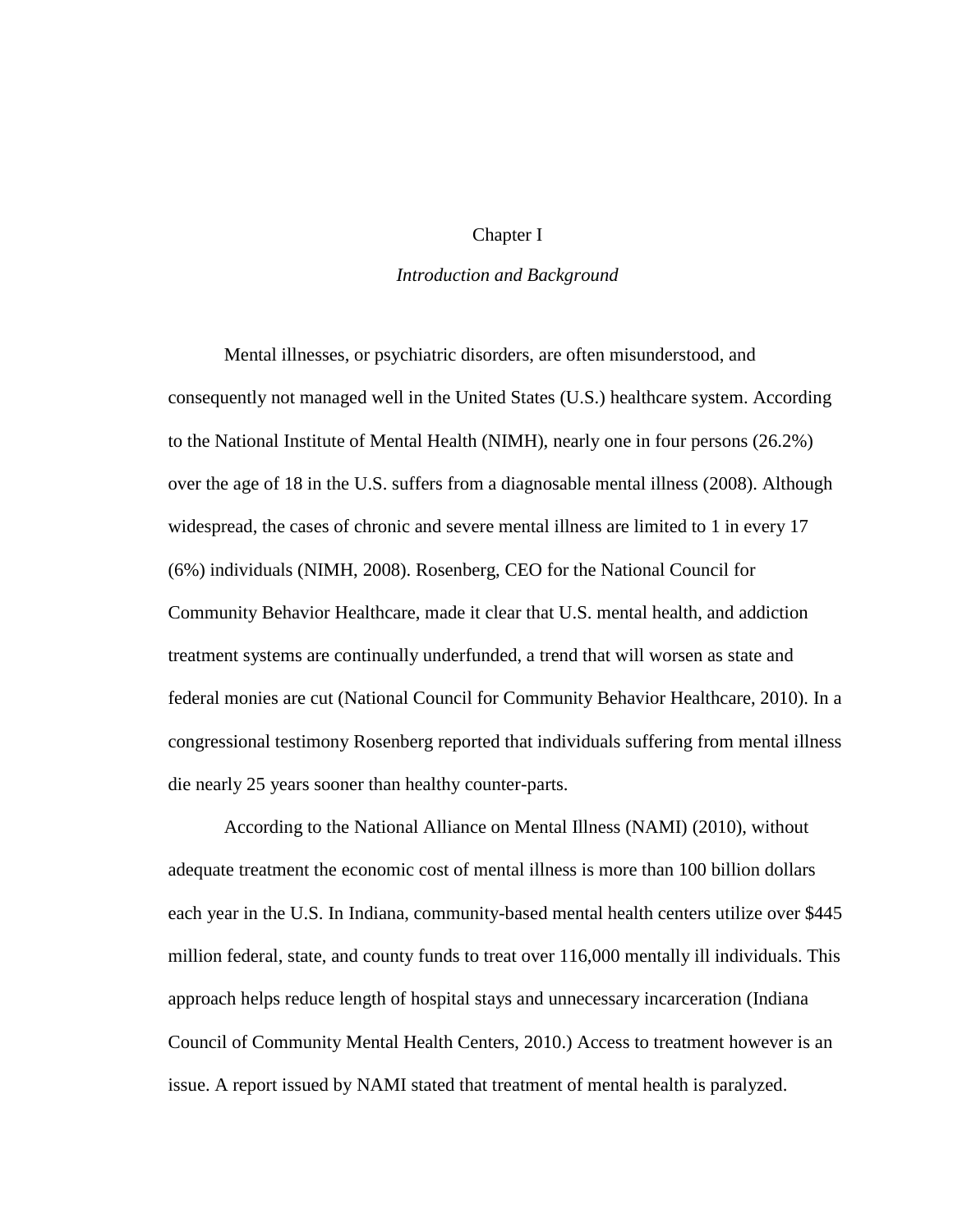Many mentally ill individuals go without treatment until crisis. Upon reaching crisis, mentally ill individuals cannot find psychiatric inpatient facilities, treatment services, or community based programs easily accessible.

A report issued by the National Council for Community Behavior Healthcare stated nearly 16% of jail inmates have a diagnosable mental illness, many of which go untreated at a cost of nearly 46 dollars per day (2010). The Ohio Department of Mental Health (n.d.) reported that individuals who are depressed are twice as likely to miss work, and are seven times more likely to be less productive than a non-depressed employee. Untreated mental illness is adding to the catastrophic costs of care.

Untreated mental illness can also result in substance abuse. Many mentally ill individuals are addicted to drugs and alcohol. According to researchers at Iowa State University (2009), substance abuse programs are economically beneficial. Each program implemented resulted in nearly a 10 dollar return rate for every \$1 invested. The economic impact of addiction must be taken into account when considering the financial costs of mental illness. According to the Substance Abuse and Mental Health Services Administration (SAMHSA), \$7-\$20 in crime costs, incarceration, emergency room care, productivity, and premature death can be prevented by every \$1 dedicated to drug and alcohol prevention (2010).

Although more research is being conducted on how to effectively treat the mentally ill, individuals who suffer from mental illnesses are still isolated and stigmatized because of symptoms. Some medications used to treat mental illnesses have been used for more than 50 years, such as Thorazine and Haldol. A newer classification of atypical antipsychotics is now more commonly used, and includes Risperidal, Zyprexa, Geodon,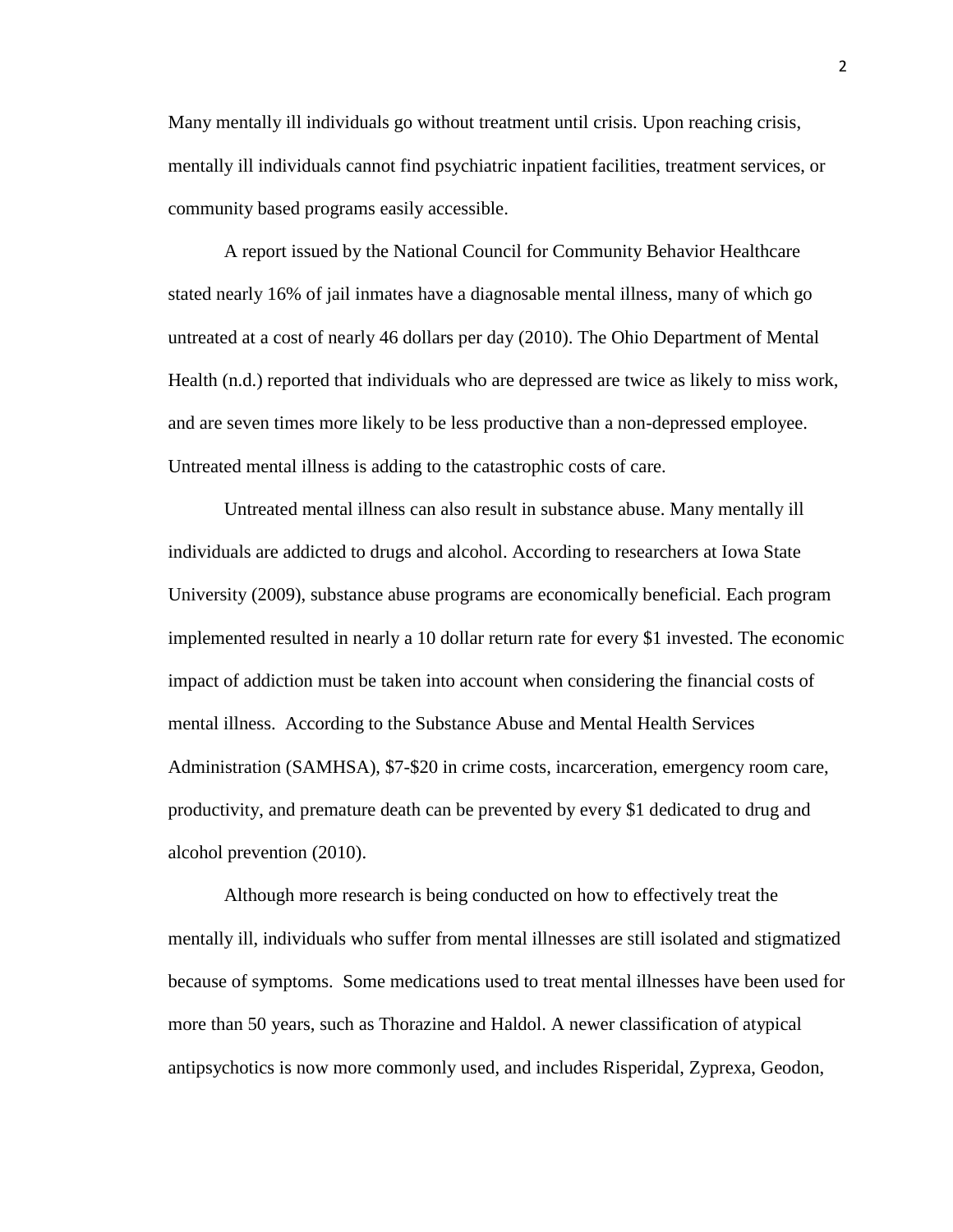Abilify and Invega (NIMH, 2008). However, the medications can cause side effects such as dizziness, blurred vision, weight gain, and an increased risk for high cholesterol and diabetes. Side effects can worsen mentally ill individuals' ability to adapt socially (NIMH, 2008).

## *Background and Significance*

Music therapy came into play during more recent times. During the 1960's many individuals were de-institutionalized due to changing state and federal policies, and the increasing use of new medications, such as thorazine (Leupo, n.d). Today many mentally ill individuals are treated primarily on an out-patient basis using a combination of medication therapy, alternative therapies, and counseling.

Music as a therapy for mental health is as old as Aristotle and Plato, and was used in Ancient Greece and Rome. Congreve (1570-1629) in The Mourning Bride play (1697) believed music could soften rocks, bend knotted oak, and charm the most savage beast. Through the years music has been found to reflect emotions, often describing the events of the time. During the 1600-1700's music was traditionally related to religion. Psalms and hymns were often sung. During those years many colonists also sang nursery rhymes and political songs. The event of a war also stimulated a change in music styles and new songs were written. It was during the Revolutionary War when folk music and ballads became popular.

The Civil War and Reconstruction period (1860-1900) introduced many songs which are still sung today, such as Amazing Grace and He Leadeth Me. During this period gospel, folklore, and political songs were popular. During World War I music was used for humor, propaganda, and persuasion (American Popular Music, 2009).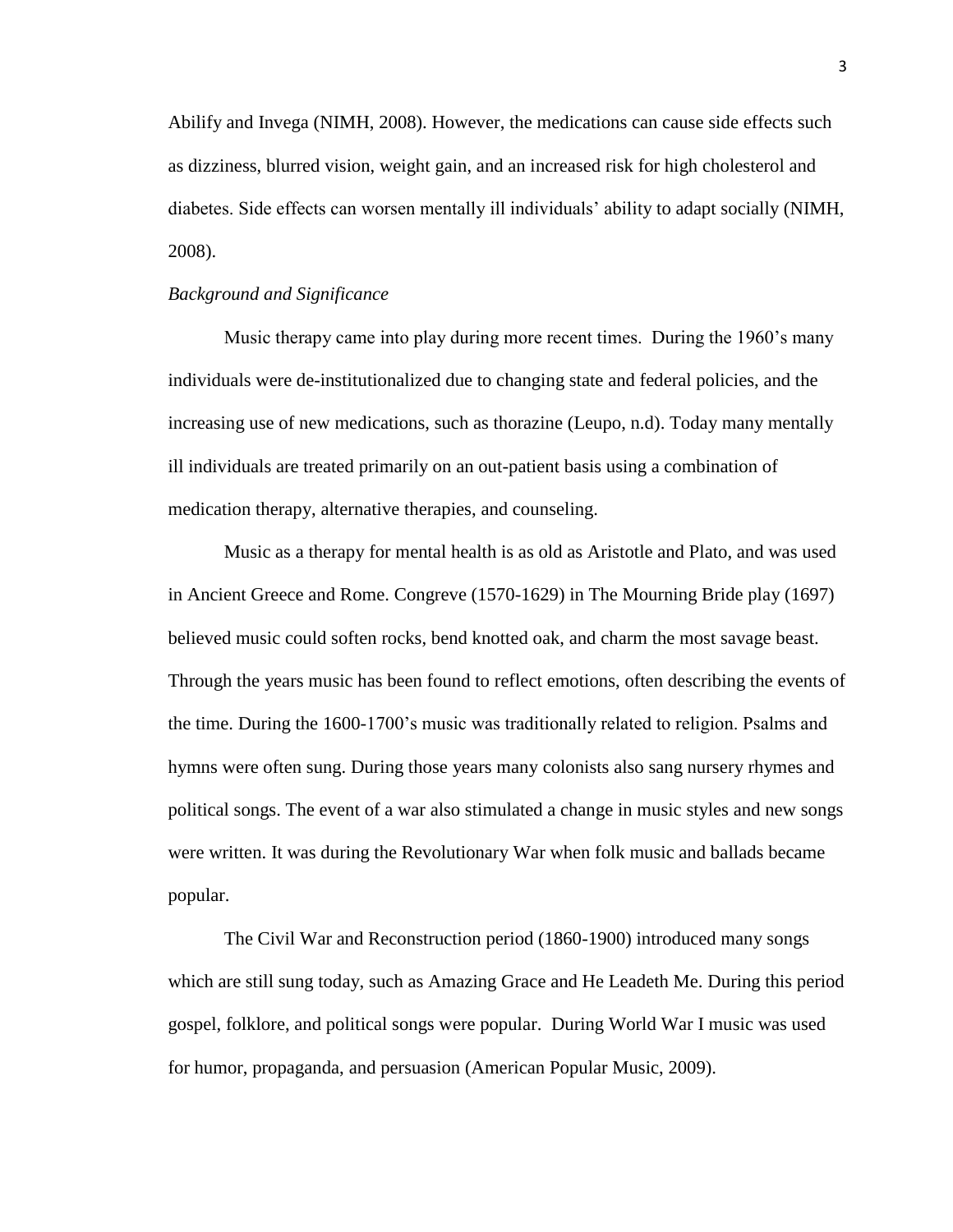Music therapy has been used as an alternative treatment option for individuals who suffer from mental illnesses since 1939. Music therapy for healing began during World War II when musicians were invited to play for patients who suffered from battle inflicted injuries (American Music Therapy Association, 2009). It was during that time that doctors and nurses became aware that music had an effect on veterans' psychological, physiological, cognitive, and emotional states (University Hospitals of Cleveland: Music as Medicine, 2010). As therapeutic results began to be more evident within hospitals a need for the development of music therapy became apparent.

Music as therapy has an ongoing history based on education and organizations. It was in 1944 that the Michigan State University founded the first music therapy program. Subsequently the National Association for Music Therapy was founded in 1950. Later the American Association for Music Therapy was founded in 1971. In 1985, The World Federation of Music Therapy (WFMT) was formed in Genoa, Italy. WFMT is the international organization of music therapists worldwide. In 1998 the National Association for Music Therapy merged with The American Association for Music Therapy, and is now called American Music Therapy Association. The purpose of this association is to develop the use of music therapy in various settings while advancing education, training, professional standards, and research in support of the music therapy profession (American Music Therapy Association, 2009).

Music therapy as a treatment option is a method of helping the mentally ill communicate more effectively, show self-expression, participate in group activities, and improve overall quality of life (Choi, Lee, & Lim, 2008; Hayashi, Tanabe, Nakagawa, Noguchi, Iwata, & Koubuchi, 2002; Silverman, 2009). Persons with mental illness often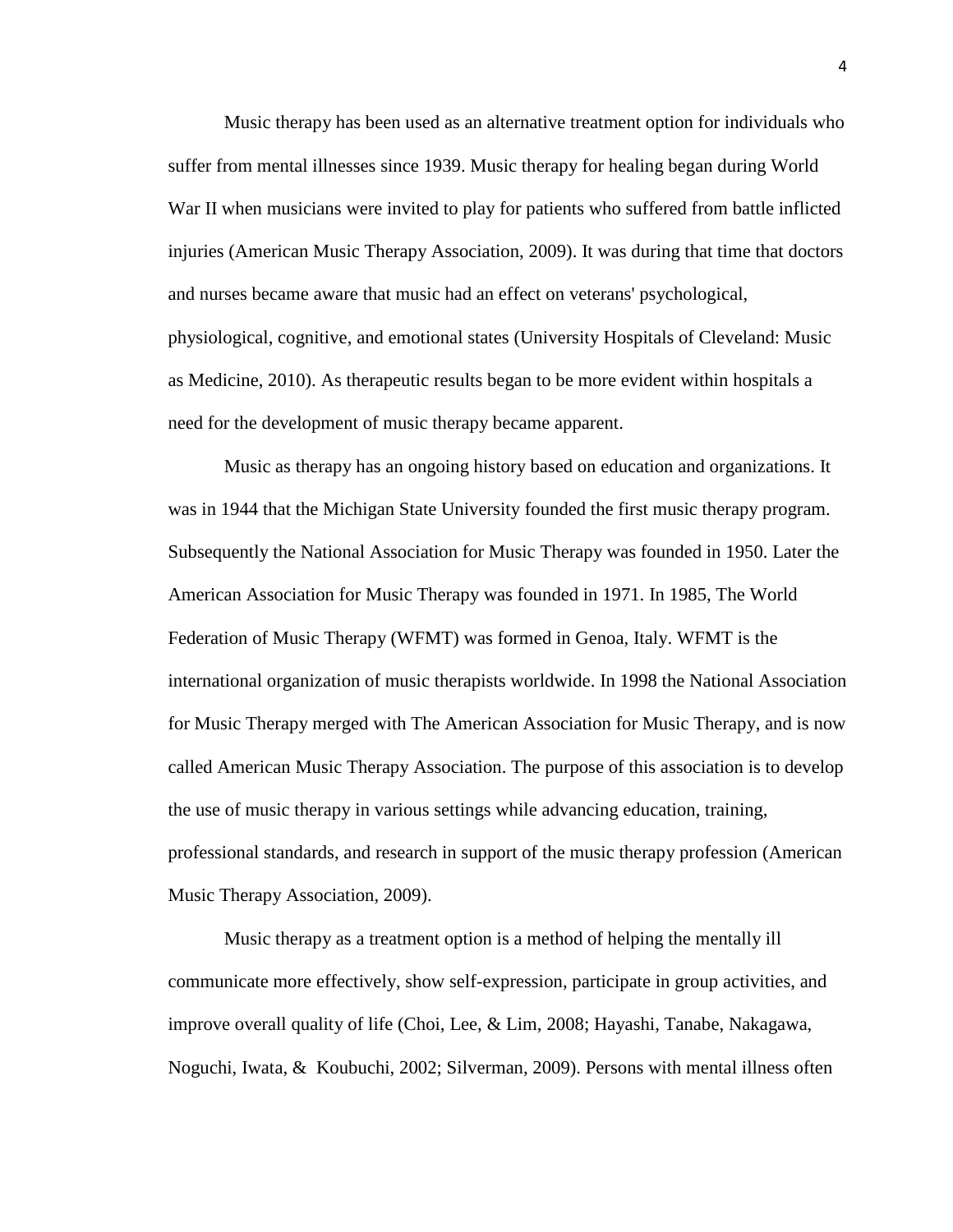feel hopeless and isolated due to the negative stigma that mental illness portrays in the American culture (SAMHSA's Resource Center to Promote Acceptance, Dignity, and Social Inclusion Associated with mental health (ADS Center), 2010). Music therapy is a bridge between isolation and participation. It was also determined that music therapy alone, or along with opiate medication, can help alleviate negative aspects of chronic pain depression, helplessness and overall disability (Mitchell, MacDonald, & Knussen, 2008).

Most researchers are optimistic about the effects of music therapy with individuals who suffer from mental illnesses. Research has demonstrated that individuals improve after being treated with music therapy (Chou & Lin, 2006; Choi, Lee, & Lim 2008; Gold, Voracek, & Wigram, 2004; Grocke et al., 2009; Ulrich, Houtmans, & Gold, 2007; Ledger & Baker, 2006; Mitchell et al., 2008; Silverman, 2006, 2009). Two studies (Gold et al., 2004; Ulrich et al., 2007) found adult patients improved in social contact, interpersonal communication, and overall behavior who suffer from schizophrenia, and children who suffer from behavioral and social problems. An experimental study (Siedliecki & Good, 2006) found that a group of patients with schizophrenia, bipolar, and conducts disorder receiving music therapy, versus routine therapy, improved in negative symptoms, such as anxiety and depression. The authors concluded that music therapy is effective as a treatment.

Music therapy sessions using group therapy provide mentally ill individuals with a method of self-expression and sense of belonging (Silverman, 2006, 2009). Silverman (2009) compared group-based psychoeducational music therapy to psychoeducation, and determined that individuals who took part in music therapy had a slightly higher score in the areas of helpfulness, satisfaction with life, enjoyment, and psychoeducational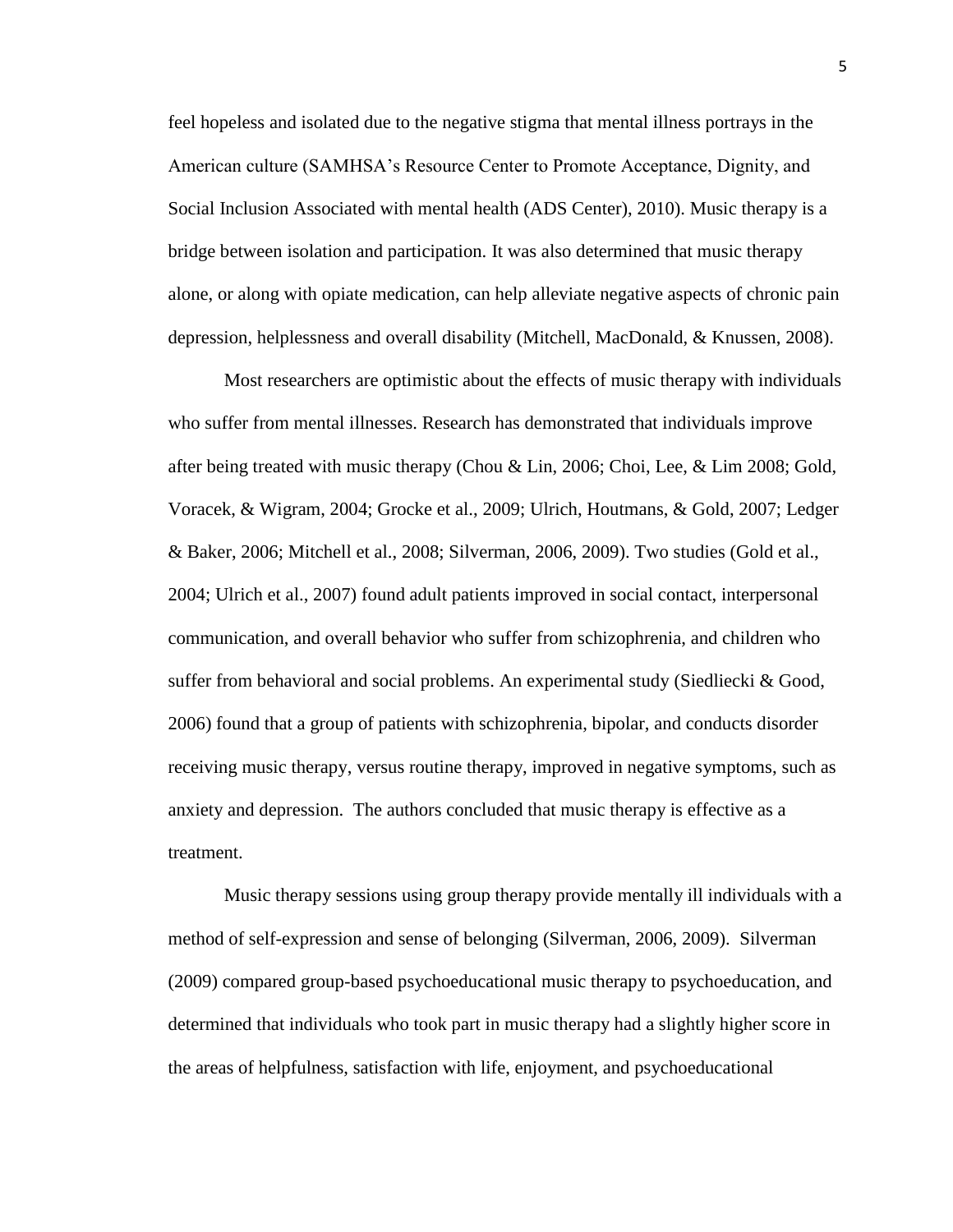knowledge. Individuals participating in group music therapy were more apt to: verbalize self and cognitive insight; more frequently discuss unique situation than individuals not participating in group music therapy. Silverman (2009) also determined individuals in group music therapy gave more frequent, more insightful answers to therapists' questions than individuals in the control condition.

Therefore, more research should be implemented to determine the effectiveness of treatments for mentally ill individuals to adapt to the social and cultural demands of society. This study builds in the work of Silverman (2006, 2009) focusing on group music therapy for schizophrenic individuals.

## *Statement of Problem*

Many individuals with mental illness are treated with medications, psychotherapy, and hospitalization. However, many of these individuals experience limited effectiveness of traditional treatment and have increased anxiety. Following treatment individuals continue to have difficulty developing relationships and developing coping skills (Grocke et al., 2009). Quality of life declines with isolation and lack of treatment.

#### *Purpose of Study*

Music therapy can influence quality of life and help decrease social anxiety for mentally ill individuals (Grocke et al., 2009). This study will replicate Grocke et al.'s work in an attempt to better understand the effect of group music therapy on community dwelling adults with chronic and severe mental illness.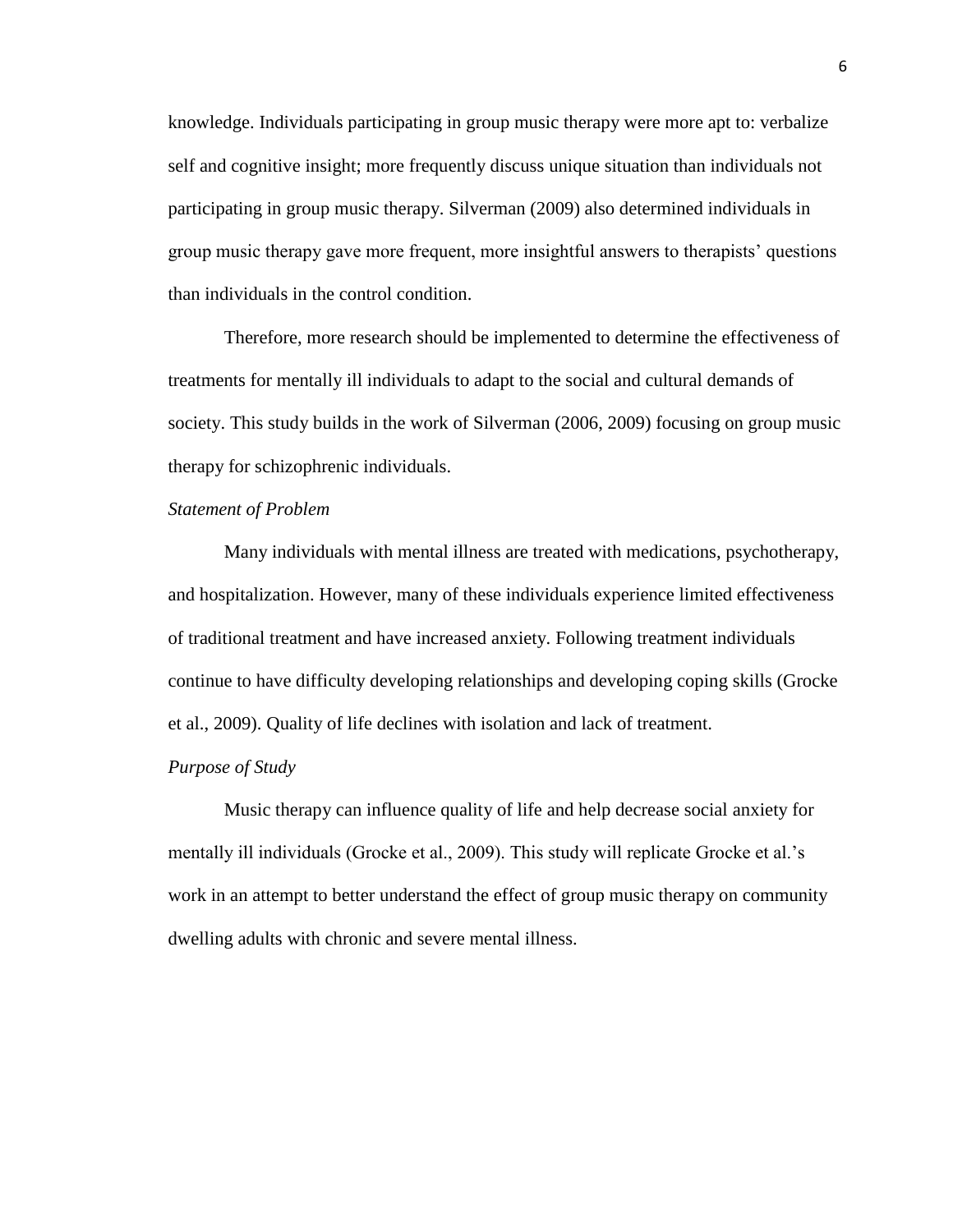## *Research Question*

- 1. Will group music therapy enhance the quality of life in individuals with severe and enduring mental illness?
- 2. Will group music therapy help reduce social anxiety?

## *Definition of Terms*

## *Quality of Life: Conceptual.*

Based on the variables evaluated in the WHOQoLBREF; quality of life is characterized by being satisfied with overall health, having the opportunity to enjoy leisure activities, receiving support from friends and family, and experiencing minimal life-inhibiting pain (Murphy, Herrman, Hawthorne, Pinzone & Evert, 2000).

*Quality of Life: Operational.* 

The WHOQoLBREF is a 26-item Likert scale which was developed to assess individual's perception of life. The scale considers the individual's culture, values, personal goals, concerns and standards (World Health Organization, 1993).

## *Group Music Therapy: Conceptual.*

A series of meetings other mentally ill individuals, lead by a music therapist, in which musical instruments are played, songs are written and songs are sung. Group music therapy promotes joy, teamwork, and overall quality of life (Grocke et al., 2009).

## *Group Music Therapy: Operational.*

Five groups of 16 mentally ill individuals that meet once a week for 10 weeks. Each meeting will be 1 hour long. During these meetings individuals will play musically instruments, write song, and sing songs.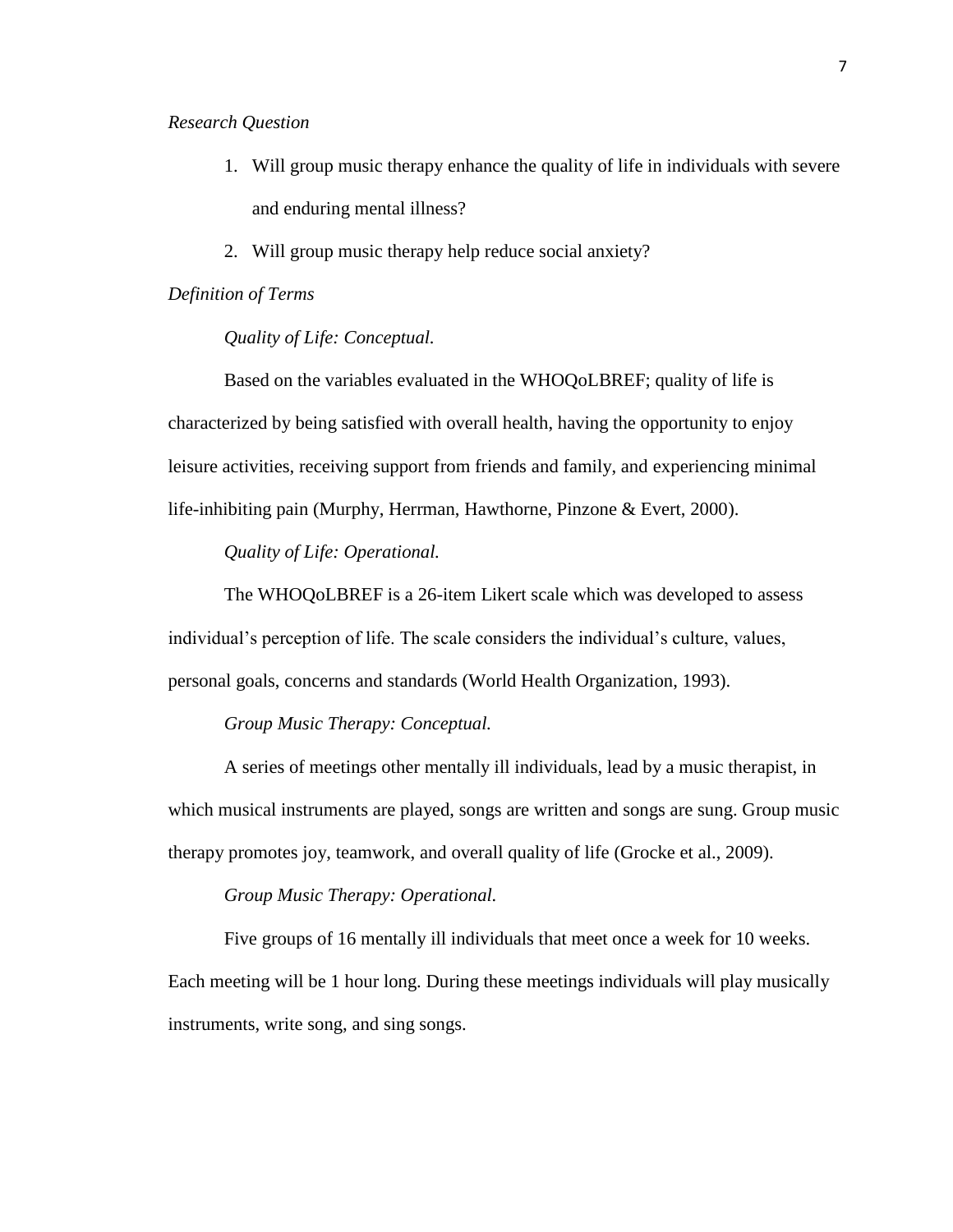#### *Enduring Mental Illness: Conceptual.*

According to Grocke et al. (2009) enduring mental illness is characterized by chronically mental ill individuals. These individuals often live in the community,frequently experience lack of family support, unemployment, uncertain future, and lack of social network.

## *Enduring Mental Illness: Operational.*

Symptoms of mental illness were evaluated using the Brief Symptoms Inventory (BSI) (Derogatis & Melisaratos, 1983). BSI is a 53-item scale which is used to detect sets of psychiatric symptoms. The score of the BSI is a global rating, called Global Severity Index. The Global Severity Index is a scoring system which determines severity of psychological distress (Pearson, 2009).

## *Social Anxiety: Conceptual.*

According to Grocke et al. (2009) individuals with enduring mental illness often exhibit social withdraw, not having close friends, and being unable to integrate into society. Social anxiety decreases communication and interactions with others. Social anxiety increases the risk of suicide in individuals with enduring mental illness and decreases the success of recovery.

#### *Social Anxiety: Operational.*

The Social Interaction Anxiety Scale (SIAS)is a 20-item scale which evaluates individuals concerns when interacting social with others. The scale addresses speaking with those in authority, making eye contact, greeting strangers, feeling tense when in a social setting, having difficulty making friends, and feeling awkward when in groups (Marrick & Clarke, 1998).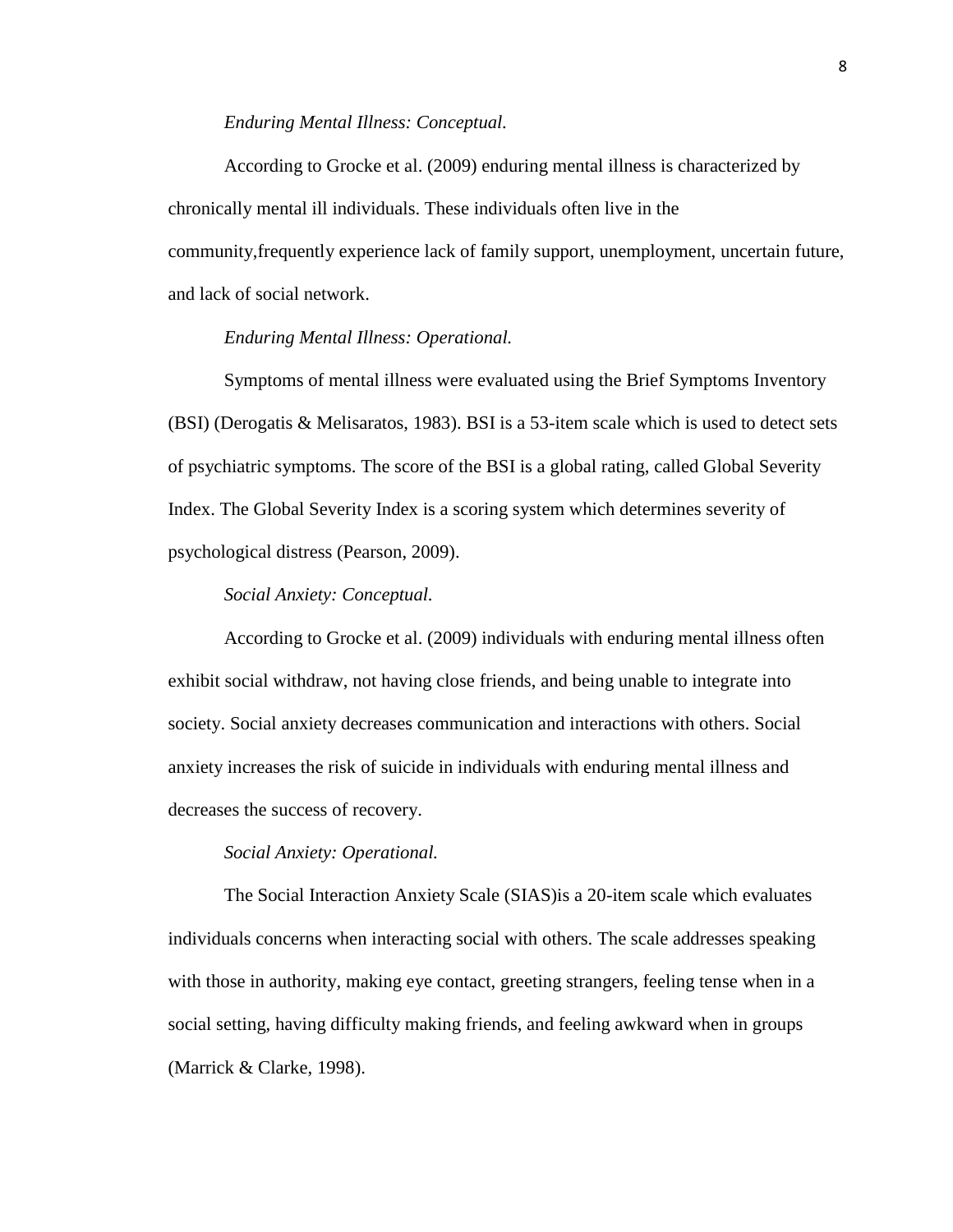## *Organizing Framework*

The organizing framework for this study is based on a previous work on group music therapy (Bloch & Crouch, 1985). The study (Bloch & Crouch) determined that one a function of music therapy is to bring mentally ill individuals together to enhance socialization, encourage musical and verbal interaction, and to assist in building relationships. The concept of group music therapy provides individuals with enduring mental illness with an opportunity to engage in social interaction where interpersonal skills are required, and allows for the group to pursue a common goal (Bloch & Crouch, 1985).

## *Limitations*

This study is limited by the small sample size. The study is being conducted through only one mental health outpatient clinic. Individuals may not answer questionnaires honestly to avoid judgment.

#### *Assumptions*

- 1. Individuals with enduring mental illness often experience decreased quality of life and social anxiety.
- 2. Non-traditional therapies such as music and art may help decrease the severity of symptoms.
- 3. Mentally ill individuals remain socially isolated and experience anxiety despite receiving treatment.

#### *Summary*

Many individuals suffering from an enduring mental illness receive traditional treatment. However, these individuals often continue to report feelings of decreased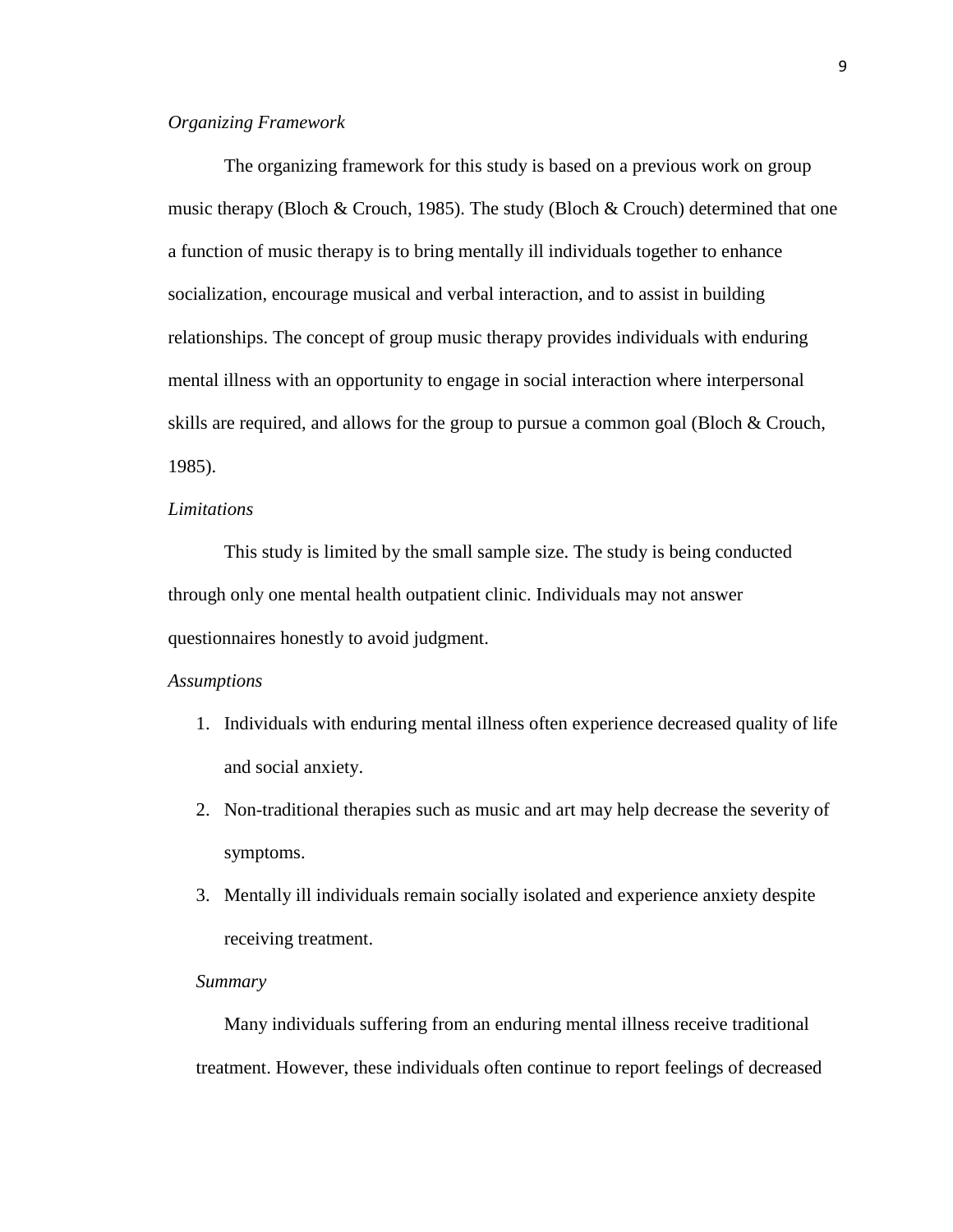overall quality of life and social anxiety. Group music therapy has been shown to increase quality of life and assist mentally ill individuals in becoming less anxious in social settings. This study will replicate a study by Grocke et al. (2009). The purpose of this study is to work with individuals with enduring mental illness in an attempt to better understand the effect of music therapy on adults with chronic and severe mental illness.

One form of treatment outside of medications and traditional therapy is alternative therapies. Certain alternative therapies, such as creative therapies of music and art, helped relieve symptoms of mental illness in persons unable to express emotions in other ways (Mental Health America, 2010). Between 70% and 90% of individuals receiving a combination of pharmacological and psychosocial treatments have a significant reduction in negative symptoms, and overall improvement in quality of life (NAMI, 2010). Therefore it is important to pursue the effects of alternative therapies on individuals with mental illnesses. This study will focus on the use of music therapy as an alternative treatment based on the work of Grocke et al. (2009).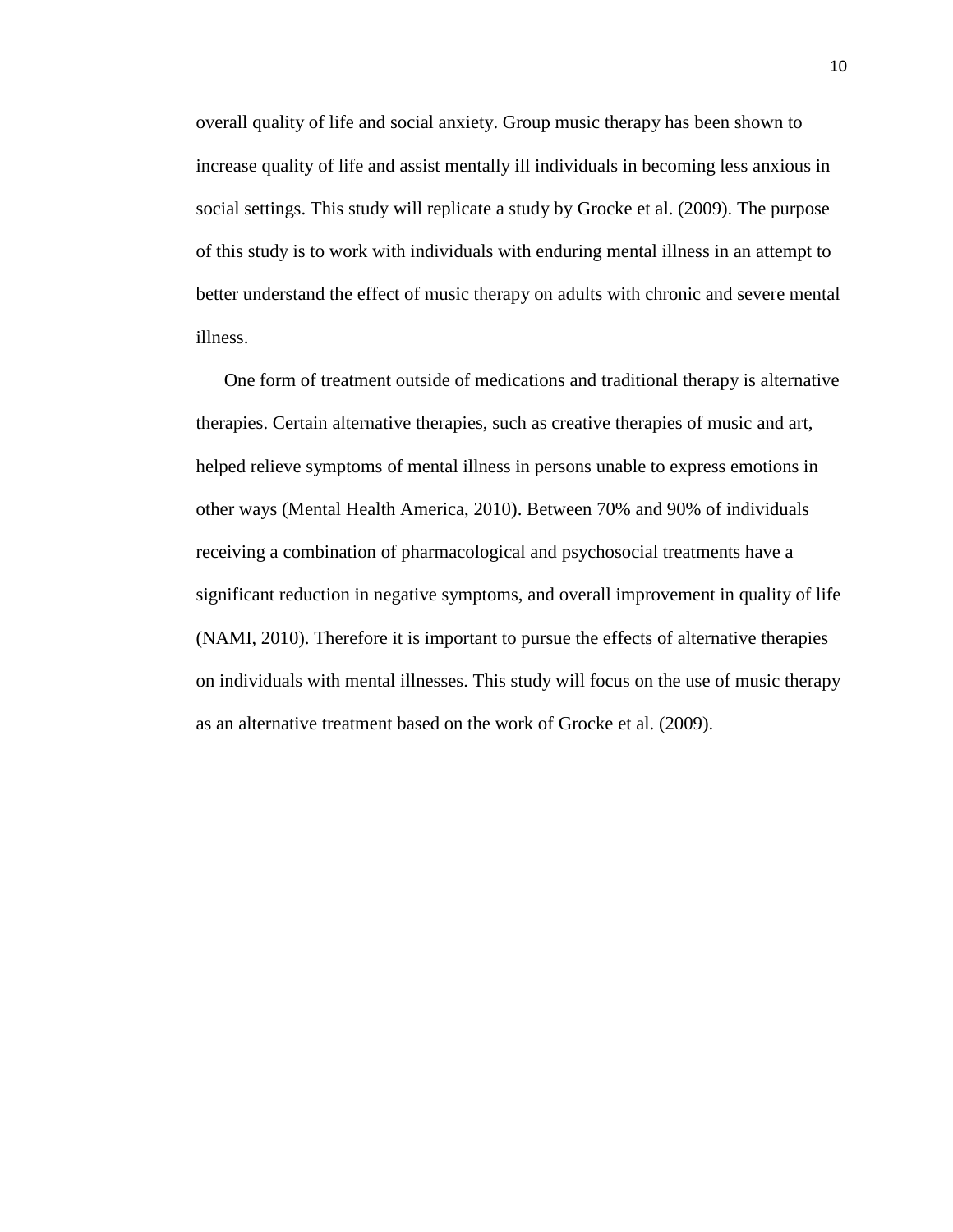## Chapter Two

## *Review of Literature*

## *Introduction*

Music therapy has assisted individuals with mental illness to have a sense of control over life, to problem solve, and resolve conflicts. Music leads to healthier and stronger interpersonal relationships (American Music Therapy Association, 2009). Music therapy can improve quality of life and strengthen interpersonal relationships (Grocke et al., 2009).

The purpose of this study is to work with individuals with enduring mental illness in an attempt to better understand the effect of music therapy on adults with chronic and severe mental illness. In Grocke et al.'s study, music therapy sessions consisted of 10 sessions lasting 1 hour. The sessions included song singing, song writing and improvisation, culminated in each group recording original song/s in a professional studio (Grocke et al., 2009). This study is a replication of Grocke et al.'s (2009) study. *Organization of Literature* 

The literature review consists of studies which address music therapy in patients with mental illness. The literature review is organized into six sections: (a) organizing framework, (b) meta-analysis of music therapy, (c) effects of music therapy on pain symptoms and quality of health, (d) patients' perceptions of psychoeducation therapy for other illnesses, and (f) music therapists' perceptions of music therapy.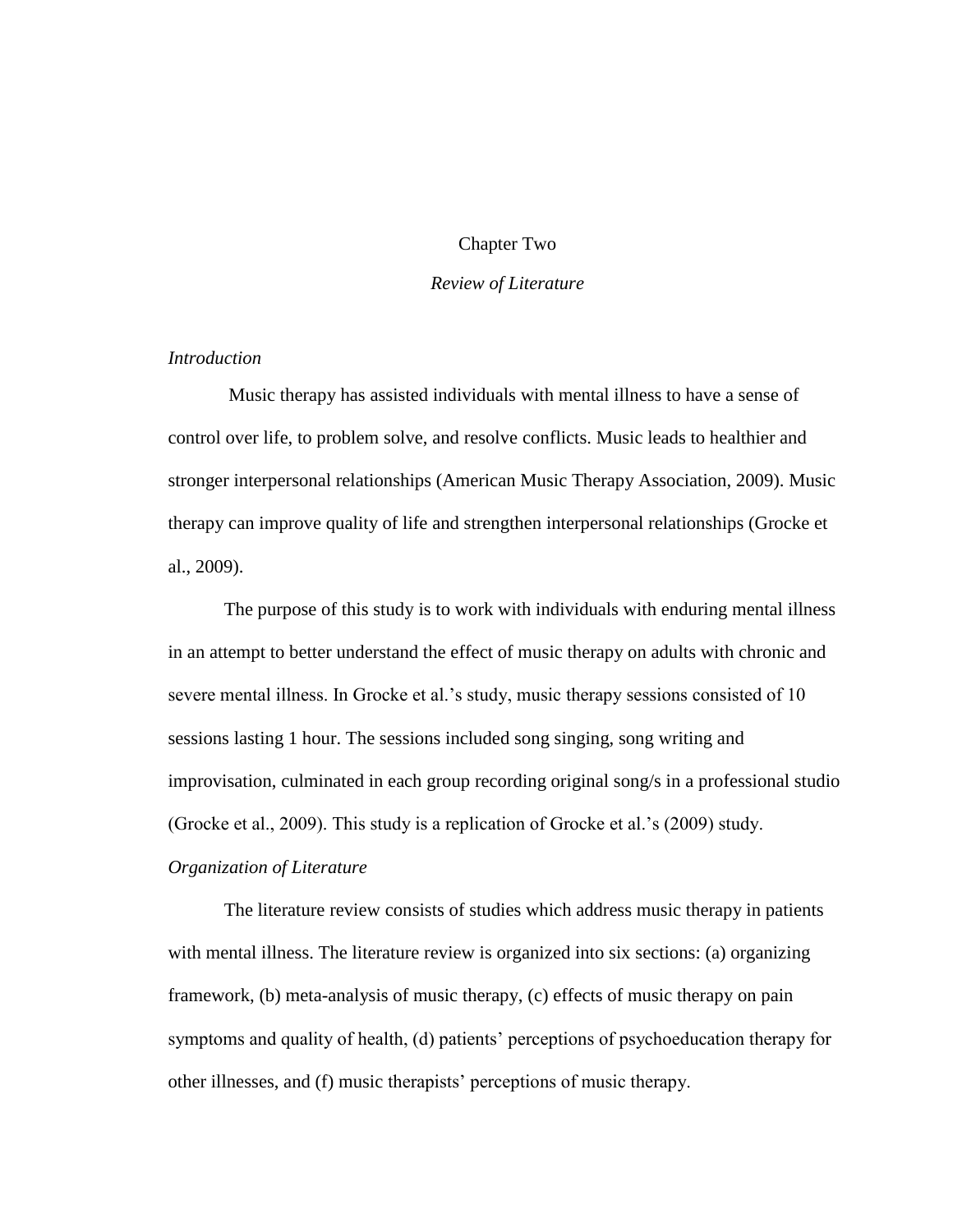## *Organizing Framework*

Music therapy is the organizing framework for this study. Music therapy is a systematic process guided by a therapist to assist individuals in health promotion, through the use of musical experiences and interpersonal relationships which develop through the course of therapy. Music therapy is perceived as a psychotherapeutic method that helps individuals express emotions and issues which are not expressed using words alone (Gold et al., 2004). Music therapy has been used as a type of psychosocial therapy in various settings since World War II. Music therapy is generally led by a music therapist and can be conducted in individual or group settings. The therapy usually involves singing, song writing, and playing instruments followed by discussion (Grocke et al., 2009).

In mental health settings, group music therapy has been used because individuals suffering from mental illness in a community setting often live in isolation and have an uncertain future. Many do not have family support or a social network to help to maintain quality of life. Due to social isolation, many with a severe and enduring chronic mental illness have decreased motivation for therapy, and an increased risk for suicide (Grocke et al., 2009). Participating in group music therapy acts as a therapy which helps the participants build lasting friendship, and assists in increasing the quality of life. While participating in music therapy participants should continue to receive traditional therapies such as medications and counseling.

The framework on which this study is built was designed by Grocke et al. (2009). Bloch and Crouch (1985) conducted research to demonstrate that group music therapy has the potential to be therapeutic for people with severe and chronic mental illness. The study by Grocke et al. (2009) "was a 10-week music therapy project which was designed to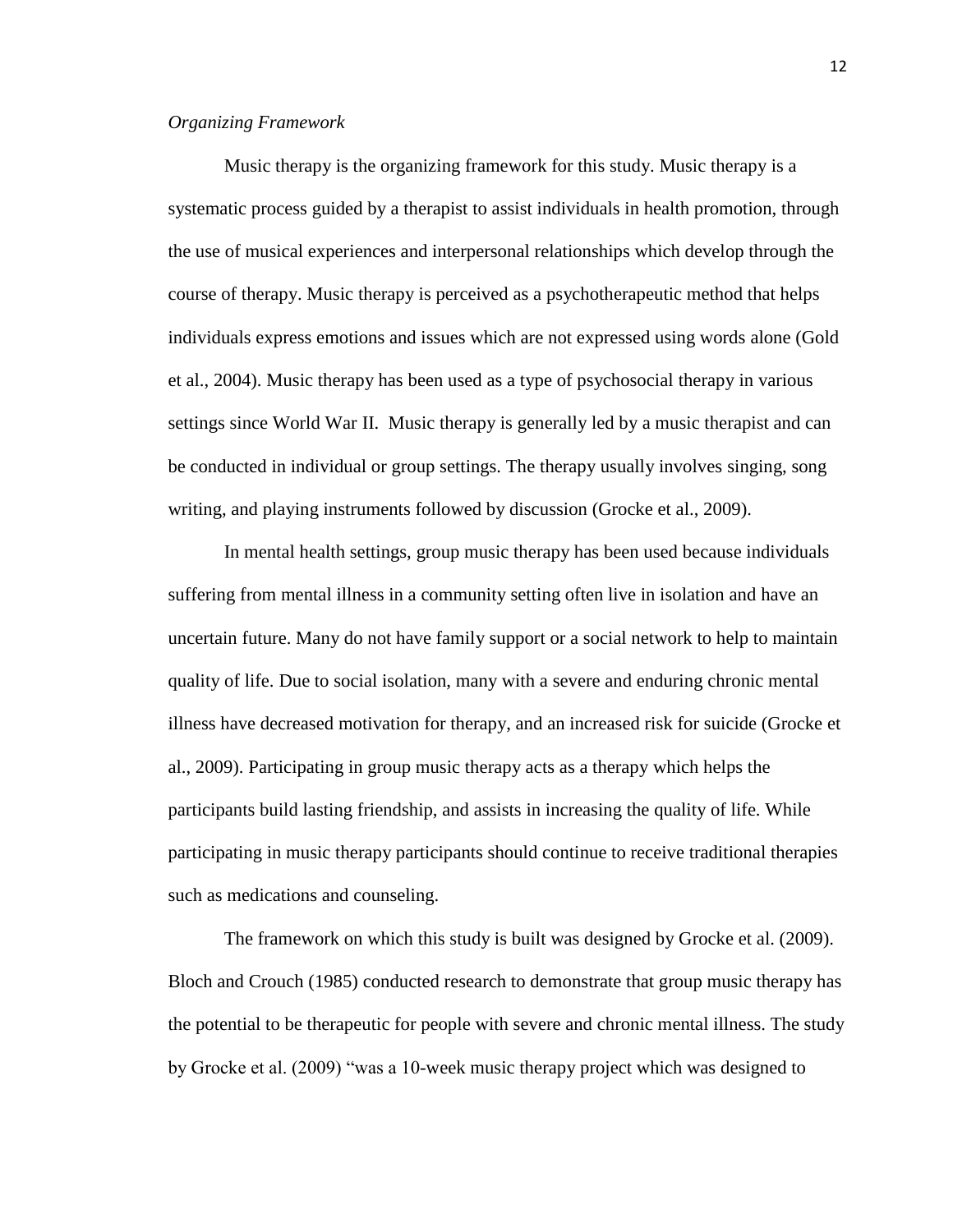determine whether music therapy influenced quality of life and social anxiety for people with a severe and enduring mental illness living in the community" (p. 90). The participants attended hour long sessions for 10 consecutive weeks. During the sessions, participants sang songs and wrote songs as a group. Musical instruments were also used. The participants were able to record songs in a professional music studio. During the last week of therapy the final copy of the groups' CD was distributed. A focus interview was conducted with groups to determine reactions to therapy. It was found that people attending group music therapy sessions had increased verbalizations and shared more interpersonal interactions, which resulted in increased socialization (Grocke et al., 2009).

The framework used by Grocke et al. (2009) is appropriate for this study because music therapy addresses mental illness, specifically individuals who have severe and enduring mental illness, and live in a community setting.

#### *Meta- Analysis: Music Therapy*

A literature meta-analysis was conducted by Gold et al. (2004) that systemically reviewed 11 previous studies that examined the overall efficiency of music therapy for children and adolescents with mental illness. An additional aim was to determine how the size of the effect was influenced by other factors, such as clients' age, music therapy approach, type of outcome, and the child's diagnosis.

Following the literature review using multiple databases, including Medline, PsychInfo, and the Cochrane Library, along with multiple Music Therapy and related journals, 11 studies met the criteria that Gold et al. (2004) had included for the metaanalysis. The studies were conducted between 1970 and 1998. Eight were conducted in the United States, while the other three were conducted in Austria, Germany, and the United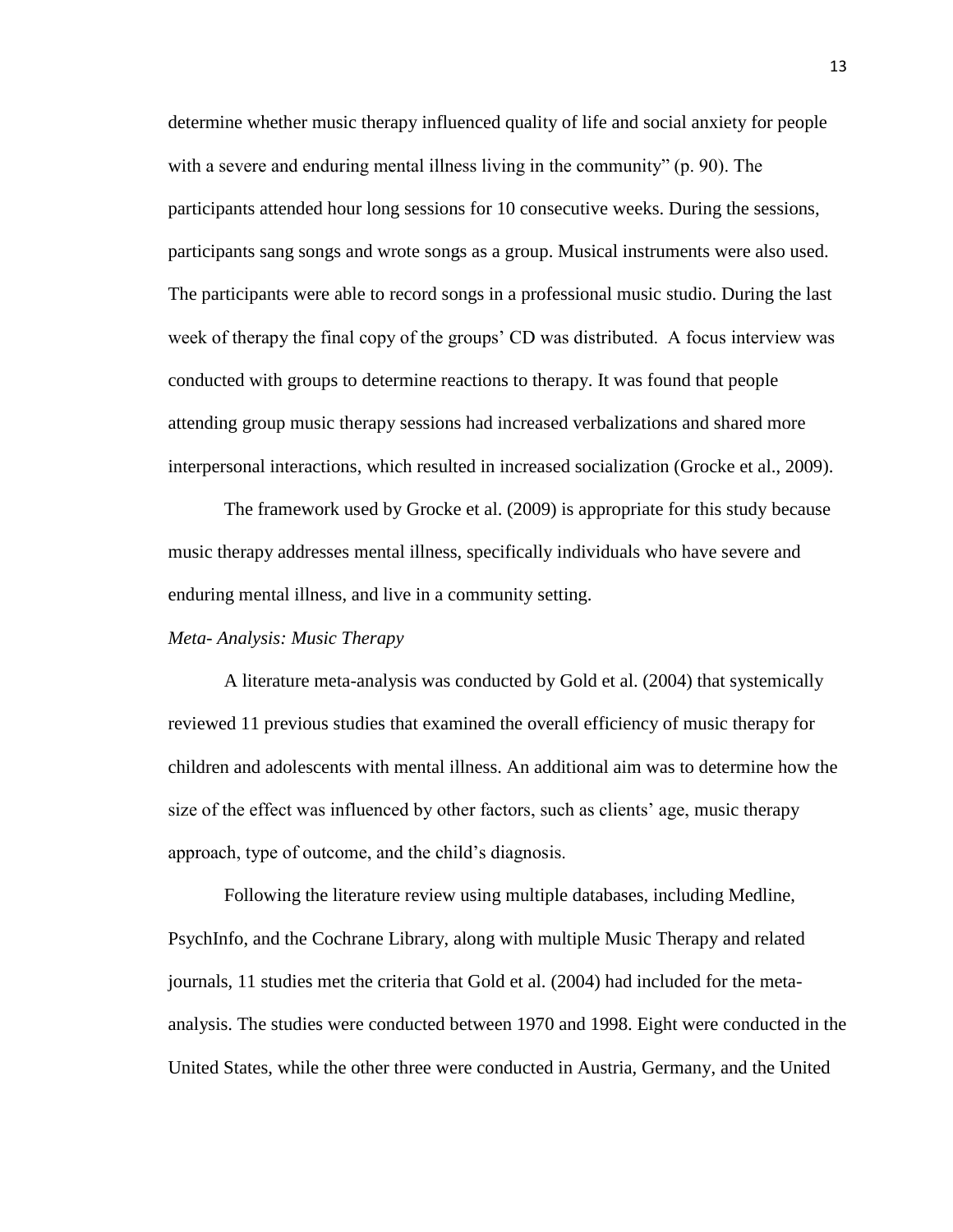Kingdom. Diagnoses within the studies ranged from conduct disorders to developmental disorders. Music therapy was provided in both individual and group sessions. The number of subjects included in each of the included studies ranged from 8 to 26.

During the analysis, data were extracted on child age and gender, type of intervention, type of comparison group, type of diagnoses, and type of outcome categorized (Gold et al., 2004). The effect size was calculated as standardized mean differences using the Cohen's *d* at post-test and were corrected for any post-test difference which were present. The average effect of music therapy following Cohen's (1988) (as cited in Gold et al., 2004) benchmarks for inturrretations revealed a significant effect (p =0.0001). The data should be used only as an estimate. The weighted averages of the various mental illnesses suggested that individuals who are a part of music therapy do improve over time, while individuals in the control group showed no improvement. Statistical heterogeneity was absent among the included studies which suggested the effect size was accurately representing all conditions. As a results the influence of moderator variables were examined.

Music therapy had a more positive effect on behavior and developmental disorders than on emotional disorders. Gold et al. (2004) demonstrated that music therapy effects are more enduring when more sessions are provided. Music therapy continued to show the largest effect size within all included studies. Measures for the children's behavior, which included self-concept, social skills, development, and problem behaviors were assessed, showed that overt behavior is easier to treat than subjective experiences. Due to the subjective nature of this measure the amount of error may have been increased in the meta-analysis.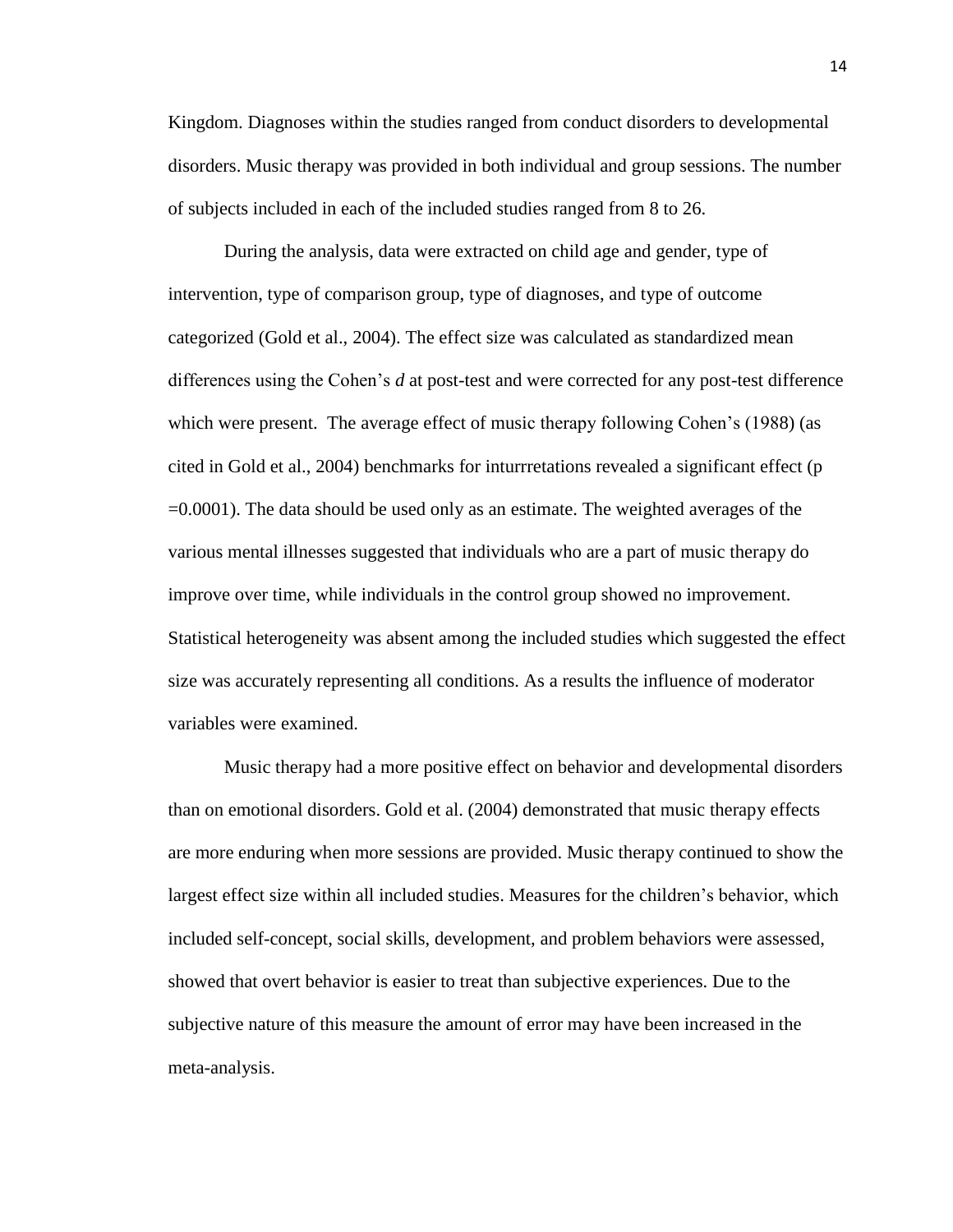In conclusion, Gold et al. (2004) noted that findings from the meta-analysis were consistent with previous similar studies. Overall music therapy was an effective form of treatment for children and adolescents with a wide range of mental illness diagnoses.

Many studies have examined the effects of music therapy on symptom management of schizophrenia. This study was a meta-analysis of three prior studies examining the effects of music therapy on schizophrenia. Ulrich et al. (2007) completed this analysis to examine how other studies reported music therapy in combination with traditional therapy and assisted schizophrenics in interactions with others. The authors also examined how music therapy helped to reduce negative symptoms of schizophrenia and increase quality of life.

The population in Ulrich et al.'s (2007) study included inpatients in an acute-care psychiatric hospital in Germany with 1,100 beds. There were 37 subjects in the study,20 men (54%) and 17 women. Each had a psychotic disorder which met the criteria for the study by either having a diagnosis code of ICD-10 or F20-F29. The average age was 38 years. Patients who had acute psychotic symptoms, or who were unable to function in a group setting were excluded.

There were three primary instruments used in Ulrich et al.'s (2007) study for the evaluation of the subject's interactions with others. A 20 question self-assessment, GieBentest (GTS) and a similar assessment tool (GTFm) were completed as a result of observing the participants during therapy sessions. The assessments were completed by each group prior to the start of therapy, and again at the end of the 8 month period during which the study took place. The Cronbach's alpha for the assessment tool was above 0.75. For the evaluation of negative symptoms, a Scale for the Assessment of Negative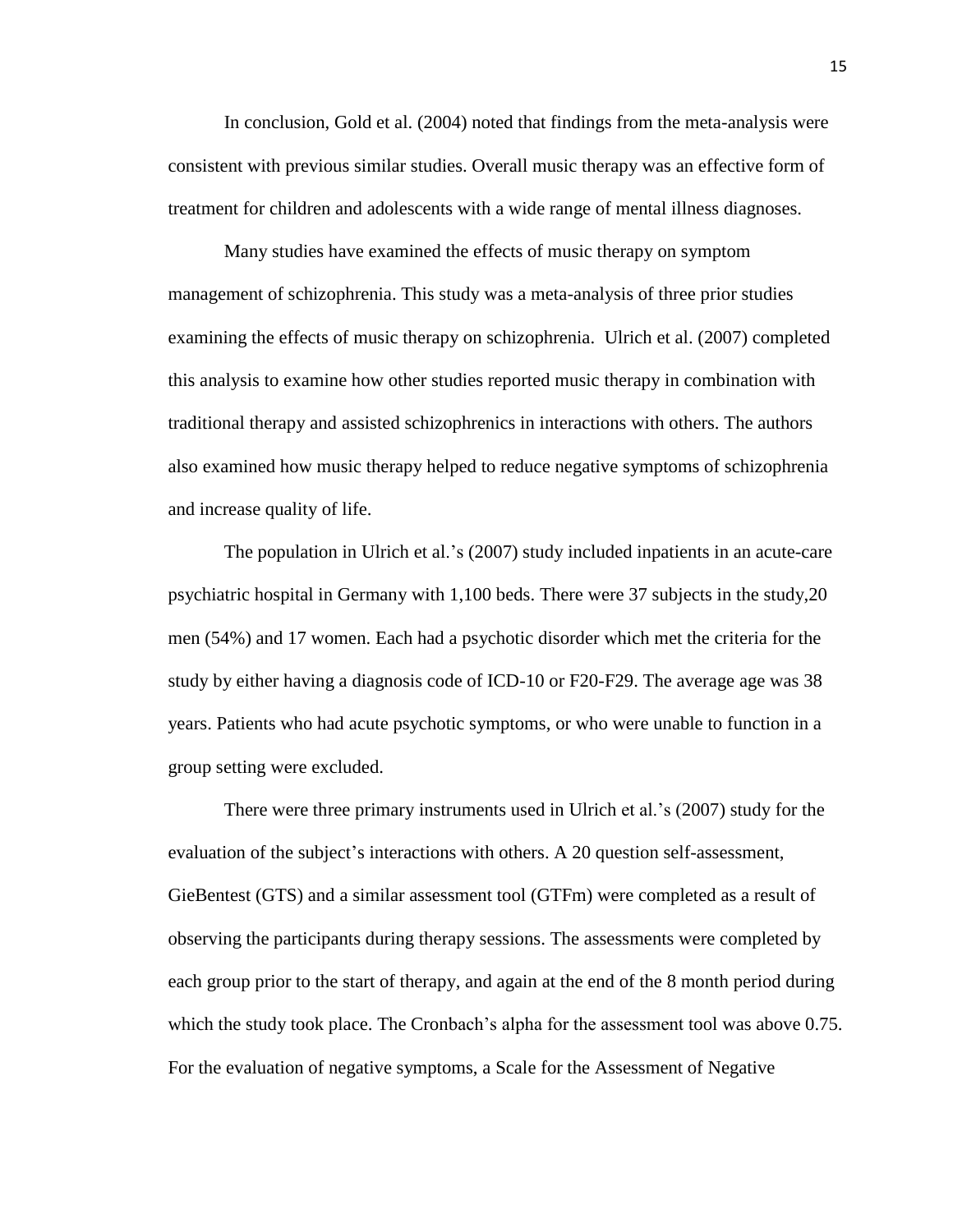Symptoms (SANS) was used, again by both the subjects and two nurses. Cronbach's alpha for SANS was 0.70. For the evaluation of the quality of life the Scale for Mental Health (SPG) was used. This scale included 76 questions from seven subscales used to assess quality of life. Cronbach's alpha for SPG was 0.61.

Ulrich et al. (2007)found that music therapy facilitates interactions in a group and helps reduce the severity of negative symptoms. The fact that music therapy could increase the quality of life for schizophrenics was inconclusive. In conclusion, Ulrich et al. (2007) determined that music therapy was effective in helping reduce negative symptoms, and in increasing interpersonal skills and quality of life among schizophrenics. *Effects of Music Therapy: Pain Symptoms, Depression, Agitation and Quality of Health* 

Music therapy has not only been therapeutic in mental illness, but also in relief of pain symptoms and overall quality of health. The purpose of the clinical study (Hayashi et al., 2002) was to examine the efficiency of group music therapy for clients who were diagnosed with schizophrenia or a schizoaffective disorder.

The study took place at the Tokyo Metropolitan Matsuzawa Hospital, which is a large psychiatric hospital serving the central region of Tokyo. The hospital has 30 wards, each specializing in a specific function. The sample (Hayashi et al., 2002) included female long-term inpatients. Inclusion criteria were based on diagnosis using DSM-IV, along with the absence of mental retardation and unequivocal organic cognitive impartment. Seventy-four women were approached for inclusion; only 89% of patients gave written consent to participate. The mean age of the therapy group was 66.1, while the waiting group was 69.0 years old. The duration of the subjects' current cumulative hospitalizations in days was as follows: therapy group 4,664 and the waiting group 7,817.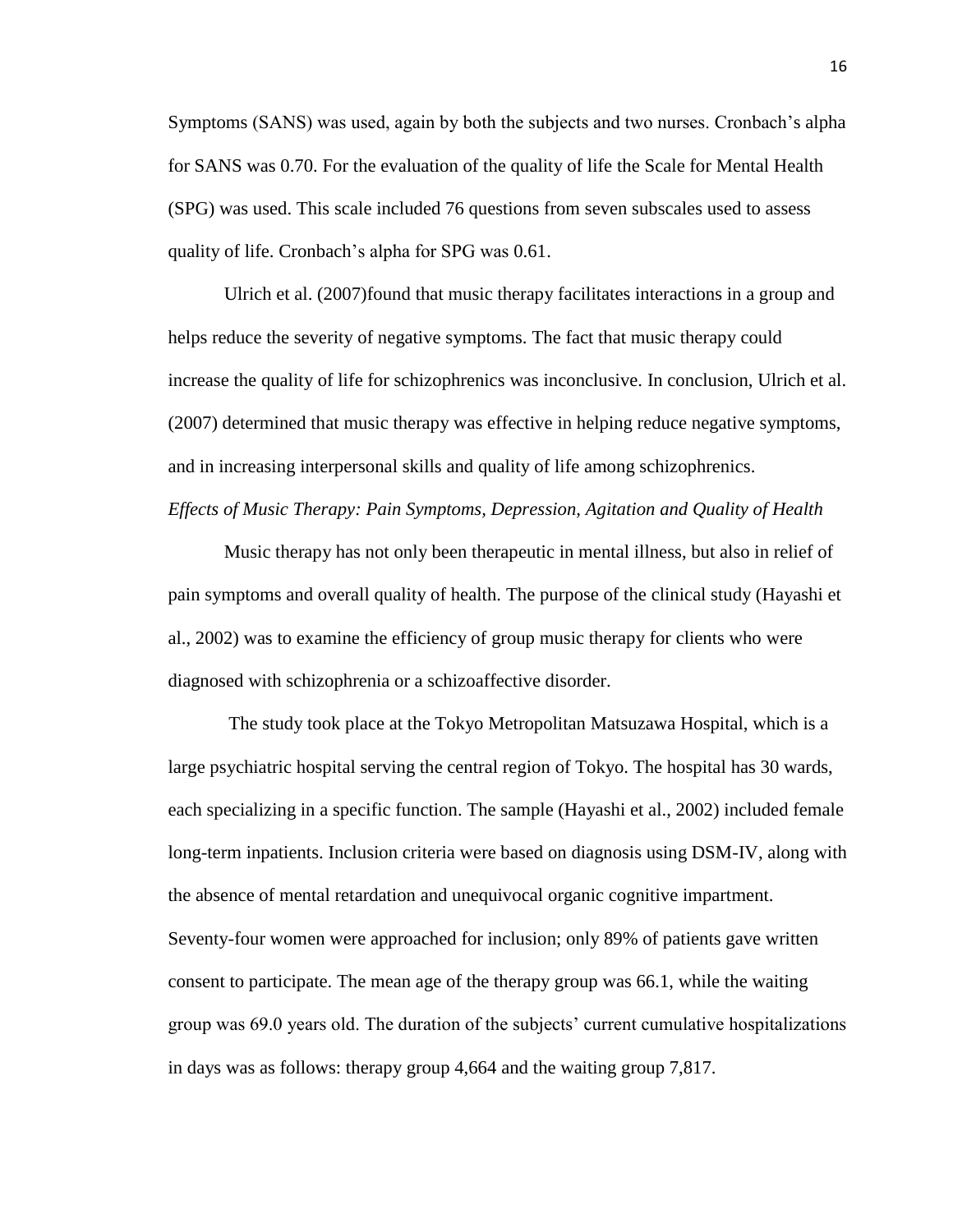Hayashi et al.'s (2002) music therapy group attended 15 weekly sessions that lasted for 1 hour each. The sessions were conducted by seven different female music therapists. During the sessions participants sat in a circle and listened to the therapist play music on an instrument; including piano, violin, clarinet and flute. As the therapy sessions progressed, singing songs and playing games using music were slowly introduced. By the end of the therapy sessions the women were involved in playing music using percussion bells, tambourines, triangles and castanets.

Instruments in the study (Hayashi et al., 2002) included Positive and Negative Syndrome Scale (PANSS). The reliability of the Japanese version of the PANSS was favorable. The Quality of Life Scale (QLS) has 21 items and four subscales which have a 5 point Linkert response set. The QLS evaluates the patient's quality of life based on deficit symptoms. The reliability was studied by two raters based on the interview of 20 of the included subjects.

Staff at the hospital also completed a 10 item scale during the course of study which evaluated ward-life activity. The results confirmed acceptable validity and reliability. Results of an interrater reliability study of the QLS were confirmatory (Hayashi et al., 2002). The validity of the Ward Life Scale was significantly correlated with the total score of the REHAB scale with a Pearson's correlation coefficient  $(t = 0.72, p = 0.001)$ (Hayashi et al., 2002). There were significant differences between the pre-session assessment and the post-session assessment in the scores of the PANSS, with the waiting group showing more severe symptoms ( $p = < 0.05$ ). Music therapy greatly benefited negative symptoms of individuals who were schizophrenic or have a schizoaffective disorder. Findings from the QLS scale determined music therapy subjects had less social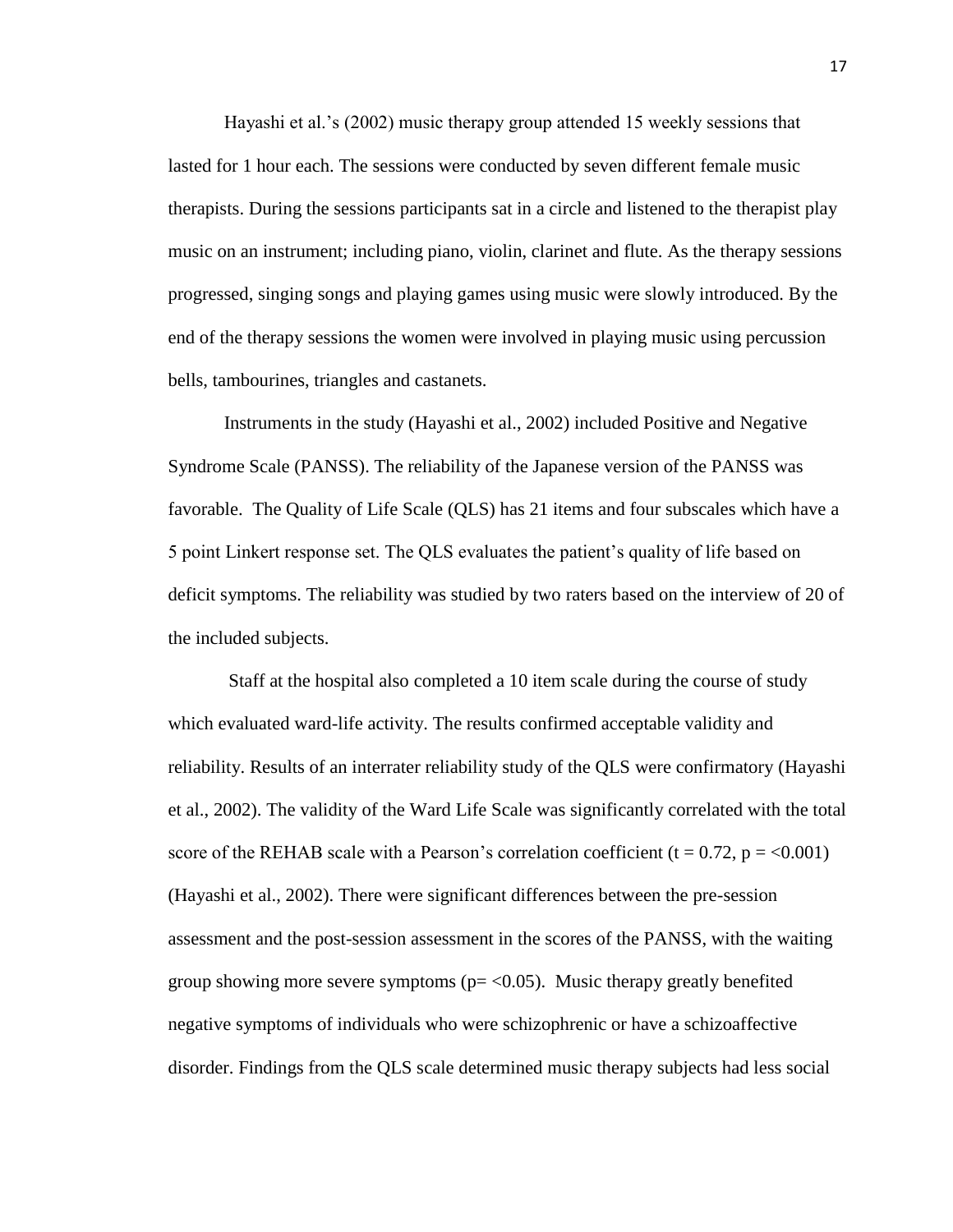withdrawal ( $p = < 0.01$ ), and felt more empathy towards others ( $p = < 0.05$ ). The follow up assessment using the Ward Life Scale showed a decline in positive effects of music therapy.

Hayashi et al. (2002) concluded that music therapy may improve negative symptoms of schizophrenia, and help improve over-all quality of life. However, the follow up assessment showed a decline in the positive effects of music therapy. According to Hayashi et al. "it is necessary to seek and test new methods for assessing the effects of musical therapy" (p. 192). Studies have shown that music improves the quality of life in schizophrenics.

Music therapy has not been well established as a treatment for chronic nonmalignant pain. Siedliecki and Good (2006) completed a study to test the levels of power, pain, depression and disability when influenced by music. The researcher compared the effects of subject-preferred music to researcher-preferred music based on the results of daily self-assessment. Power was used as a dependent variable and evaluated in relationship to pain, depression, and disability (Siedliecki & Good, p. 554).Three hypotheses were tested in the study. Hypothesis 1 posed that individuals with chronic nonmalignant pain, who listened to music for 1 hour each day, would have less pain, depression and disability than individuals who did not listen to. Hypothesis 2 posed that individuals who listened to music with a pattern would have more power and less pain than individuals who only listened to standard music. Hypothesis 3 posed there would be no differences among individuals who listened to music, regardless of the type, and individuals who listened to no music, with power as a mediating factor. The framework was Roger's Science of Unitary Human Beings and Barrett's Theory of Power.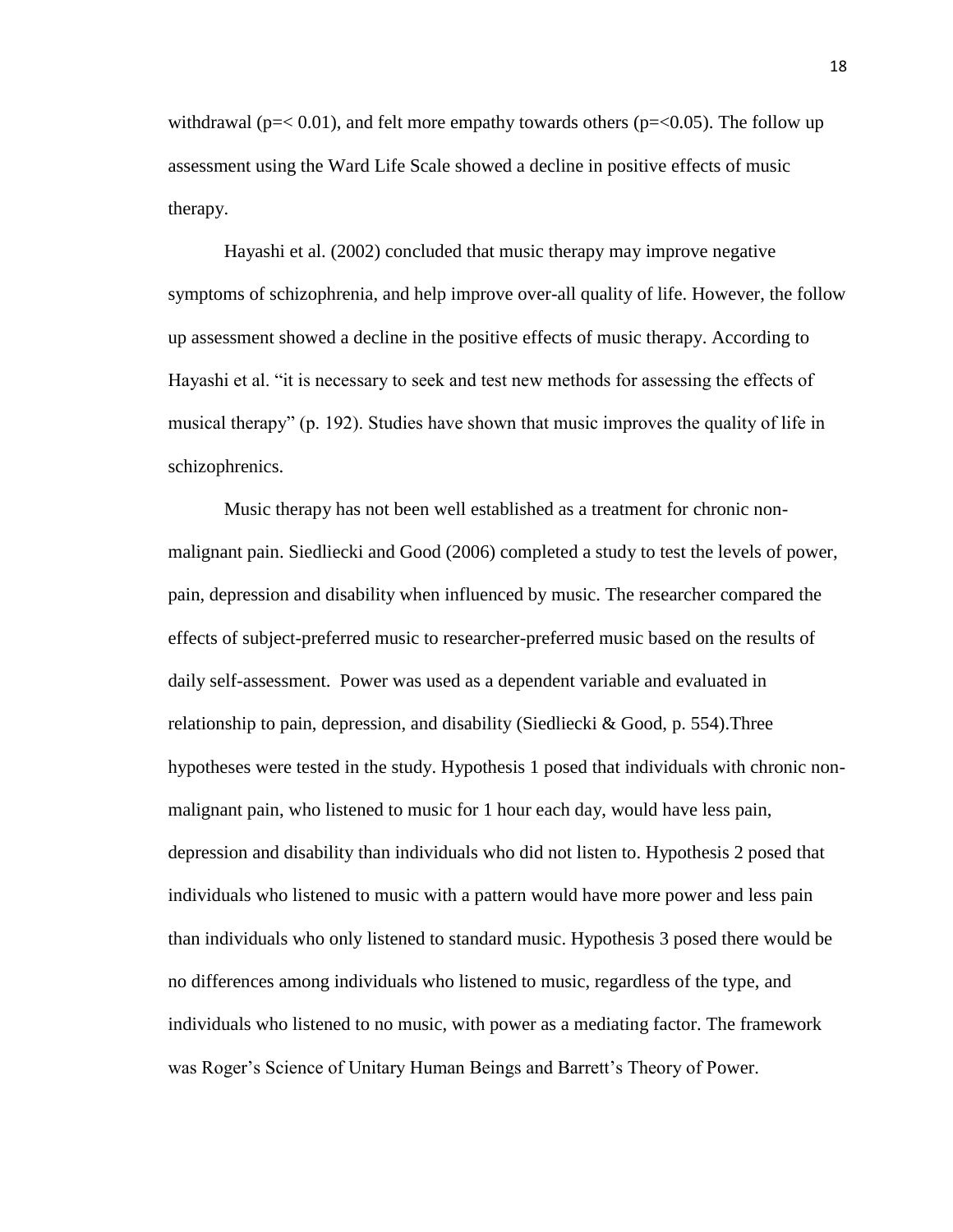The sample included 60 individuals between 21-65 years old. The majority were females (77%), with a mean age of 49-68. Over half were African Americans. The sampling criterion included the amount of time the participants had been living with chronic pain. Duration ranged from 6 months to 30 years. The initial cause of pain was considered, as was the location of pain. The pain score rating was recorded between 0-10. Siedliecki and Good (2006) conducted the study using two different music groups and a control group. Each group had an equal number of participants and treatments were comparable.

Siedliecki and Good (2006) used three measurements to evaluate each of four variables. Pain was measured by the McGill Pain Questionnaire short-form, which had an alpha coefficient of 0.84. Depression was measured by The Center for Epidemiological Studies Depression Scale, which has a reported alpha reliability of 0.85 (Turk, 1993). Disability was measured by the Pain Disability Index which had alpha values ranging between .079-0.87 according to previous studies (as cited in Siedliecki & Good, 2006).

The findings of Siedliecki and Good's (2006) study were discussed in relation to each hypothesis. For hypothesis 1, the results showed statistically significant effects ( $p =$ 0.001) of music that provided more power and less pain, depression, and disability for the experimental group. The type of music showed no significant differences in the results among the two music groups, so hypothesis 2 was rejected. For the third hypothesis, there was no significant difference in pain, disability and depression power between music listening groups and non music listening groups when power was a controlled variable.

The conclusions from Siedliecki and Good's (2006) study were that chronic nonmalignant pain is a major health problem, and despite the use of multiple medications,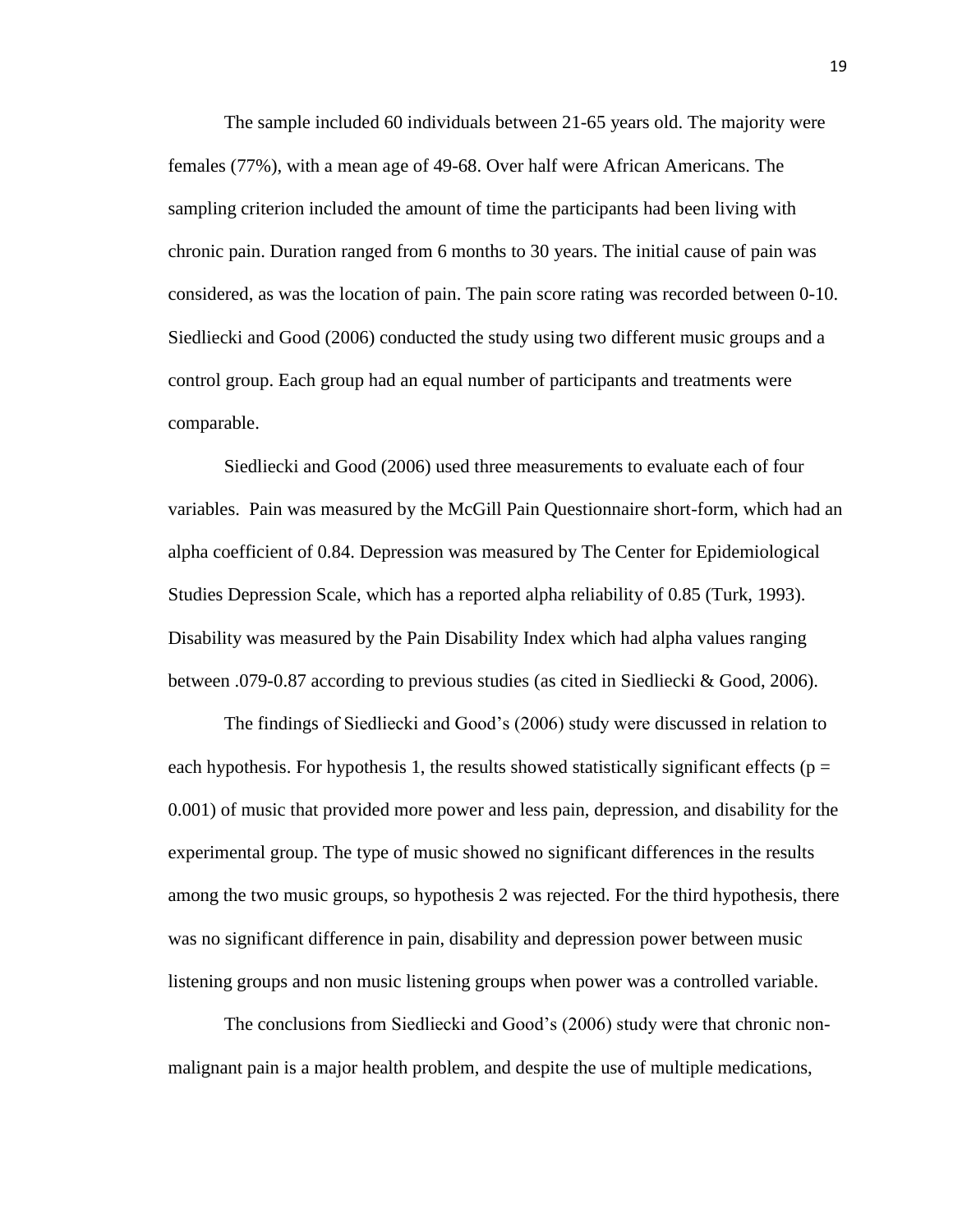many pain sufferers do not find relief. Music is safe, inexpensive and accessible for patients to use, and can be self-administered based on the patients taste in music. Music helps decrease pain, depression and disability, while helping to increase power.

Music therapy has been successful for individuals with a wide variety of illnesses, including mental illnesses. However, many research studies have failed to examine the long term effects of music therapy. The purpose of Ledger and Baker's (2006) study was to address the limitations of many earlier studies by having a larger sample size, and by using a control group. Ledger and Baker (2006) sought to investigate the long term effects of music therapy in individuals with Alzheimer's disease, specifically the frequency and severity of agitation.

Ledger and Baker (2006) included 13 nursing homes in Queensland and Victoria. Each of the chosen nursing homes offered a mixture of high and low levels of nursing care and were either community, church, or privately owned facilities. Ledger and Baker's (2006) study was a longitudinal, repeated measure design with an experimental group and a control group. A sample of 60 participants was included. Inclusion criteria were; (a) primary diagnosis of Alzheimer's disease type dementia, (b) stage 4, 5, or 6 on the Global Deterioration Scale (GDS), and (c) cognitive impairment evident upon Mini-Mental Status State Examination (MMSE) or Mental Status Questionnaire (MSQ) administration. Individuals with poor health who were unlikely to complete a year-long study were excluded from the study. The ages of the participants ranged from 71 to 96 years of age, most participants were female. Some of the participants also had psychiatric disorders, including depression and schizophrenia, as well as Alzheimer's disease (Ledger & Baker, 2006).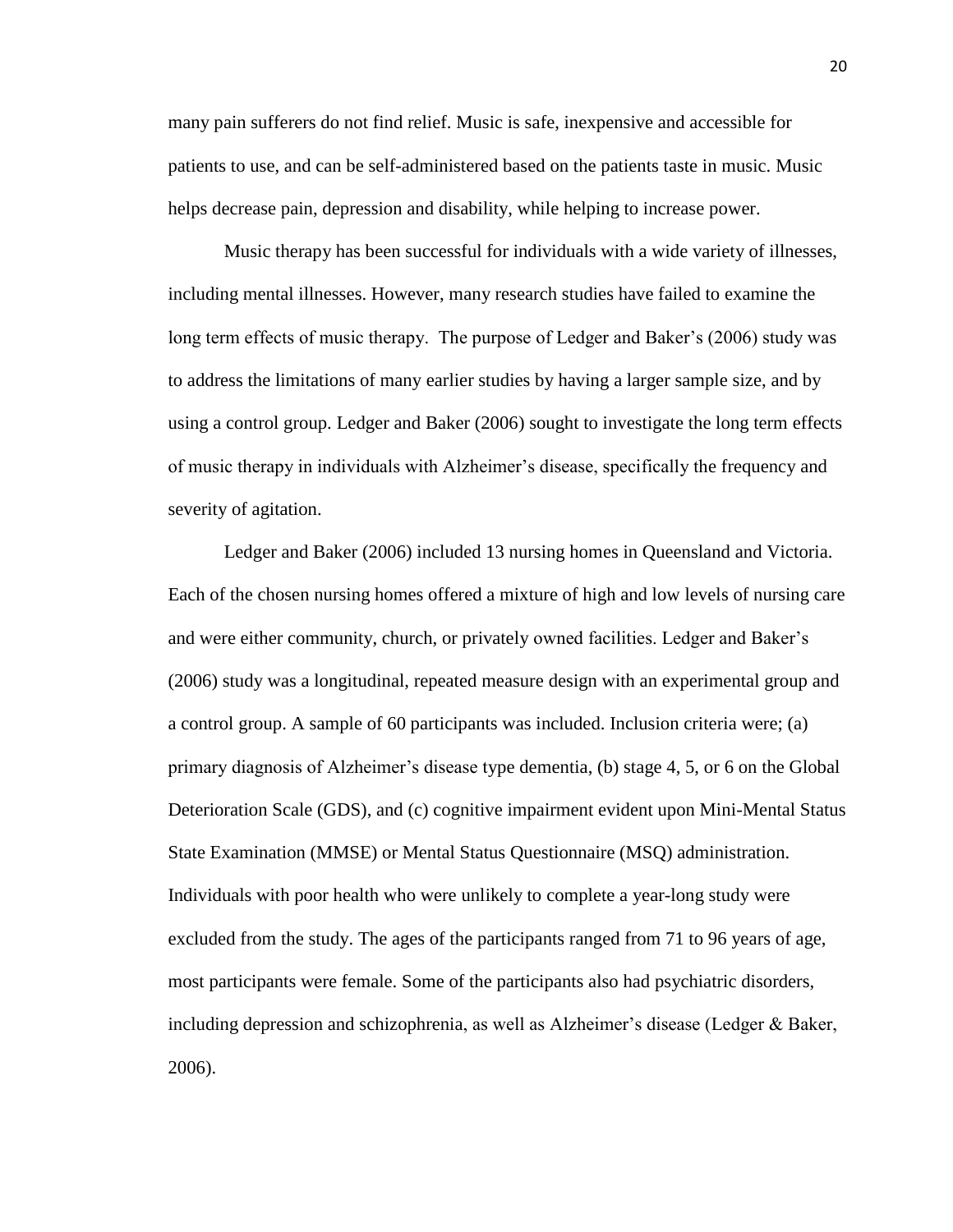The participants in the experimental group attended weekly sessions of music therapy for at least 42 weeks within 1 year. Music therapy sessions lasted 30 to 45 minutes, and were conducted by a qualified music therapist. Each session had 2 to 10 participants, and was held at a consistent time in accordance to the participants' schedule at the nursing home (Ledger & Baker, 2006). The control group did not participate in music therapy sessions and continued to receive nursing care as usual.

The agitation levels of the participants were measured prior to the beginning of the study, and again at 3, 6, 9, and 12 months (Ledger & Baker, 2006). The levels were measured using the Cohen-Mansfield Agitation Inventory (CMAI) long form. The CMAI is a scale used to measure 29 agitated behaviors. The scale subdivided behaviors into four sub-categories including: verbal non-aggressive behaviors, verbal aggressive behaviors, physical non-aggressive behavior, and physical aggressive behavior CMAI showed high internal consistency reliability ( $r = >0.82$ ), test-retest reliability ( $r = >0.97$ ) and high interrater reliability ( $r = 8$ ) (Ledger & Baker, 2006). In addition to completing the CMAI, the music therapist leading the groups kept a log of objective behavior changes of participants both pre and post session. Within the logs only noticeable changed were recorded using the CMAI descriptor as a guide.

The CMAI was analyzed by totaling the scores and subcategory scores for each participant at each of the five evaluation times. The scores were "calculated by assigning values to the frequency rating for each behavior" (Ledger & Baker, 2006, p. 333). A rating scale ranging from  $0 =$  "never" to  $6 =$  "several times an hour" was used.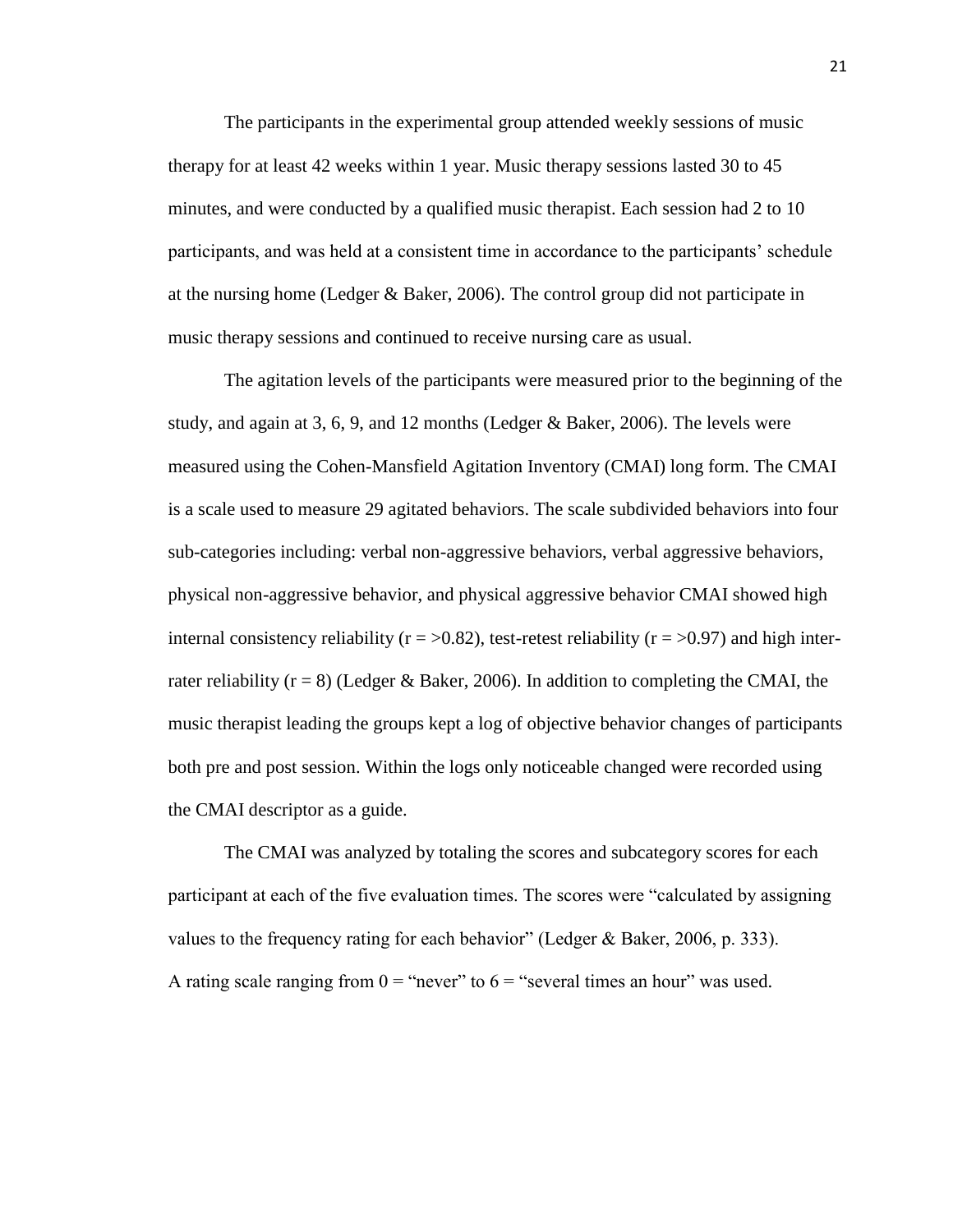Following the totaling of the scores a repeated measures multivariate analysis of variance was completed to test for differences between the control group and the experimental group for the range, frequency, and severity of agitation over time in the participants.

The results of Ledger and Baker's (2006) study were reported in three different categories: range and frequency of behaviors, severity of behaviors, and therapists' observation. The range and frequency of agitated behaviors were significantly higher  $(p = 0.05)$  prior to the start of the study for the control group. Throughout the course of the study CMAI results fluctuated from one data collection point to the next within the experimental and control groups. The highest level of agitation for the experimental group was at time-point 4, while the control group had the highest level at time-point 3. Overall there were no significant differences in the range and frequency of agitated behaviors displayed over time in either groups (Ledger & Baker).

The severity of behavior in the experimental group was more stable for the subcategory of verbal aggressive behavior, which was therefore focused upon in the study. There were no significant differences reported between the experimental group and the control group in the display of the four types of agitation over time (verbal non-aggressive  $p = 0.57$ , verbal aggressive  $p = 0.45$ , physical non-aggressive  $p = 0.44$ , and physical aggressive  $p = 0.38$ ). A univatiate test did show less verbal aggressive behavior over time in the experimental group ( $p = < 0.05$ ) (Ledger & Baker, 2006). Logs kept by the music therapists were evaluated prior to music therapy session and again following the conclusion of the sessions. Prior to participation in music therapy most participants were noted to wander, fidget, insult others, made anxious statements, complained, asked repetitive questions, and yelled. Following participation in music therapy these types of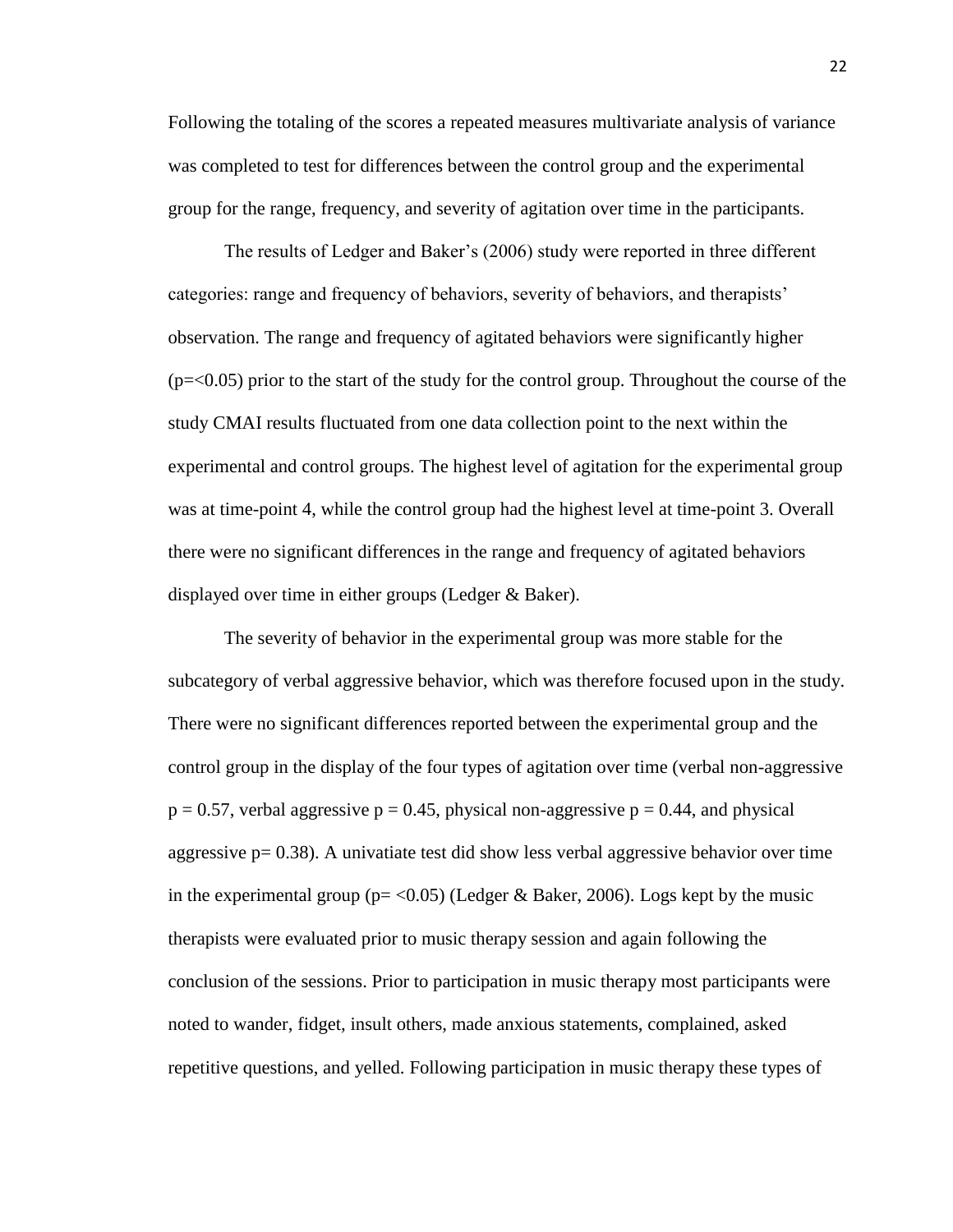behaviors lessened and often immediately following music therapy the participants remained less agitated (Ledger & Baker).

In conclusion, Ledger and Baker (2006) determined there were no significant changes in range and frequency of agitated behaviors displayed over time for either group. There were also no significant differences in any of the four subtypes of agitation. The results indicated that the effects of music therapy in the agitation levels of individuals with Alzheimer's disease are only short term.

Music therapy, along with guided imagery, has been helpful for individuals experiencing depression. Chou and Lin (2006) conducted research to explore the experiences of outpatient mental health clients who were suffering from depression and undergoing guided imagery and music therapy (GIM). Therapy sessions were conducted in a manner suggested by McKinney (2002), and Laurie (2006) (as cited in Chou & Lin, 2006) sessions consisted of three phases: (a) conversation between the subject and therapist discussing topics such as recent problems and the current emotional state while ambient mood music was played in the background, (b) introduction period, where physical relaxation was reached through exercises while light music was played, and (c) a music listening period. During which the subjects were guided through imagery.

The research took place at a psychiatric outpatient clinic in a medical center in southern Taiwan. Subjects were recruited through physicians' referrals, and by advertising in the clinic. Inclusion criteria for the study were: diagnoses of depression by a psychiatrist, attending regular appointments, and continuing medication therapy. All individuals had completed high school or higher, had no difficulty with verbal communication, were between 19-50 years of age, and had scored greater than 24 points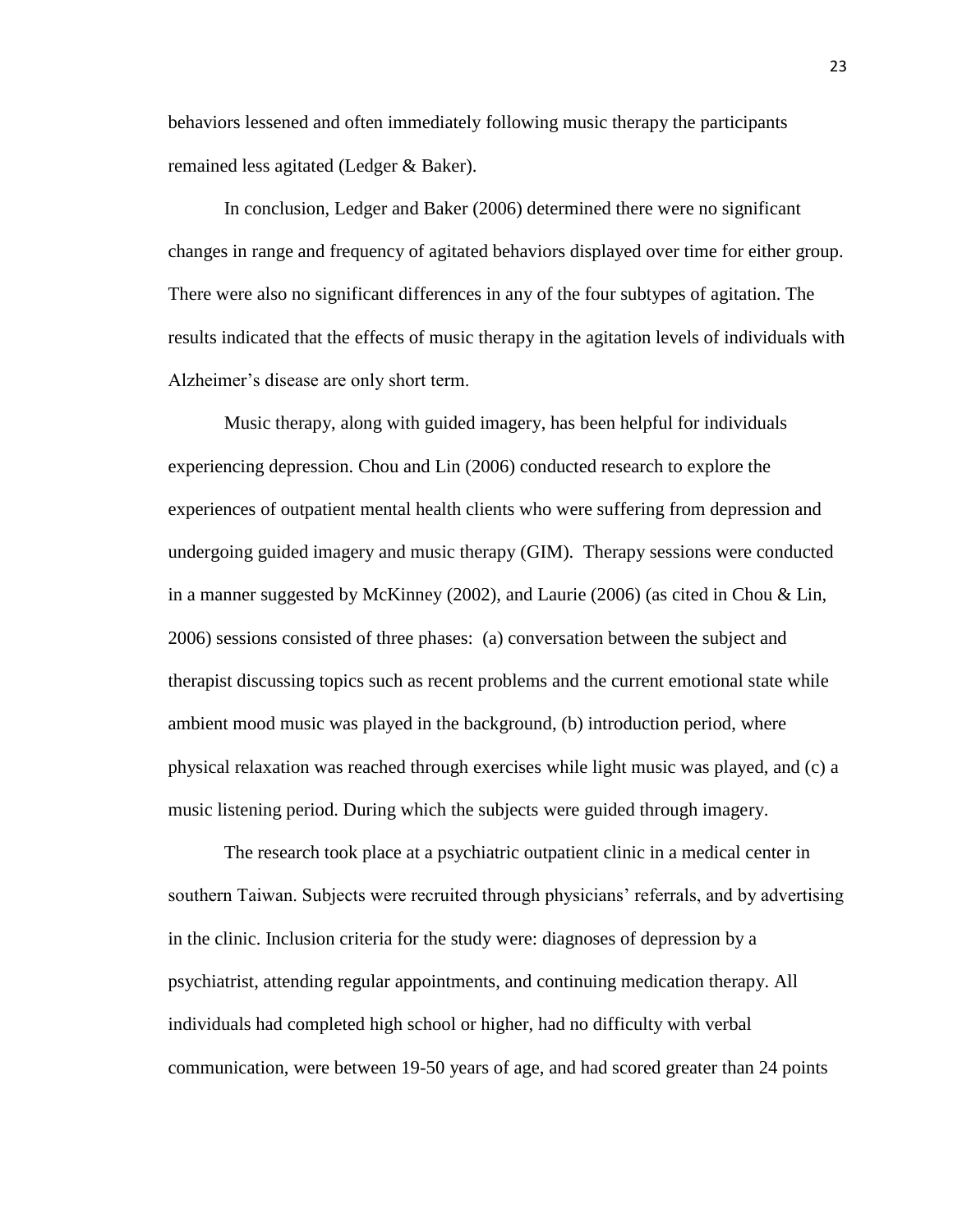on the Mini-Mental State Examination. Prior to beginning therapy the subjects completed The Beck Depression Inventory (BDI), which assessed the severity of depression being experienced (Chou & Lin, 2006).

Twenty-four to 48 hours following therapy sessions, a semi-structured phone interview was conducted for 30 to 40 minutes. During this interview the theme of the most reflective experience during the therapy session was discussed (Chou & Lin, 2006). The interviews were recorded, and later transcribed verbatim into writing by one of the researchers. Data analysis was completed following the transcription which determined credibility. The consistency was also determined by two coders  $(r= 0.81)$ .

After interviewing five different subjects, following eight therapy sessions, there were 40 interviews from which findings were formed. Scores from The Beck Depression Inventory results were between 10 and 56. "A score of 9 or below indicated depression, remitted 10-17 indicated mild depression; 18-29 indicated moderate depression; and over 30 indicated severe depression" (Chou & Lin, 2006, p. 97). Findings from GIM were grouped into five themes: (a) leisurely wandering in natural sceneries; (b) creation of surreal virtual surrounds; (c) recollection of past life experiences; (d) submersion in thematic music melodies; and (e) experiencing various physical relaxation events. Many of the subjects reported feeling more relaxed, peaceful about past situations, excited, free of headaches and various body pains, and able to sleep after fighting insomnia.

Only 21.8% of the subjects credited the experiences to the melody resulting in physical relaxation inspired by the music, while 78.3% gave credit to guided imagery.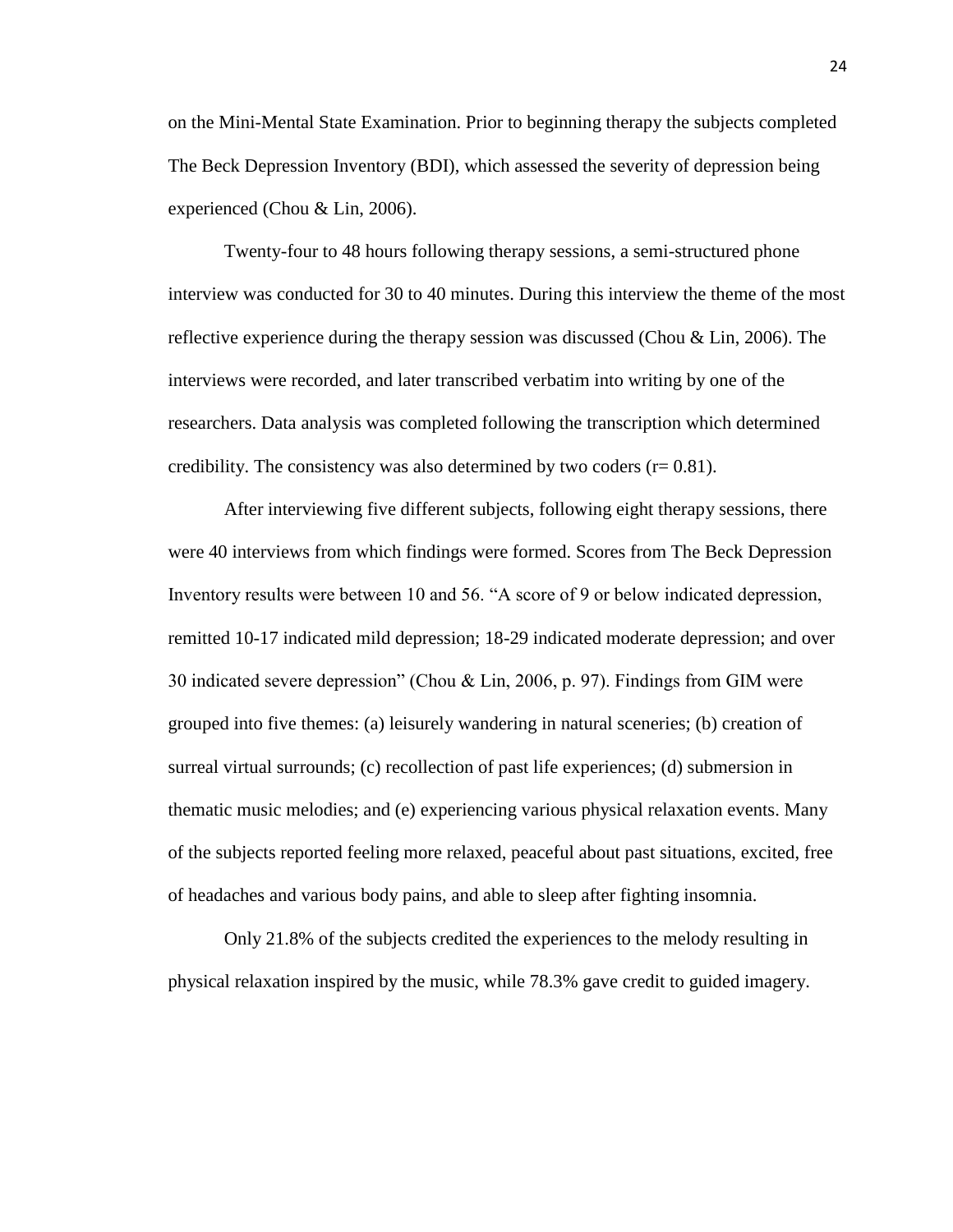The authors concluded music lead to the most prominent imageries, with classical music being best suited to bring to mind images (Chou & Lin, 2006). Music assists with depression by using GIM.

Choi, Lee and Lim (2008) examined the effects of group music therapy on depression and anxiety in mentally ill clients. The purpose was to test the effectiveness of group music therapy on improving depression, anxiety, and relationships in psychiatric patients.

Choi et al. (2008) conducted the research with inpatients in a psychiatric hospital in South Korea. The study included 26 patients who were non-randomly placed in either the control group (five men and eight women) or the music therapy group (five men and six women). The diagnoses for the patient in the music therapy group included schizophrenia, psychotic disorder, bipolar disorder, and conduct disorder. The diagnoses for the control group included schizophrenia, psychotic disorder, bipolar disorder, anxiety disorder and mental retardation. The two groups were not significantly different in age or gender. Choi et al. had full participation of all 26 patients.

During the course of the study Choi et al. (2008) administered questionnaires to measure each of the four variables being studied. Depression was measured using Beck's Depression Inventory. Anxiety was measured using State and Trait Anxiety Inventory. Relationships were measured using the Relationship Change Scale. The measures were administered prior to the music therapy treatment, and again following 15 sessions of music therapy.

The music group intervention significantly improved scores for depression, state and trait anxiety, and relationships  $(p = 0.001)$  compared to the control groups. Also noted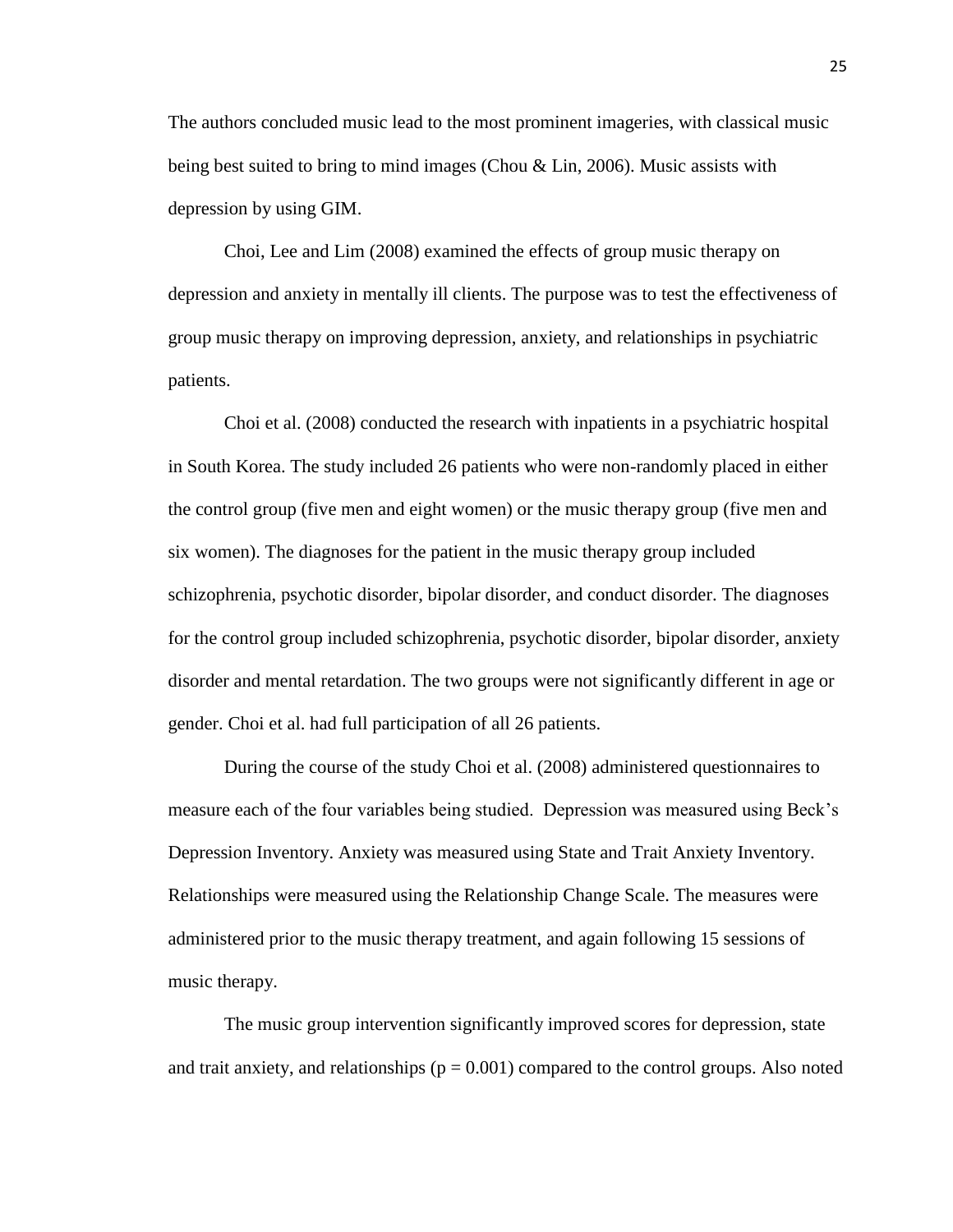was greater improvement in the severity of symptoms in the music group compared to the control group. Along with having decreased symptoms individuals in the music therapy group showed an increase in self-confidence and feelings of worth (Choi et al., 2008).

In addition to the use of music therapy, art has been widely used in hospital a setting to help reduce pain, and music has been used to help decrease pain perception. A study completed by Mitchell et al. (2008) investigated the effects of music and art on pain perceptions. The authors conducted this study to test visual and auditory distractions from pain as a reliable method of pain control and increasing pain tolerance (Mitchell et al.).

The study (Mitchell et al., 2008) took place in a small university laboratory. The random controlled sample consisted of 80 persons (44 women, 36 men) who were recruited through advertisement on the university campus. The average age of the participants was 21 years of age.

The treatment used was to have each participant place a nondominant hand in warm water in order to keep hand temperatures steady during the trial. After the hand reached a temperature of 32 degrees C the participant moved the hand into 5 degree C circulating and refrigerating water bath (Jeiotech model VTRC 620, Seoul, Republic of Korea). The participants were asked to hold the hand in the circulating water until it was no longer tolerable, for a maximum time of 5 minutes. During the time in which the hand was submerged, the participants listened to music of choice through headphones at a volume chosen by the participants. The music was presented from a JVC mini HiFi. The participants also visualized a painting selected from a list which was being projected onto the wall using an LCD projector during the time in which the hand was submerged (Mitchell et al., 2008). The participants completed three trials in counterbalance order with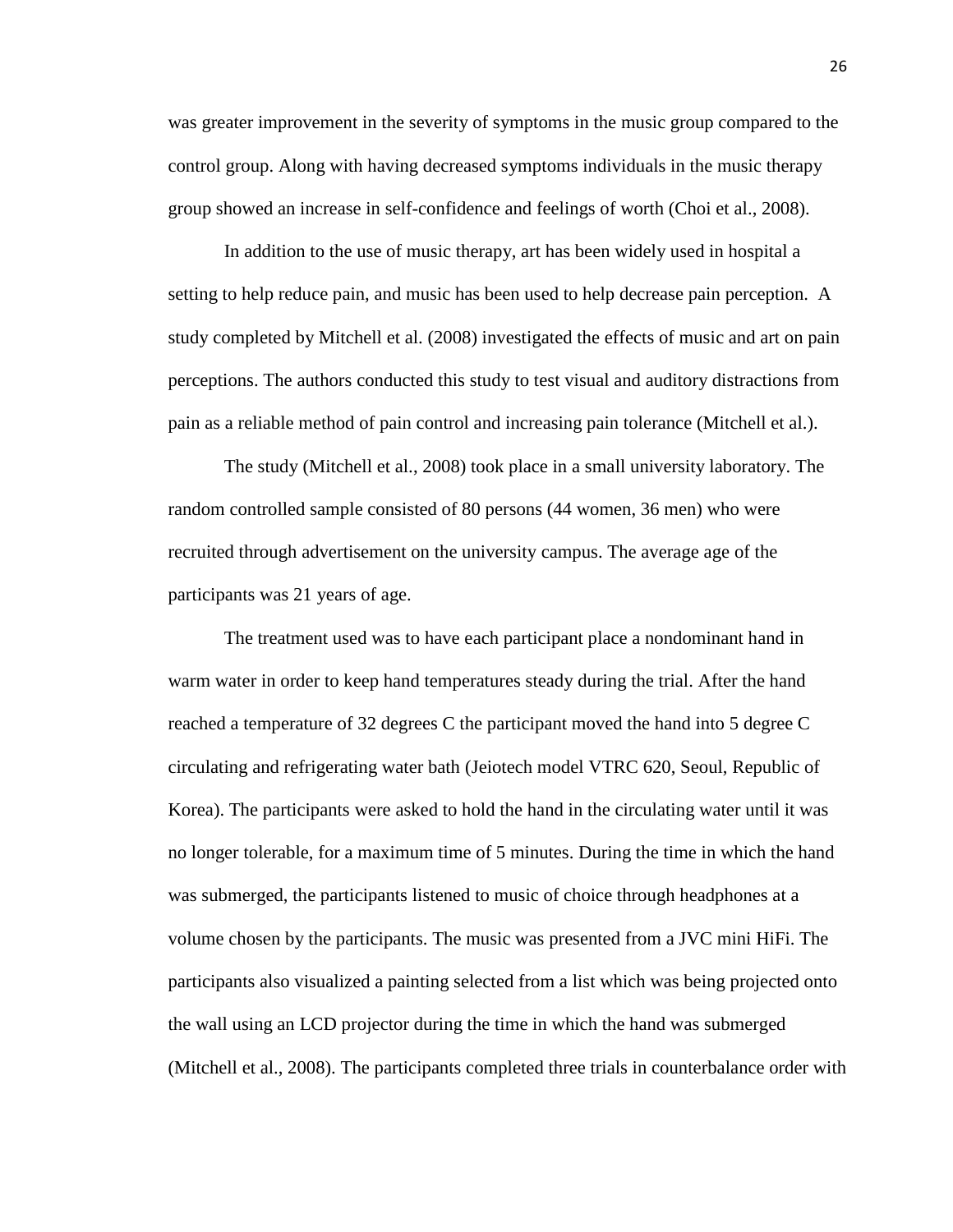a break of approximately 5 minutes between each trial. During the 5 minute breaks the participants completed the instruments used to measure the outcomes. Following all three trials the participants then completed the music listening questionnaire.

The instruments used to complete the study were as follows:

- 1. Tolerance Time, which was measured in seconds using a stop watch.
- 2. Pain intensity rating on 100-mm visual analogue scale. Participants made a mark on the scale rating their pain between "no discomfort" and "worst possible discomfort."
- 3. The pain rating index (PRI) of the McGill Pain Questionnaire. This questionnaire uses a total score, along with two subscales to measure pain "sensory" and "affective/evaluative" pain.
- 4. A 100-mmm perceived control visual analogue rating scale. Participants used this scale to mark the point at which they could alter the pain experience between "not at all" to "completely."
- 5. A 100-mm perceived distraction rating scale. Participants used this scale to make between "not at all" and "completely" for the item "I felt able to take my mind off the pain."
- 6. A short form of the Spielberger State Anxiety Questionnaire. The participants gave a rating between 1 (strongly agree) and 7 (strongly disagree) for items "I felt calm," "I felt relaxed," "I felt tense," "I felt comfortable," and "I felt anxious."
- 7. Lastly the participants completed the Music Listening Behavior Scale which explores the participant's relationship with the piece of music which they brought with them to listen to during the study (Mitchell et al., 2008, p. 164).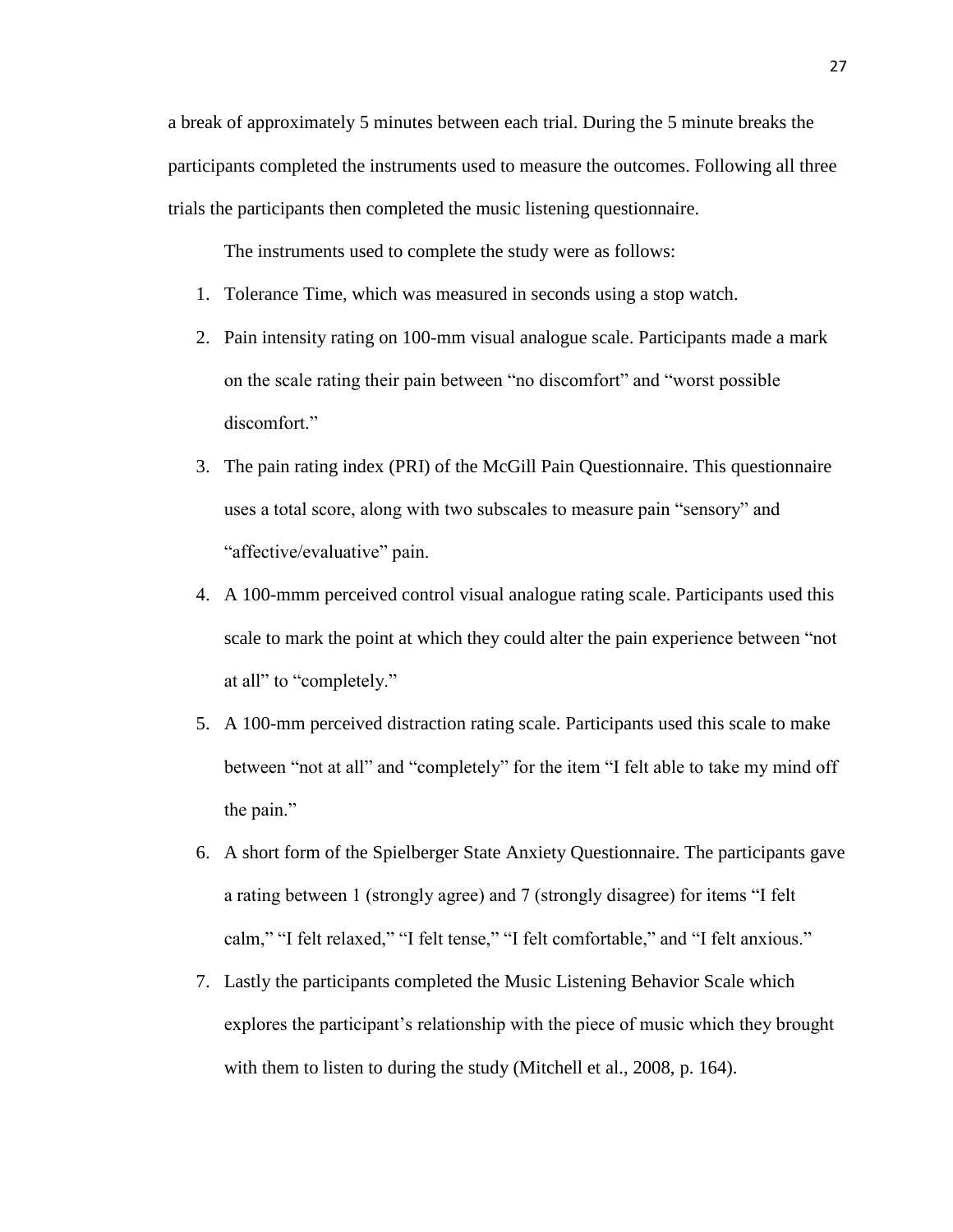The reliability and validity of each instrument was based on previous studies that used the same instruments.

The findings were reported based on each measurement tool. Tolerance was analyzed using a mixed design analysis of variance, resulting in a significant  $(p < 0.001)$ effect on distraction condition and sex ( $p < 0.05$ ), showing men tolerated more pain than women (Mitchell et al., 2008). Using Post hoc Bonderroni-adjusted pairwise comparisons, it was found that listening to participants' preferred music increased pain tolerance more than in the control group ( $p < 0.001$ ), or an art group ( $p < 0.001$ ). Pain intensity of the treatment group was significantly lower by listening to music when compared to the control group (p <0.05). Post hoc pairwise comparison was used to evaluate state anxiety. Results showed that the music listening group had significantly less anxiety than the control group ( $p \le 0.001$ ) and the art group ( $p \le 0.001$ ). Distraction and perceived control were analyzed using post hoc pairwise comparison, which revealed that listening to music was more distracting than control or art groups ( $p < 0.001$ ). However, findings also showed art is significantly more distracting when compared with the control groups' level of distraction ( $p < 0.05$ ).

The music questionnaire that was completed following the trials evaluated emotions related to tolerance, perceived control, anxiety, and pain ratings (Mitchell et al., 2008). Music seen as uplifting by the listener, increased perceived control ( $p < 0.05$ ) and decreased anxiety ( $p \le 0.05$ ). When considering the relationship of art to pain perceptions and anxiety there were no significant differences findings. Mitchell et al. (2008) concluded that music listening and visual stimuli can be successfully used as a means of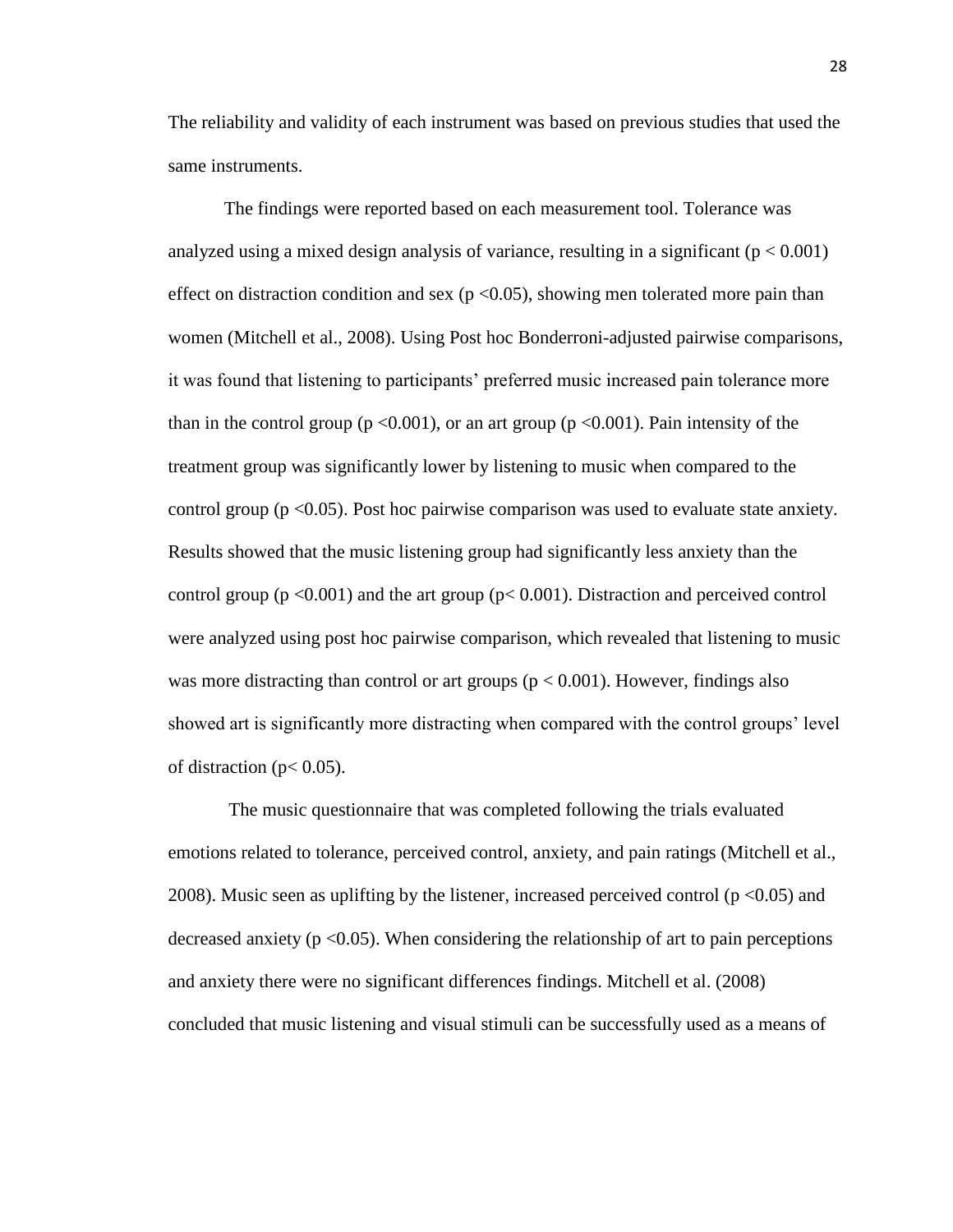distraction to help reduce pain and anxiety perception, and to enhance tolerance and control.

Not only does mental illness affect the family and relationships with a mentally ill family member, it also affects every aspect of the patients life. Grocke et al. (2009) conducted a study using both qualitative and quantitative methods. The authors examined the effects of group music therapy on the quality of life in patients with severe and enduring mental illness. The study framework was based on a Cochrane's Literature review, completed by Gold, Heldal, Dahle and Wigram (2005) (as cited in Grocke et al.). The authors reported on 34 studies which had been previously conducted on music therapy and its effect on mental illness. Based on this review, a study was designed which involved 10 weekly sessions of music therapy for patients living in the community with severe and enduring mental illness.

The study was conducted in five different community centers which serve Melbourne. The subjects were recruited by the case managers and members of the staff. Criteria included: stable (with the use of medications); mental condition which was severe, chronic and enduring; ability to concentrate for at least an hour, and likely to contribute to the group during music therapy sessions (Grocke et al., 2009). A total of 29 participants were included. Only a total of 17 of the 29 completed the study. Of the 17 participants 10 were women, 7 were men. The primary diagnosis was schizophrenia, followed by schizoaffective disorder, bipolar, and various types of psychosis. The average age of the subject was 38 years old.

Three instruments were used in the study. The WHOQOLBREF scale is a 26-item version of the WHOQOL used to evaluate overall quality of life. A second scale, Social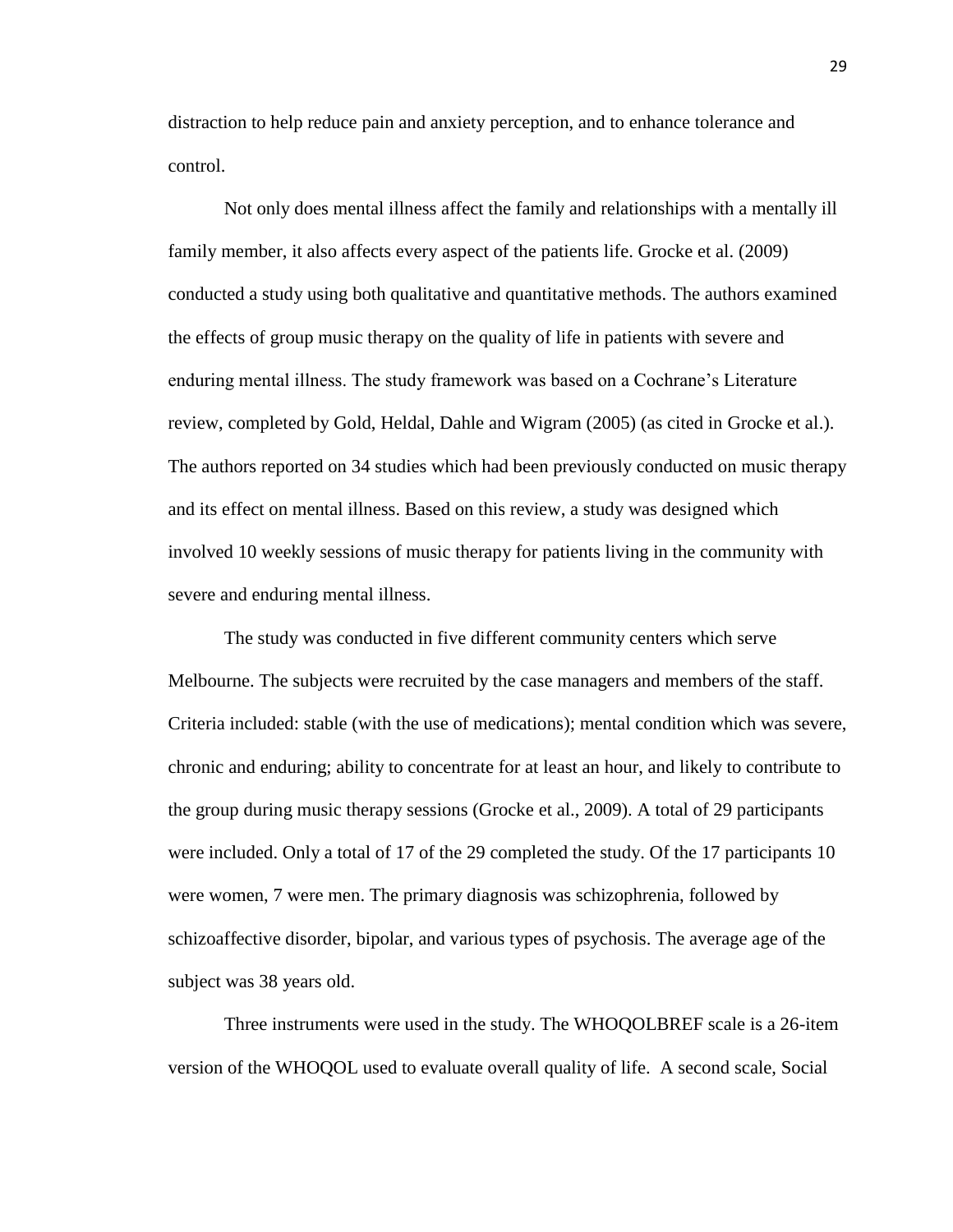Interaction Anxiety Scale (SIAS), is a 20-item questionnaire evaluating anxiety reactions from being with other people in a social setting was used. Higher scores indicate more social anxiety (Grocke et al., 2009). The Brief Symptom Inventory (BSI) scale measures groups of psychiatric symptoms and results in a global rating (Global Severity Index).

The findings (Grocke et al., 2009) were reported as both quantitative and qualitative. The findings of the WHOQOLBREF scale showed improvement in general quality of life, decreased physical pain, better support from friends, and more opportunities for leisure. Although not significant, making eye contact with others in a social setting was only one item on the SIAS which improved. The results of the BSI showed no significant improvement on any scale items. Both the BSI ( $p= 0.873$ ) and SIAS  $(p= 0.484)$  showed no significant results following t-tests.

The qualitative data were gathered using focus groups with individuals who actively participated in music therapy once weekly for 10 weeks. During interviews it was apparent that music therapy provided the participants with a way to creatively express emotions, and work as a part of a team to write and record a song. The lyrics of the songs written by participants in therapy were thematically analyzed. Findings indicated that living with a severe chronic mental illness is taxing, but the human spirit is what keeps the subject going day to day (Grocke et al., 2009).

Grocke et al. (2009) concluded that music therapy can be successful in increasing the overall quality of life, and may help reduce social anxiety. The participants in the study suggested there should be a gradual ending to the therapy rather than a sudden closure to the weekly sessions. Following the study it was suggested to increase the duration of therapy to 20 weeks, and increase the session to 90 minutes in length.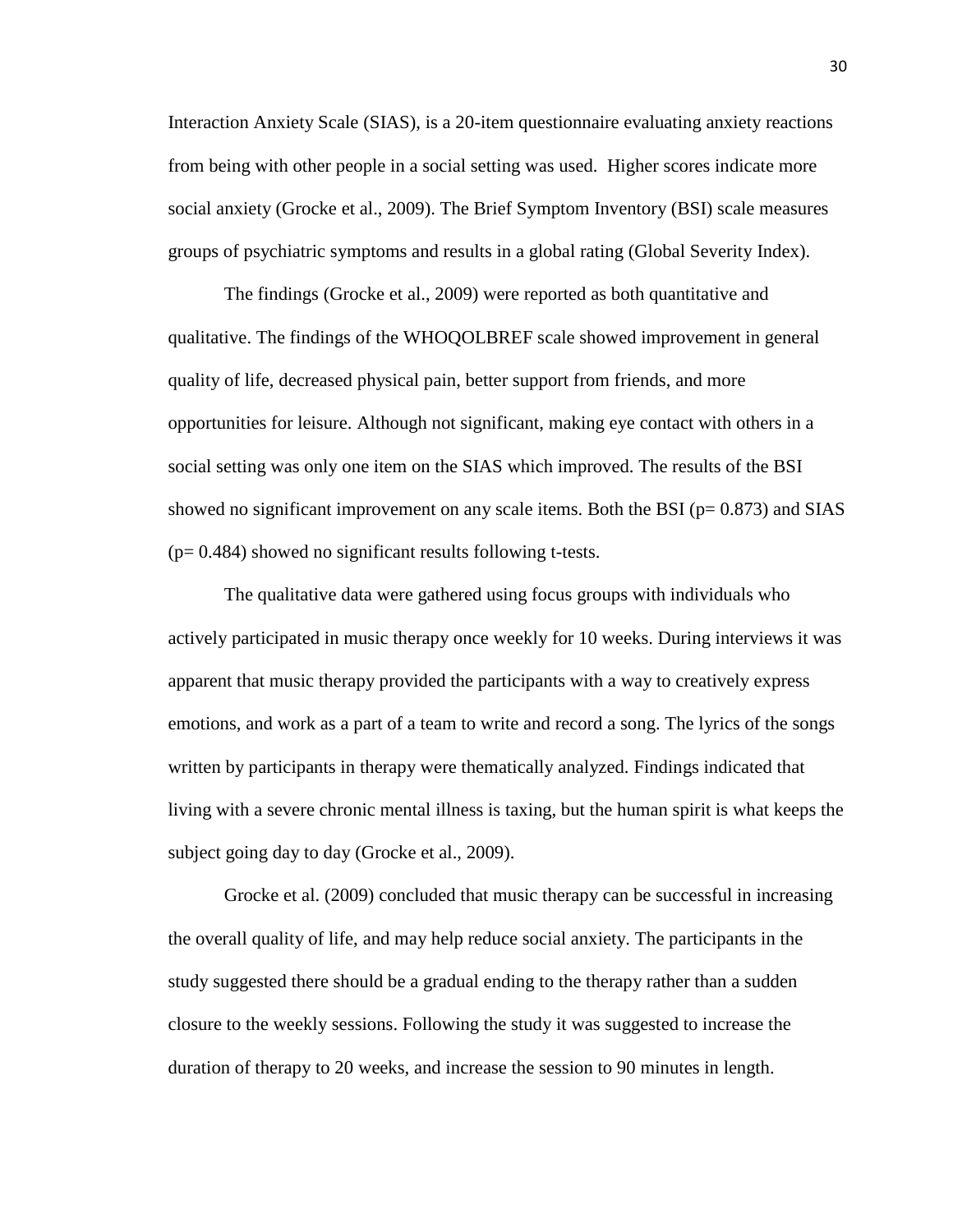## *Patients' Perceptions of Psych-education*

According to Silverman, "traditional approaches, such as medications, dynamic psychotherapy, and hospitalization have had limited effectiveness when applied to the work aspects and socialization of persons with severe mental illness" (2006, p. 111). A study was conducted by Silverman (2006) to evaluate psychiatric clients' perceptions of the effectiveness of psychoeducational programming, which often includes music therapy.

The participants were inpatients at an intermediate care center in the southwestern United States. A total of 73 patients participated, with the average age being 39.4 years old. Nearly 44% of the participants had been admitted to a psychiatric hospital between two and four times, while nearly 27% had been admitted five or more times. The remaining 29% reported only one admission only once to a psychiatric hospital. Of the participants, 66% were Caucasian. Prior to beginning the study participants were asked if rehabilitative programs offered at the hospital helped; nearly 93% answered "yes" (Silverman, 2006).

The participants were required to attend two classes weekly. The type of classes being offered were coping skills, substance abuse, community reentry, medication symptom management, music therapy, recreation therapy, or art. Participants rated each class's helpfulness on a Likert-type scale, rating helpfulness as  $1=$  "not at all" to  $10=$  "a lot" (Silverman, 2006).

Results of a repeated-measure analysis showed music therapy was more helpful than the substance abuse class. Statistically significant results were found ( $p = .01$ ) when using a pairwise comparison with Bonferroni adjustments for multiple comparisons. When comparing music therapy and substance abuse class, music therapy and community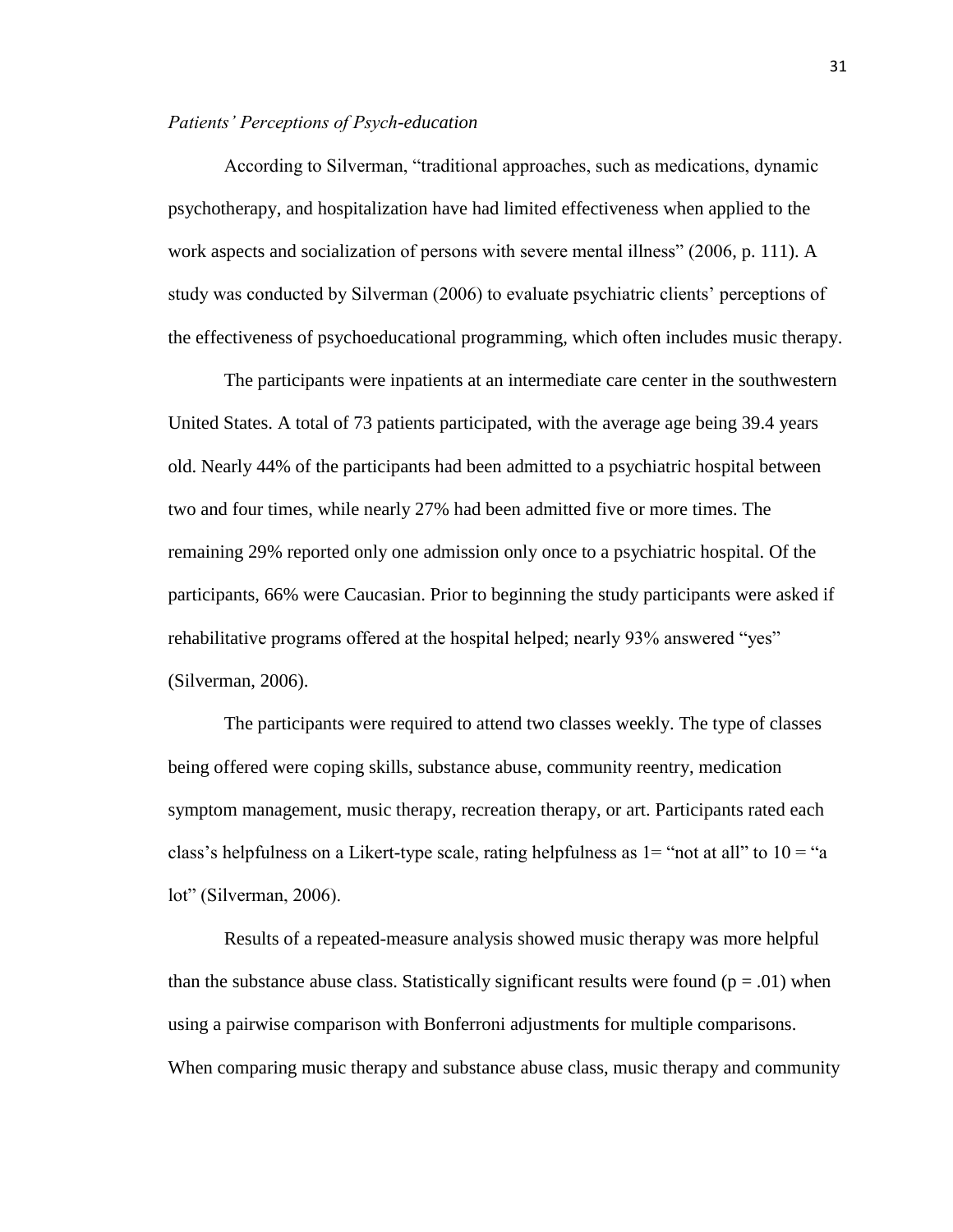reentry, music therapy and medication management, music therapy and recreational therapy, music therapy and art, significant differences were found with music therapy being the preferred therapy among all classes. The correlation between the participants' perceptions of effectiveness and number of admissions to psychiatric hospitals was significant ( $p > .05$ ). The differences between ethnicity and perception of effectiveness were calculated using t-tests, comparing minority groups with Caucasians and results were not significant ( $p > .05$ ) (Silverman, 2006).

In conclusion, Silverman (2006) believed music therapy was more aesthetically pleasing than other methods of therapy then classes being offered to the participants over the course of this study. Music therapy covered a continuum of issues rather than a specific subject as in the classes and therefore may have been favored among the participants.

Silverman (2009) studied the effect of single-session music therapy on the verbalizations and perceptions of psychiatric patients. The purpose of this randomized controlled clinical trial was to compare group-based psychoeducational music therapy with psychoeducation on satisfaction with life, treatment perceptions, knowledge of illness, and the frequency and type of responses given by the subjects.

The 105 participants in the study (Silverman, 2009) were inpatients in a short-term acute care behavior health center. The diagnoses were varied and typical of an inpatient psychiatric care center. The participants' global assessment of functioning score, number of participants per session, and the age of each participant were assessed to determine differences between the control and experimental groups. Participants were involved in 32 music therapy sessions, conducted on Mondays and Thursdays for a period of 5 months.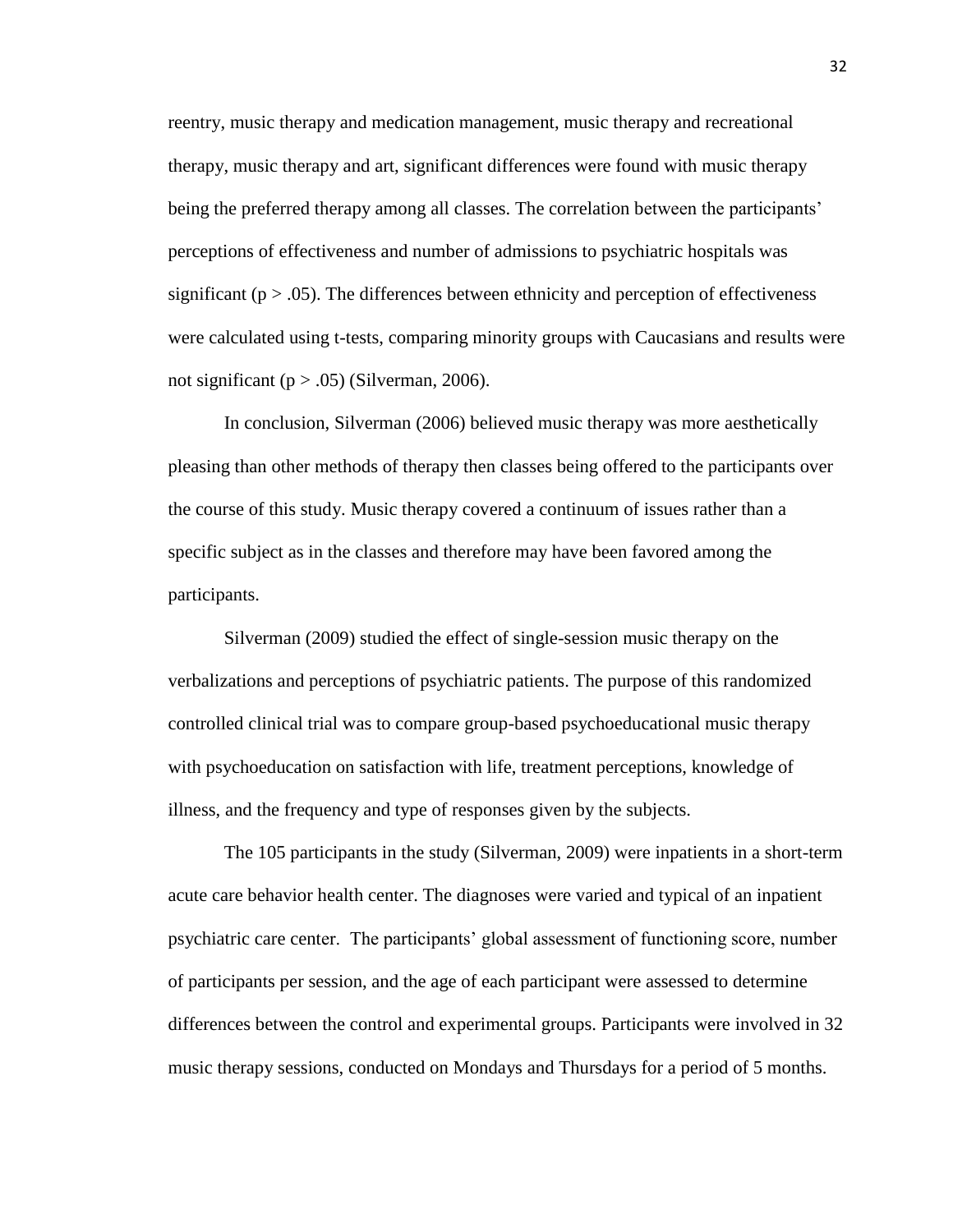Following the completion of the music therapy, participants completed a post-test assessment, which consisted of three instruments. The three scales rated how helpful each session was, how comfortable individuals were sharing personal information during the session, and how enjoyable the session was. The scales used a rating system of 1 being "not helpful, not enjoyable, or not comfortable" to 7 being "very helpful, very enjoyable, and very comfortable" (Silverman, 2009).

During the post-test assessment, the Satisfaction with Life Scale, a 7-point Likerttype scale, and the Adapted Knowledge of Illness and Resources Inventory, a 30-item multiple choice tool were completed  $(r = .95)$ . Two additional scales designed by Silverman were used during the post-test assessment. The Group Psychosocial Event Sample Form (GPES) was completed by an observer during each session  $(r= .93)$ . The second scale was The Social Functioning Scale, completed by the social worker who facilitated the therapy groups on a daily basis (Silverman, 2009).

Findings from Satisfaction with Life Scale were not significant ( $p > .21$ ). There were no significant differences found between the participants' satisfaction with life and psychoeducational knowledge (p> .06). The relationship between therapists' questions and verbalizations was not statistically significant (Silverman, 2009). Significant results were found among the ratings of helpfulness, enjoyment, and comfort with the total number of verbalizations made during therapy sessions ( $p < .006$ ).

Silverman (2009) concluded that although participants in the music therapy group rated helpfulness and enjoyment higher, individuals were still slightly uncomfortable. "For whatever reasons, it seems that patients enjoy music therapy and enthusiastically attend sessions" (2009, p.121).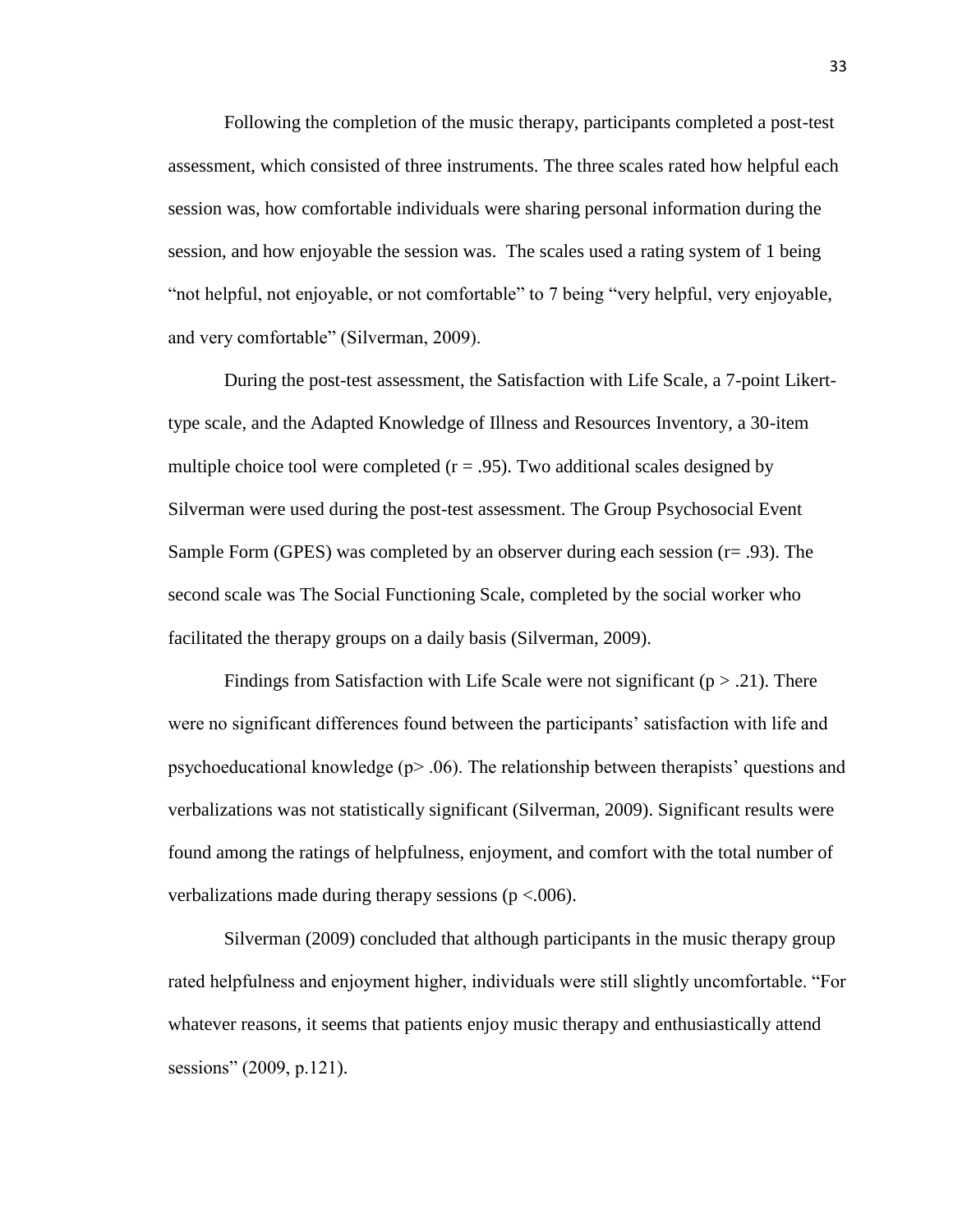Although participants may not see notable change in satisfaction with life, or with psychoeducational knowledge, music therapy is still beneficial.

## *Therapists' Perceptions of Music Therapy*

Music therapy varies with the type of therapy and therapist. A descriptive analysis to evaluate psychiatric music therapists and institutions, philosophies, interventions, and clinical objectives was completed to evaluate the effect of music therapies on patients with a mental illness (Silverman, 2007).

The participants were all members of the American Music Therapy Association. There were 410 members contacted by email, which linked to the survey. The survey was available online for 21 days. Overall responses to the survey were 176 (42.9%) music therapists. Nearly 84% of the respondents were female, and nearly 50% of the respondents had a Bachelors degree in music therapy. Of the respondents, 8% worked in a private practice setting and were thus excluded from the survey (Silverman, 2007).

The survey items were a series of multiple-choice questions which asked participants about the institution where the individual works, work habits, and forms of documentation used on the job. There were also questions about length of music therapy sessions, location where sessions were held, and type of clients which are treated. There were questions with "yes" or "no" answers. Topics ranged from training, professional involvement, and specific institution (Silverman, 2007). The last section of the survey asked participants to respond to a series of open-ended questions concerning how long each individual had been a music therapist, how long each individual had worked in current institution, how many occupants reside at current the individuals' institution, and how much impact each individual believed they have on the clients being served.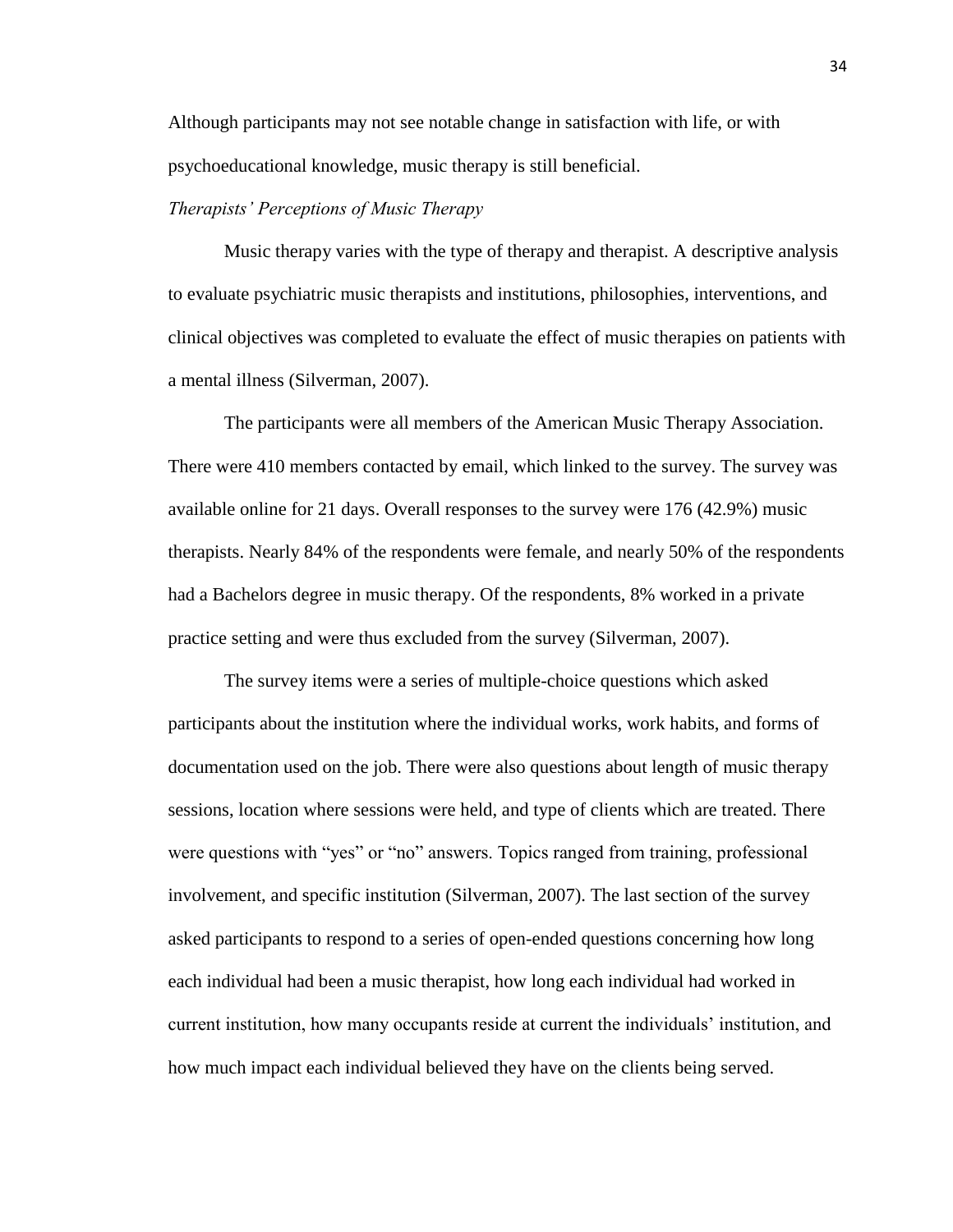The average length the participants had been practicing as a music therapist was 13.26 years. Music therapists had been employed at the current institution an average of 8.4 years. Based on the responses to a 48 question web-based instrument, examining music therapy approaches, it was shown that most music therapists focused on a common group of objectives during therapy sessions. The common objectives included: selfesteem, providing appropriate release of stress/tension, increasing verbal and nonverbal communication skills, and providing a healthy means of emotional release (Silverman, 2007). The findings indicated music therapist find great satisfaction in work.

Not only do the individuals enjoy the work, but each has a positive impact on the clients evidenced by the fact that majority of the clients meeting the objective and goals set in place prior to each therapy session. In conclusion, Silverman (2007) suggested a larger population of music therapist be involved in future research, which should also study the likelihood of music therapy continuing to be a type of therapy offered among the psychiatric population.

#### *Summary of Literature*

#### *Meta Analysis: Music Therapy.*

According to Gold et al. (2004) music therapy has been an effective treatment in a wide variety of mental illnesses. It was shown that children and adolescents often benefit from music therapy regardless of the psychiatric diagnosis. A particularly large effect was noted in children with behavior and developmental disorders (Gold et al., 2004). Not only has music therapy been effective with children with psychiatric illness, but also in decreasing the occurrence of negative symptoms in adult patients with schizophrenia (Ulrich et al., 2007). According to Ulrich et al. patients who participate in music therapy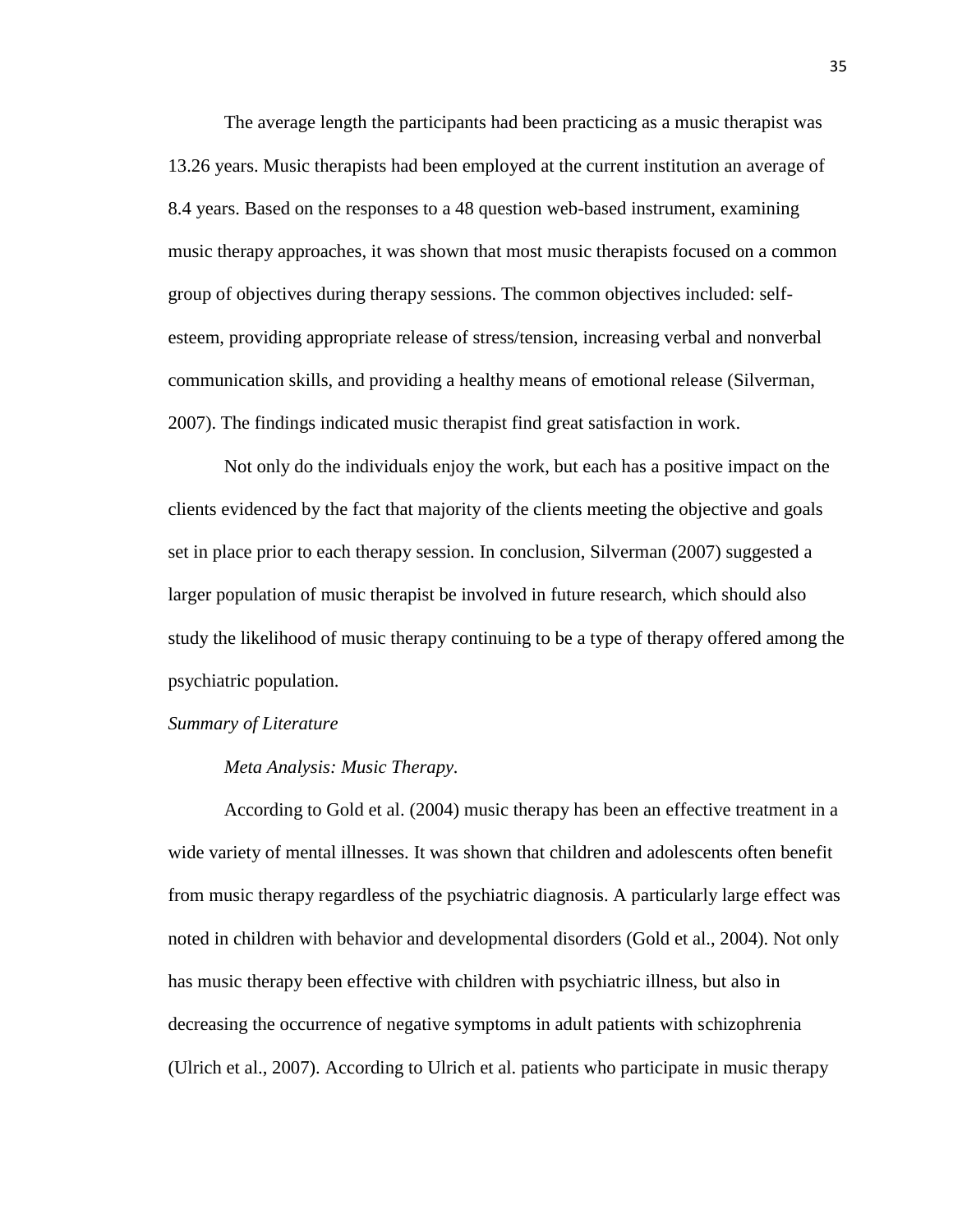have more quality contact with others and are more flexible when in contact with others. Individuals who have participated in music therapy also believe they are more influential and command more respect of others when in a social setting.

*Effects of Music Therapy: Pain Symptoms, Depression, Agitation and Quality of Health.* 

Hayashi et al. (2002) found individuals who had received 15 music therapy sessions showed advantages in improvement of quality of life and decrease in negative symptoms. Research on the effects of music on power, pain, depression and disability was conducted by Siedliecki and Good (2006). Individuals involved in the study successfully learned from nursing staff how to use music to enhance the effects of prescribed analgesics, along with using music to decrease anxiety, depression and disability. Music was also shown to increase the feelings of power among individuals.

Along with decreasing anxiety, depression and disability music therapy has been shown to be successful in decreasing agitation levels of individuals with Alzheimer's disease (Ledger & Baker, 2006). Although only short term, participants showed less verbal aggressive behavior following participation in music therapy sessions. Participants also showed a decreased amount of yelling, wandering and fidgeting.

Not only has music therapy been effective in children and adolescents with a diagnosis of schizophrenia; but also in low therapy motivation adult patients. Patients who have been termed "low therapy motivation" may have poor insight into their mental psychosocial aspects. Music therapy is sometimes used in combination with guided imagery which has also been shown successful in the treatment of individuals suffering depression (Chou & Lin, 2006).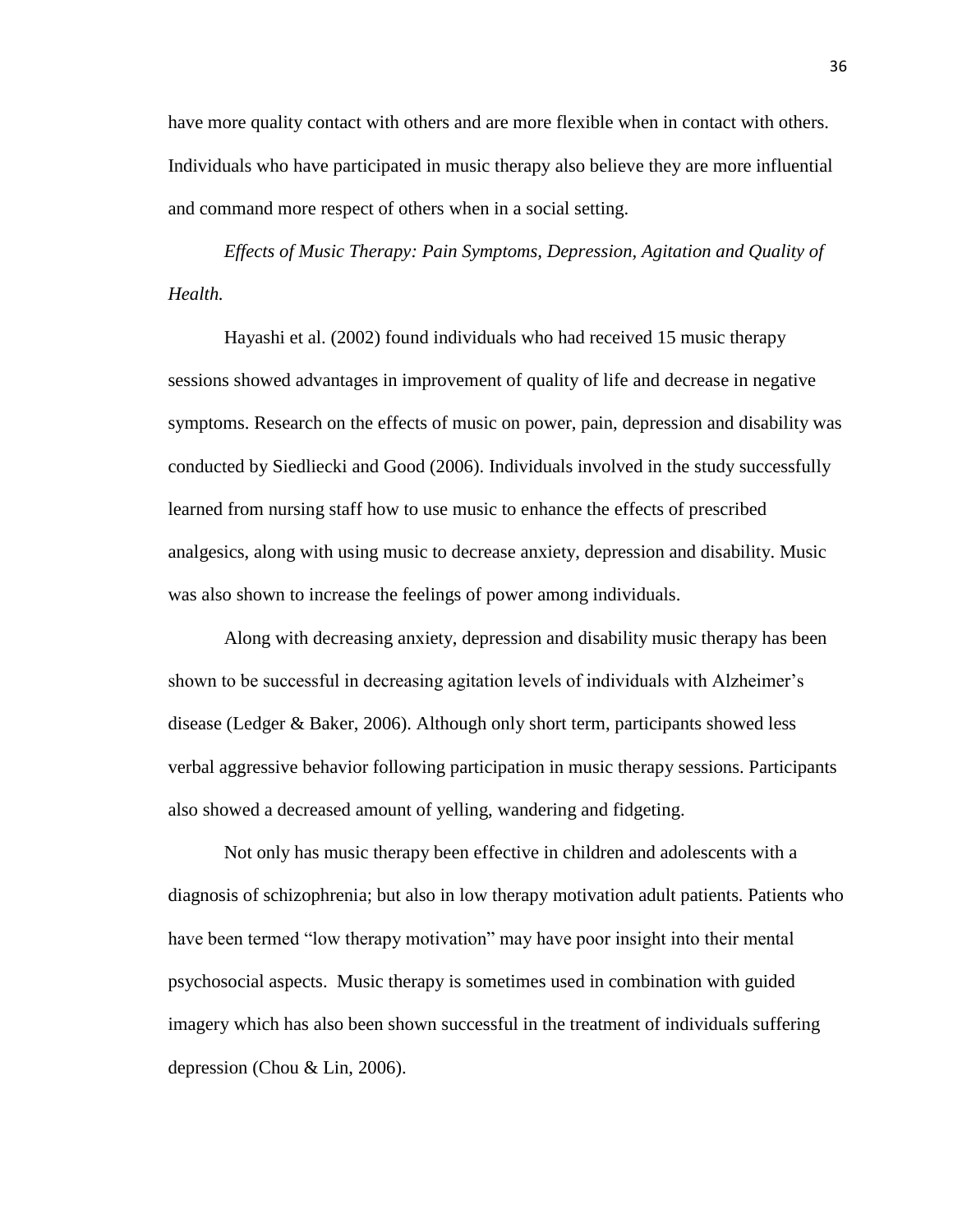An additional uses of music therapy has been prominently displayed in persons experiencing anxiety, depression and pain. The music therapy session given during research (Choi et al., 2008) included singing songs, playing instruments, and song writing. The patients involved in this study were noted to have increased self-confidence and feels of worth among peers. Findings also reported music therapy effect the stress response within the brain, leading to less anxiety and improved mood (Choi et al.).

## *Patients' Perceptions of Psychoeducation.*

Music therapy has also been noted to increase patient's overall quality of life; along with the development of stronger and more comfortable interpersonal relationships (Silverman, 2006, 2009). According to psychiatric patients, traditional methods of treatment, such as medication and hospitalization with psychotherapy have limited effectiveness in the areas of socialization and work aspects. Research completed by Silverman in 2006 and 2009 concluded that group music therapy sessions, in combination with traditional therapy, assists psychiatric patients to develop socialization skills and to have an overall better quality of life.

#### *Therapists' Perception of Music Therapy.*

Mental illness is predominately a chronic and severe condition which affects every aspect of an individuals' life. For those seeking treatment it is fortunate because there are many treatment options available. Among the many options is music therapy. Music therapy has been shown (Silverman, 2007) to be an enjoyable profession because many therapists believe they make a notable difference in the lives of their patients. Music therapists report (Silverman, 2007) that many patients meet the objectives and goals set during each session. Music therapy usually involves objects which include socialization,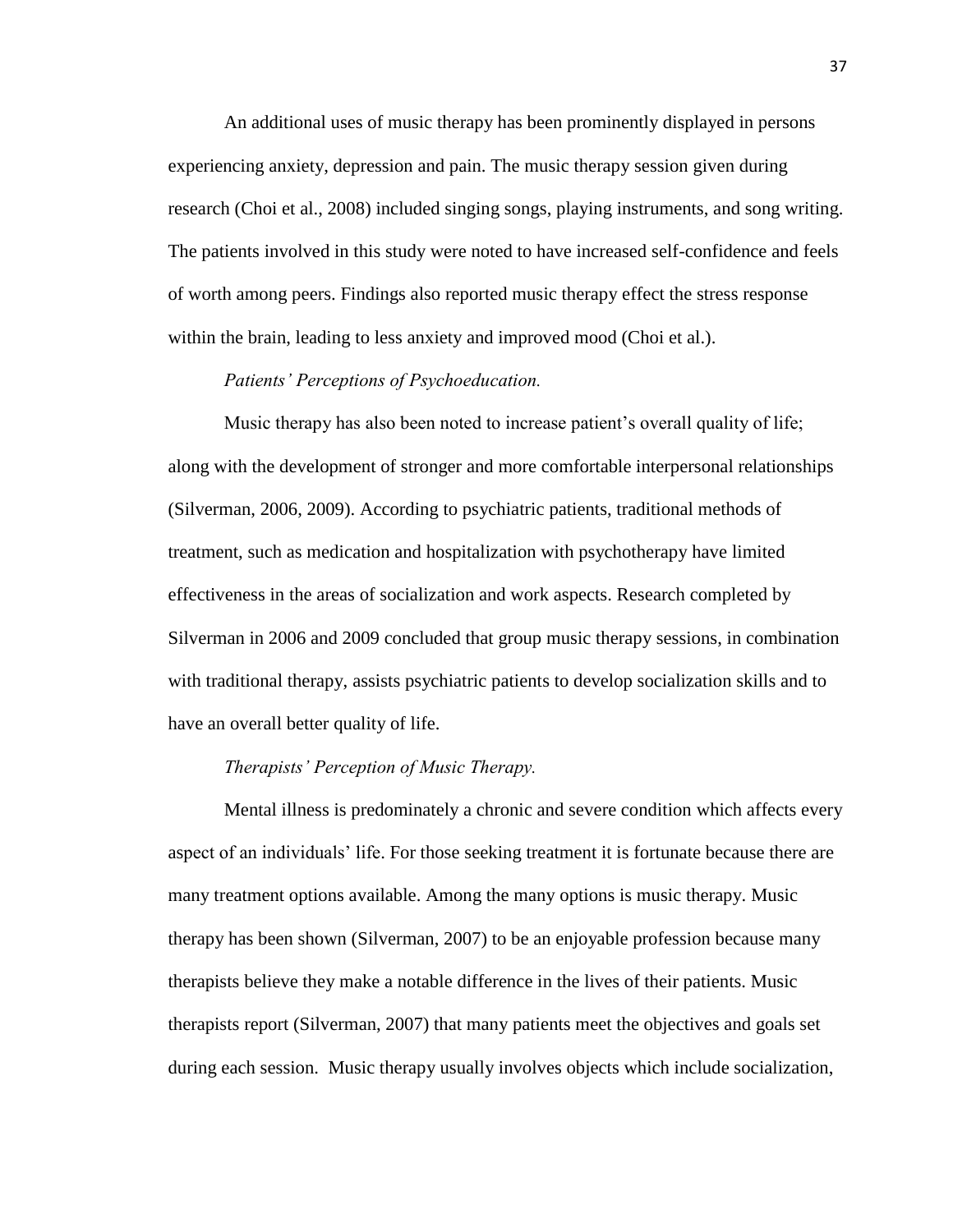communication skills, relaxation, decision making, anger management, reality orientation, medication knowledge, and increasing self-esteem among many others.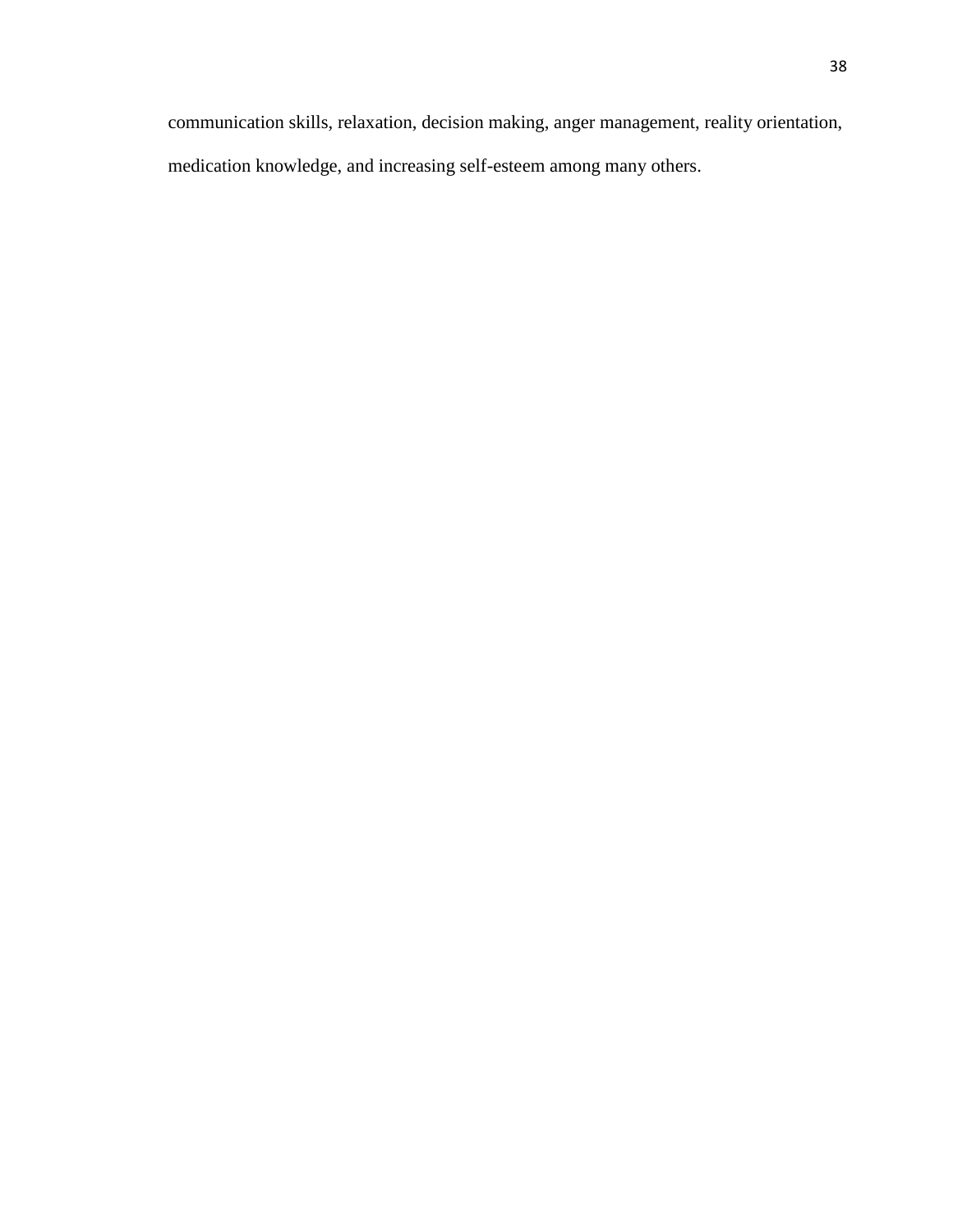## Chapter III

## *Methods and Procedures*

## *Introduction*

According to Grocke et al. (2009), individuals with severe and enduring mental illness rarely have the support of friends and family. Because of this, many individuals may be socially isolated and have poor quality of life. The purpose of this partial replication study (Grocke et al.) is to determine whether group music therapy influences quality of life and social anxiety for individuals with severe and enduring mental illness living in the community.

#### *Research Questions*

- 1. Will group music therapy enhance the quality of life in individuals with severe and enduring mental illness?
- 2. Will group music therapy help reduce social anxiety?

## *Population, Sample, and Setting*

Park Center Inc. is a community based company offering outpatient mental health services. In 2009, over 8,000 individuals benefited from the services provided by Park Center Inc. (Park Center Inc., 2008). A sample will be obtained from this population with the assistance of case-managers employed by Park Center Inc. The inclusion criterion are: a diagnosis of a severe and enduring mental illness, stabilized on medication, and have the ability to concentrate for at least an hour. Participants will be able to contribute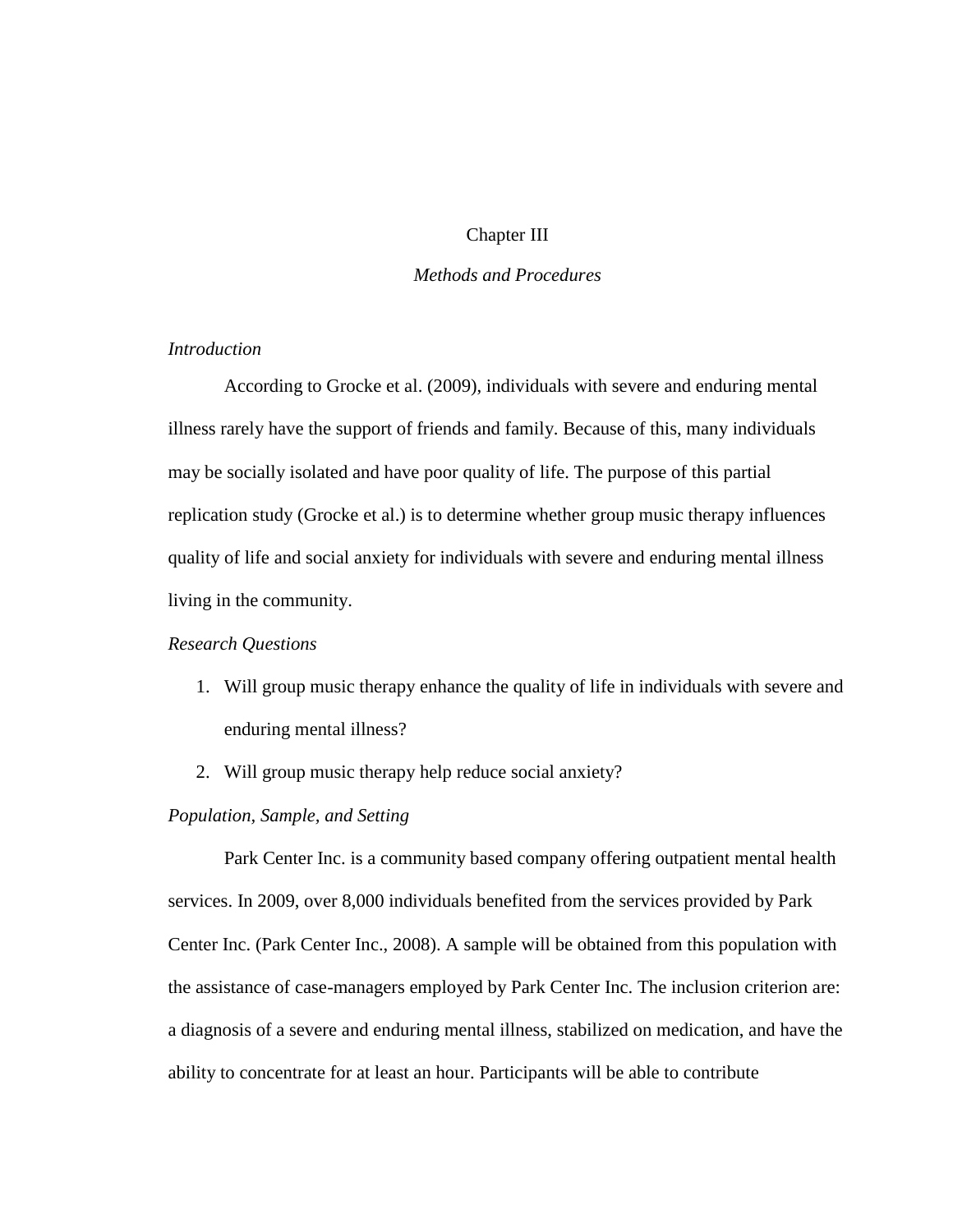actively to the group process. Participants will be excluded from the study if a personality disorder is present which would prevent concentration and the ability to appropriately participate in the study.

The anticipated sample will be 80 individuals (40 men, 40 women) ranging in age from 20-60 years. The most common diagnosis among participants will be schizophrenia, followed by schizoaffective disorder, bipolar disorder, intellectual disability, and various psychoses.

#### *Protection of Human Subjects*

This study will be submitted for approval to the Institutional Review Boards (IRB) of Ball State University and Park Center Inc. Each participant will be made aware of the commitment/restraints of this research study with a cover letter. Participants will be invited to contact the researcher with any questions or concerns in regards to the content of the study. Details within the cover letter will specifically ask participants consent to audio recorded interviews following data collection. Each participant will then give written, informed consent. Due to the nature of the participant's mentality consents will be co-signed by the individual's legal guardian (Burns & Grove, 2009). Confidentiality will be maintained. No names will be used on any reports. Participants can withdraw from the study at any time. No risks have been identified within the study. Benefits of the study include therapeutic music therapy and psychoeducation.

## *Procedures*

Following receiving permission from IRB at Ball State University and Park Center Inc., the researcher will invite all case workers at Park Center Inc. to a meeting in which the details of the study will be presented and discussed. During the meeting the researcher will be provided with a list of individuals who meet study criteria. The list of individuals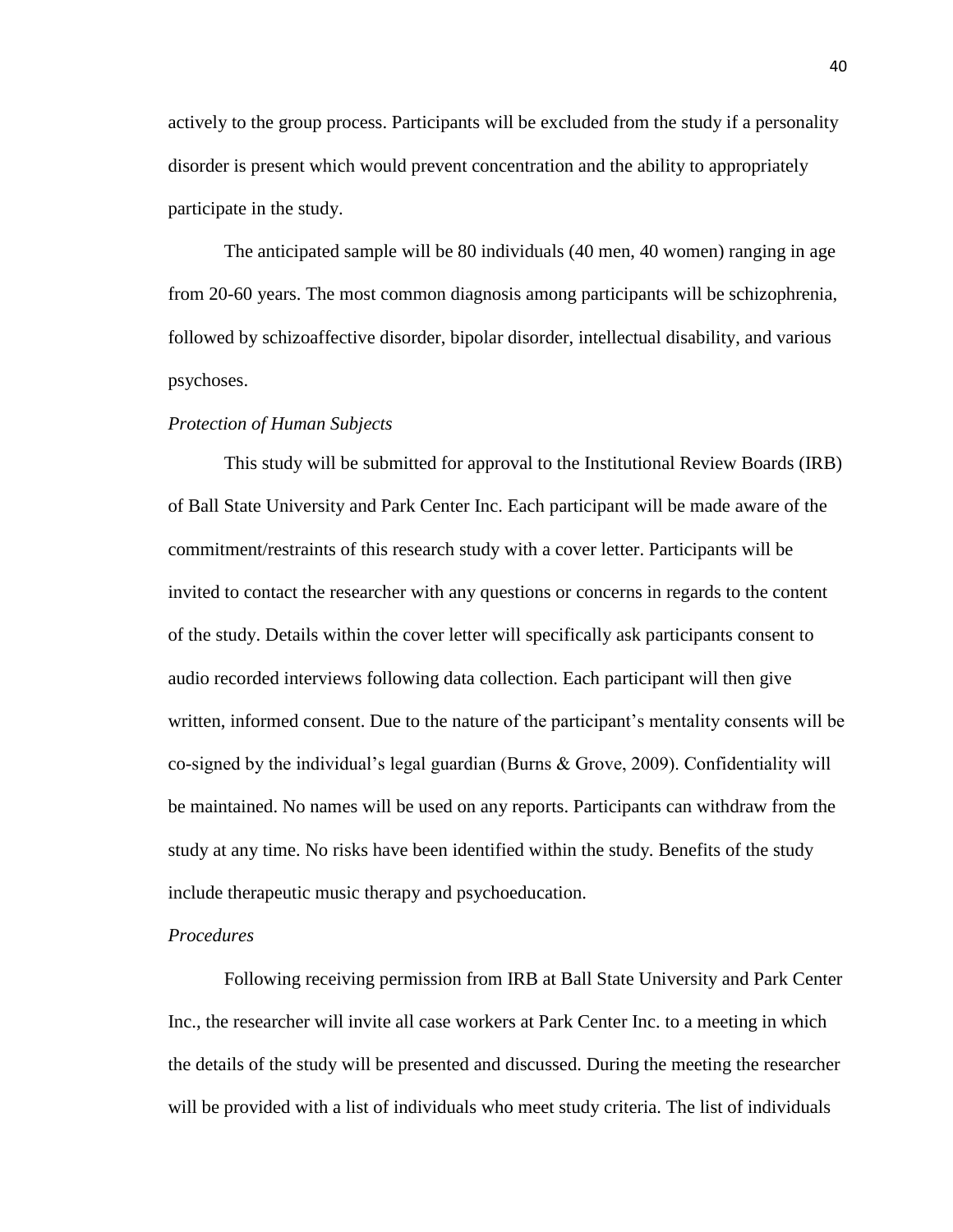meeting study criteria will be developed from Park Center Inc. data base of all individuals currently receiving treatment. Limits will be set on the search to result only individuals meeting study criteria.

Following this meeting, the researcher will meet face-to-face with four groups of 20 selected individuals meeting study criteria, and will ask the individuals to participate in the study. Each individual who indicates interest in participating will be asked to attend a meeting, along with the legal guardian, during the following week in order to receive further instruction. Consent will be obtained during the follow up meeting from the individuals and legal guardian who are willing to participate in the study. The consent will be co-signed by the legal guardians.

Following the consent of each individual, music therapy sessions will be held at Park Center Inc., located in Fort Wayne, Indiana. A certified music therapist will lead the music therapy sessions. Each group music therapy session will last 1 hour and will involve:

- 1. Participants singing songs.
- 2. Facilitated song writing in which the participants will contribute lyrics and suggestion for the style, melodic, harmonic, and rhythmic elements of the song.
- 3. Playing in instruments such as guitars, bongos, drums, wind chimes, xylophones, and tambourines.

Week 1 will consist of an introduction to the program. Each individual will be given a written statement concerning the conditions of the study. The music therapist will then hold a discussion with participants and legal guardians concerning familiar and preferred music and songs. During week 1 participants will also complete the assessment tool to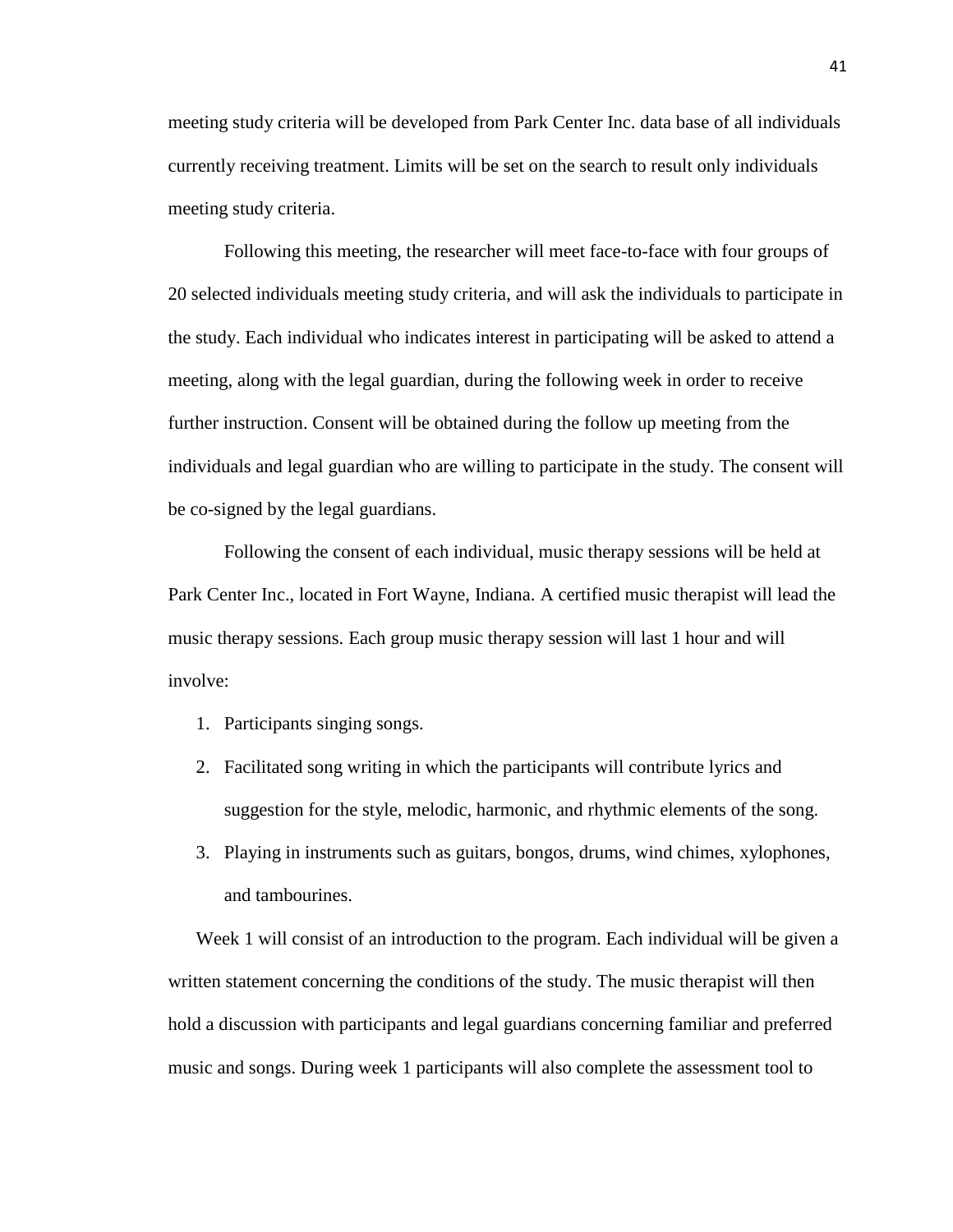create a baseline for assessment. Weeks 2 through 8 will consist of 1 hour sessions in which the participants will sing songs with instrumental improvisation, and write songs. During week 9 of the study participants will go to a professional recording studio and record songs as a group.

Following the 9th session, participants will be handed printed copies of the three questionnaires being used in this study. Instructions will be given on how to complete each questionnaire, and the participants will be asked to return the questionnaires at the last session. The researcher will answer any questions about completing the questionnaires.

On the 10th week group music therapy will conclude with a focus group interview. Questionnaires will be collected. Participants will be given ample time to finishing completing any unfinished questionnaires as needed. The participants will also receive a CD copy of the songs that were recorded.

#### *Instrumentation*

Three instruments will be used for outcome measurements in this study:

- 1. The World Health Organization Quality of Life-Brief (WHOQOLBREF): (Murphy et al., 2000), is a 26-item likert-scale version of the WHOQoL scale, which will assess participants' overall quality of life. According to researchers at the University of Washington (2010) the WHOQOLBREF has shown good content validity and test-retest reliability. The WHOQOLBREF has also shown good discriminant validity.
- 2. The Social Interaction Anxiety Scale (SIAS) (Marrick & Clarke, 1998), is a 20 item scale which uses a 5-point Likert scale to assess individuals concerns about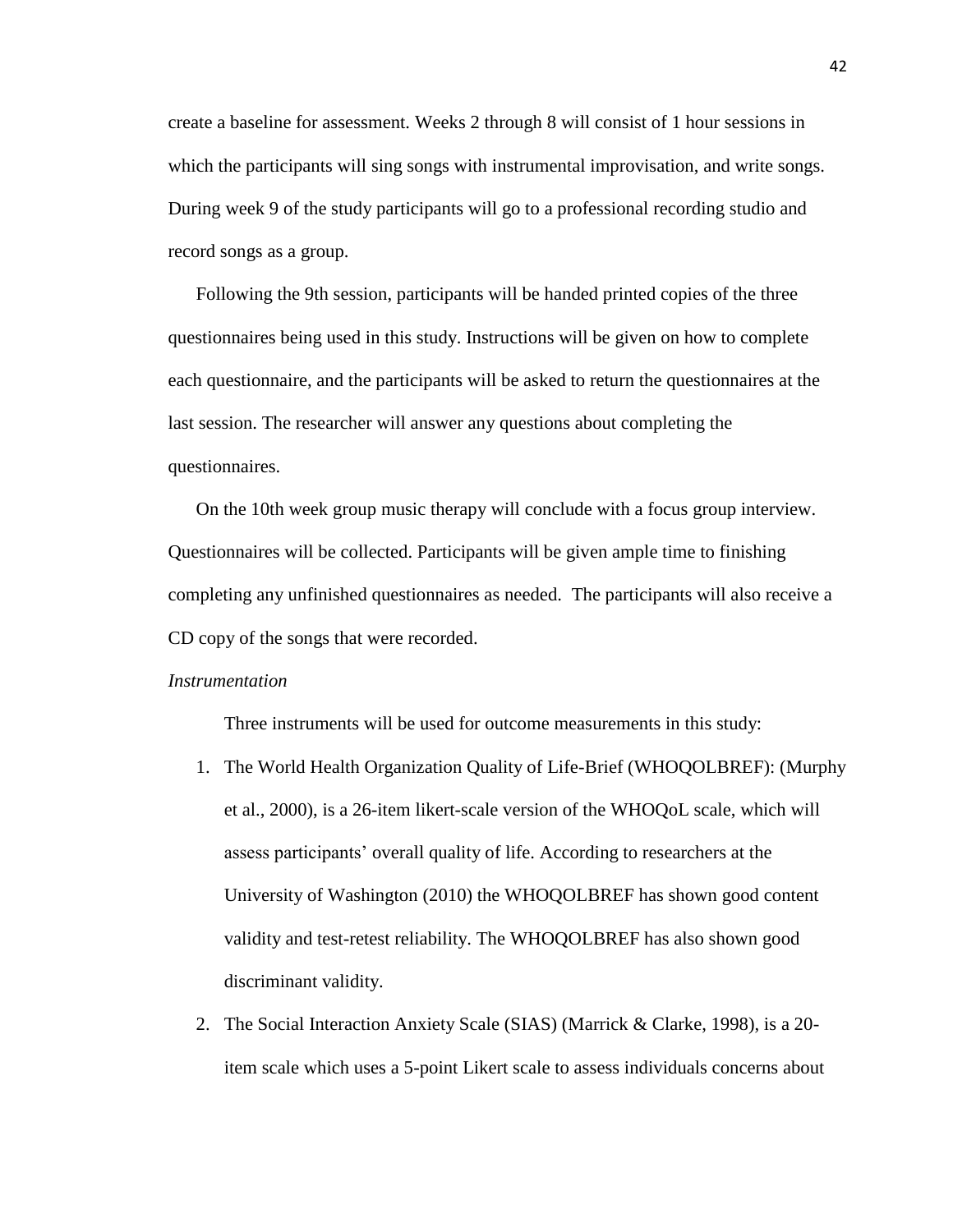being with other people in a social setting. The scale uses "0" as "not at all," while "5" is "extremely." The higher the score the more anxiety an individual is experiencing. Mattick and Clarke (1989) (as cited in Brown et al., 1997) reported Cronbach's Alpha for the scale being .89-.94. The test-retest correlation coefficients exceed .90. Similar results were reported by Heimberg et al. (1992) (as cited in Brown et al., 1997) showing internal consistency for the SIAS to be .85- .90.

3. The Brief Symptoms Inventory (BSI) (Derogatis & Melisaratos, 1983), is a scale designed to detect clusters of psychiatric symptoms. Results of the 53-items 5 point scale provide a global rating on the Global Severity Index (GSI) (Grocke et al., 2009). According to Pearson Assessment (1993) reliability ranges from .71- .85. The University of North Carolina at Chapel Hill reports validity ranging from .30-.72 with an average of .50 (2010).

Focused group interviews will also be conducted. Audio recording will take place during the interviews. Participants will be asked questions about what it was like to be a part of the study, which aspects the participants most valued, how the program could have been improve, and if participants would recommend group music therapy to others. Further questioning will include aspects of writing songs and singing as a group. The author will encourage discussion by asking for more detail, or asking others to share thoughts when another participant commented. The interviews will be transcribed verbatim.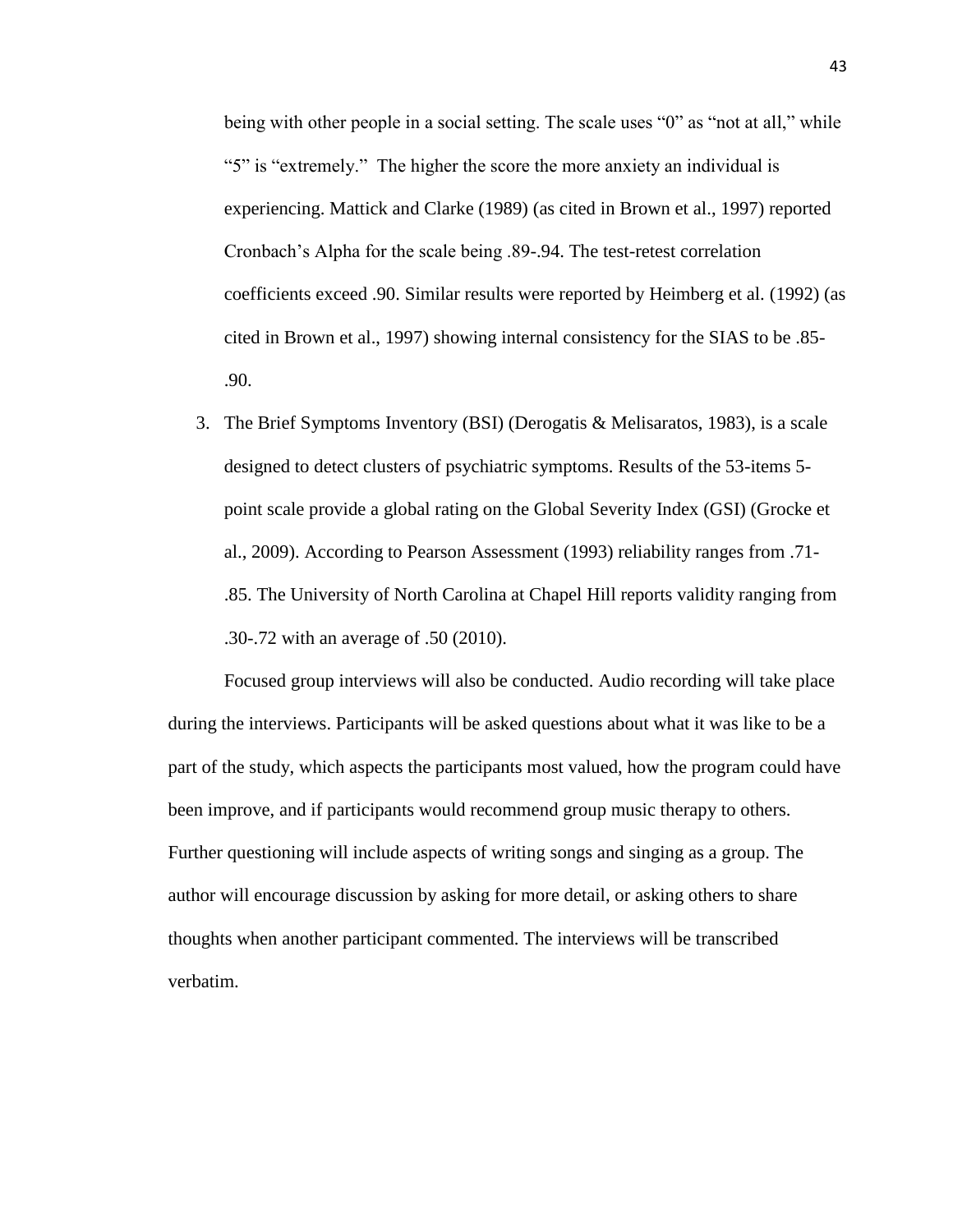#### *Design*

A repeated measure design will be used for this study. Repeated measure design is a type of quasi-experimental research used when causality requires close examination (Burns & Grove, 2009). This design eliminates other factors from interfering with observing the desired cause and effect during the study.

## *Intended Methods for Data Analysis*

Quantitative data will be analyzed by running *t*-tests on all questionnaire items both pre-music therapy and post-music therapy. The *t*-tests use standard deviation of a sample and estimates standard error of distribution of the sample. The *t*-test can only be used once during a study to avoid increasing the risk of type 1 error (Burns & Grove, 2009). The published study will provide a table relating all statistically significant ( $p <$ 0.05) results.

There will be four steps involved in the analysis of the interview transcripts following methods used by Grocke et al. (2009). During step one the researcher will read all the transcripts to obtain an overall sense of the groups' experiences and identified key statements made by the participants. The second step will involve the statements being divided into various groups which capture the common themes (Grocke et al., 2009). The third step will involve the synthesis of the common statements made by all groups; the statements will then be categorized into global themes. The final step of the analysis will be completed by a different researcher who read all the transcripts, derived meanings from the global themes.

A thematic analysis will be used to determine common themes among the lyrics written by the participants of the study. The analysis will involve four steps. The first step will be completed by the researcher which identified key phrases in the first song and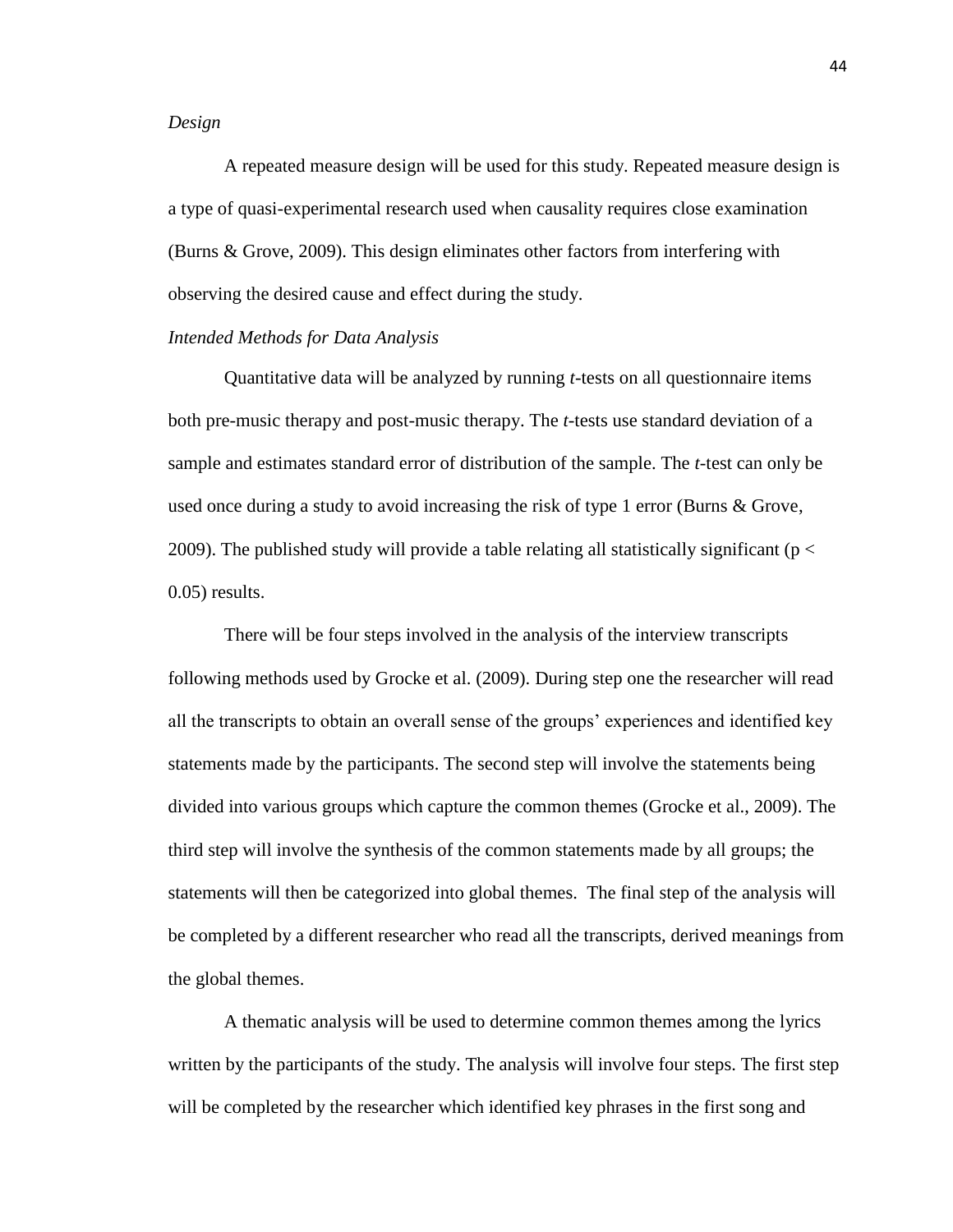organized into provisional categorizes (Grocke et al., 2009). The second step involves the lyrics of the remaining songs, which will be evaluated for key phrase with similar meanings and will placed into provisional categories as in step one. The final step of the thematic analysis will be to review all seven songs and review the categories into which they were placed.

## *Summary*

In this chapter the methods and procedures to be used in this study are described. The variables in the study are music therapy and the effects it has upon adults with mental illness. Qualitative and quantitative methods of study design will be used with the anticipated sample of 20 individuals. Data will be collected using three outcome measures; The WHOQOLBREF, the SIAS and the BSI. Date will then be analyzed using phenomenological and thematic analyses. This study will replicate a study by Grocke et al. (2009) in an attempt to better understand the effect of music therapy on adult with chronic and severe mental illness.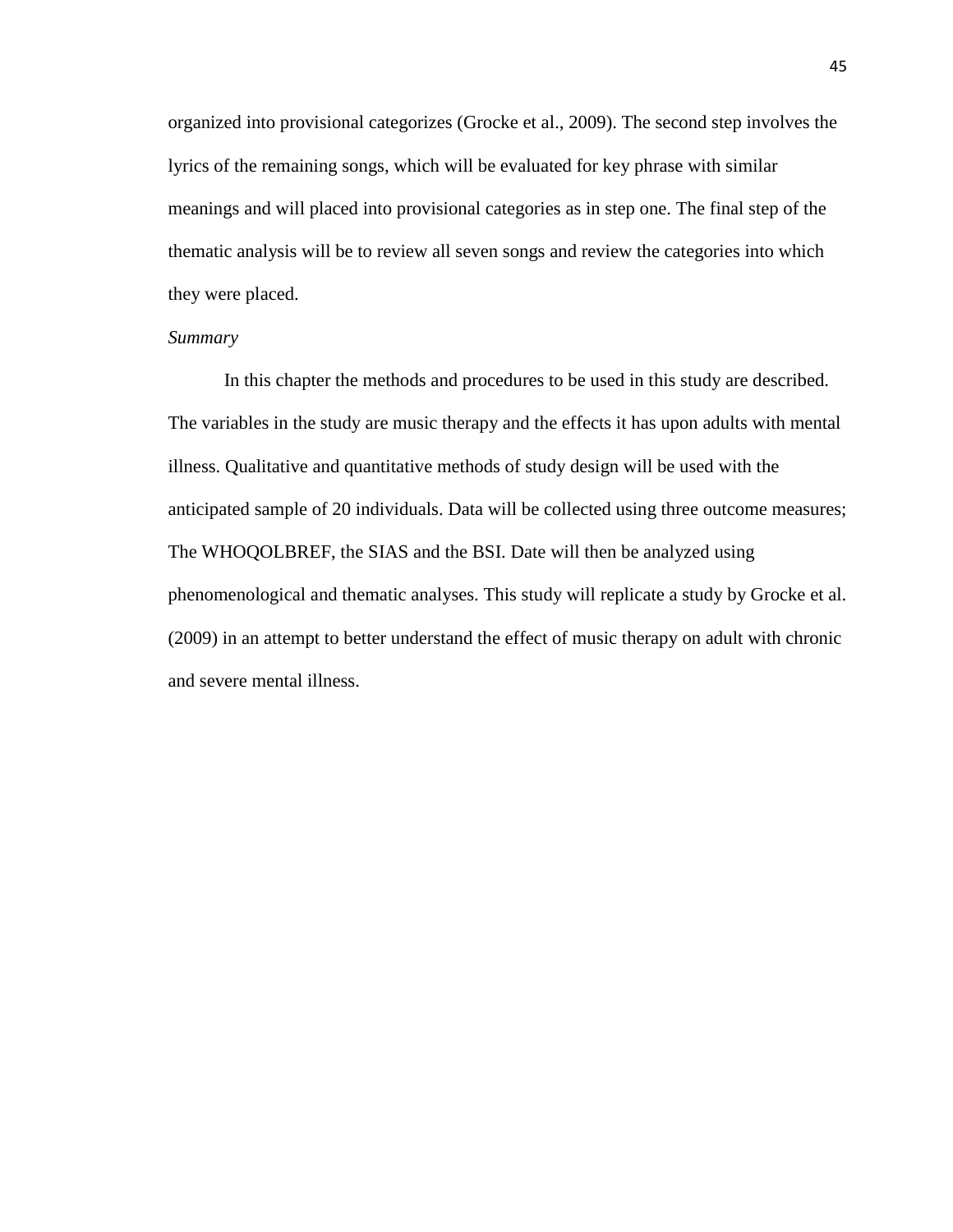#### References

- American Music Therapy Association. (2009). *History of music therapy in the healthcare field*. Retrieved on Jan 22, 2010, from http://www.musictherapy.org/.
- American Popular Music. (2009). *Lone Star College-Kingwood 1900-1950*. Retrieved June 14, 2010 from, http://kclibrary.lonestar.edu/music-2.html.
- Bloch, S. & Crouch, E. (1985). *Therapeutic factors in group psychotherapy*. Oxford: Oxford University Press.
- Brown, E., Turovsky, J., Heimberg, R., Juster, H., Brown, T., & Barlow, D. (1997). Validation of the Social Interaction Anxiety Scale and the Social Phobia Scale Across the Anxiety Disorders. *Psychological Assessment*. *9*(1). 21-27.
- Burns, N., & Grove, S. (2009). The Practice of Nursing Research.  $6<sup>th</sup>$  ed. Saunders.
- Choi, A., Lee, M., & Lim, H. (2008). Effects of group music intervention on depression, anxiety, and relationships in psychiatric patients: a pilot study. *The Journal of Alternative and Complementary Medicine*. *14*(5), 567-570.
- Chou, M., & Lin, M. (2006). Exploring the listening experiences during guided imagery and music therapy of outpatients with depression. *Journal of Nursing Research*. *14*(2), 93-102.
- Cohen, J. (1988). *Statistical Power Analysis for the Behavioral Sciences*. 2<sup>nd</sup> ed. Hillsdale, NJ: Lawrence Erlbaum.
- Congreve, W. (1697). *The Mourning Bride*. Act 1, Scene 1.
- Derogatis, L. & Melisaratos, N. (1983). The Brief Symptom Inventory: *An introductory report. Psychological Medicine*. *13*, 595-605.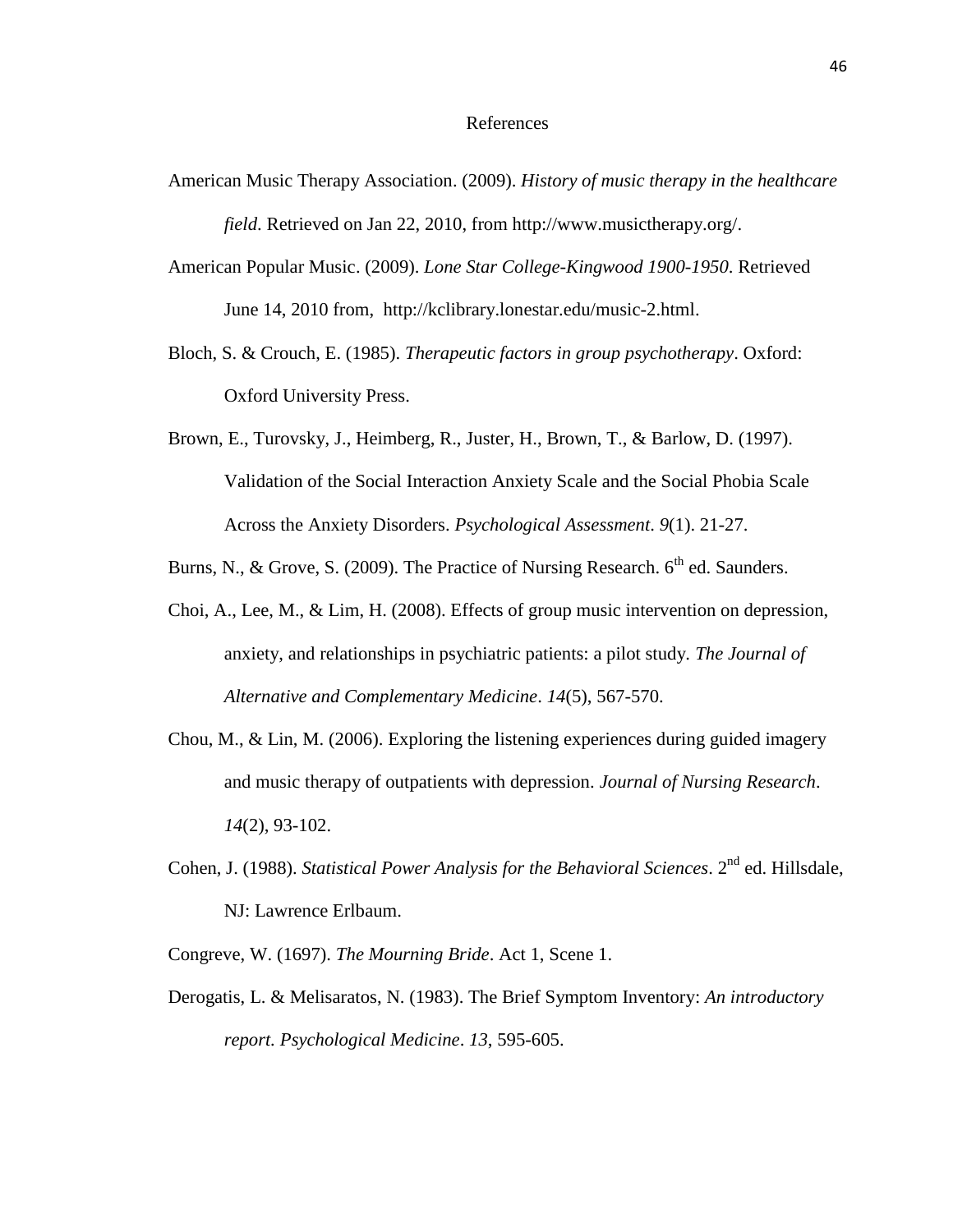- Gold, C., Voracek, M., & Wigram, T. (2004). Effects of music therapy for children and adolescents with psychopathology: a meta-analysis. *Journal of Child Psychology and Psychiatry*. *45*(6). 1054-1063.
- Grocke, D., Bloch, S., & Castle, D. (2009). The effects of group music therapy on quality of life for participants living with a severe and enduring mental illness. *Journal of Music Therapy*. *46*(2), 90-104.
- Hayashi, N., Tanabe, Y., Nakagawa, S., Noguchi, M., Iwata, C., Koubuchi, Y., & et al. (2002). Effects of group musical therapy on inpatients with chronic psychoses: a controlled study. *Psychiatry and Clinical Neurosciences*. *56*, 187-193.
- Indiana Council of Community Mental Health Centers (2010). *Fast facts*. Retrieved April 28, 2010 from, http://www.iccmhc.org/facts.
- Iowa State University. (2009). *News service*. Retrieved March 24, 2010 from, http://www2.iastate.edu/~nscentral/news/2009/jan/prevention.shtml.
- Ledger, A. & Baker, F. (2006). An investigation of long-term effects of group music therapy on agitation levels of people with Alzheimer's disease. *Aging & Mental Health*. *11*(3), 330-338.
- Leupo, K. (n.d). *History of Mental Illness*. Retrieved June 14, 2010 from, http://www.toddlertime.com/advocacy/hospitals/Asylum/history-asylum.htm.
- Marrick, R. & Clarke, J. (1998). Development and validation of measures of social phobia, scrutiny, fear and social interaction anxiety. *Behavior Research and Therapy*, *36*, 455-470.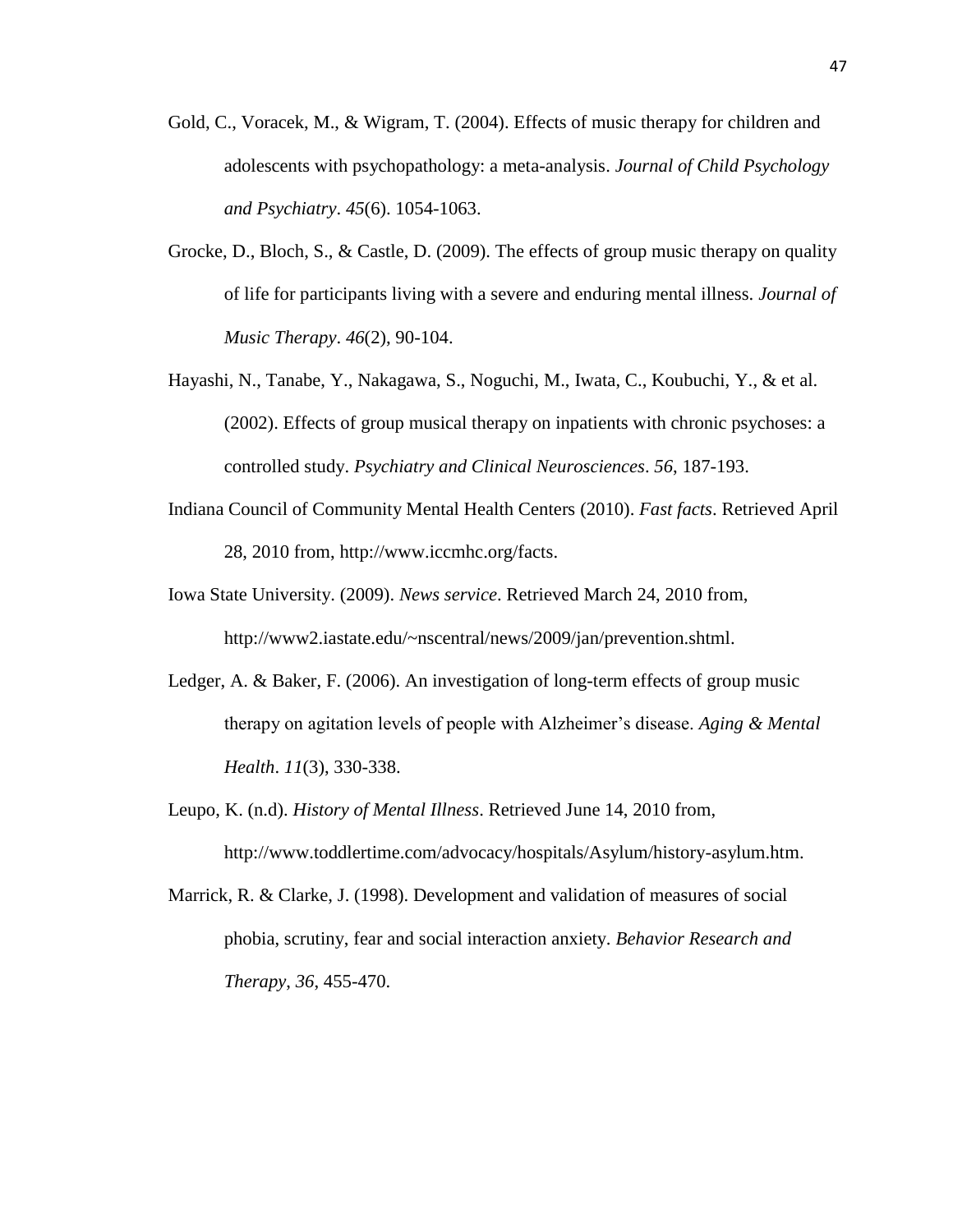- Mental Health America. (2010). *Types of treatment*. Retrieved February 22, 2010, from http://www.nmha.org/go/information/get-info/mi-and-the-family/finding-the-rightmental-health-care-for-you.
- Mitchell, L., MacDonald, R., & Knussen, C. (2008). An investigation of the effects of music and art on pain perceptions. *Psychology of Aesthetics, Creativity, and the Arts*. *2*(3), 162-170.
- Murphy, B., Herrman, H., Hawthorne, G., Pinzone, T., & Evert, H. (2000). *Australian WHOQOL instruments: User's manual and interpretation guide*. Melbourne: Australian WHOQOL Field Study Centre. Retrieved June 29, 2010, from http://www.who.int/substance\_abuse/research\_tools/whoqolbref/en/.
- National Alliance on Mental Illness. (2010). *Mental illnesses*. Retrieved February 22, 2010, from http://www.nami.org/template.cfm?section=About\_Mental\_Illness.
- National Council for Community Behavior Healthcare. (2010). *Plea to Congress to Save Lives*. Retrieved April 28, 2010, from

http://www.thenationalcouncil.org/cs/press\_releases/mental\_health\_and\_addiction s safety net in crisis.

National Council for Community Behavior Healthcare. (2010). *The Impact of Untreated Mental Illnesses and Substance Use Disorders*. Retrieve April 28, 2010, from http://www.thenationalcouncil.org/galleries/policy-

file/ImpactofMHandSUDuninsured.pdf.

National Institute of Mental Health. (2008). *Mental Disorders in America*. Retrieved January 22, 2010, from http://www.nimh.nih.gov/health/publications/the-numberscount-mental-disorders-in-america/index.shtml.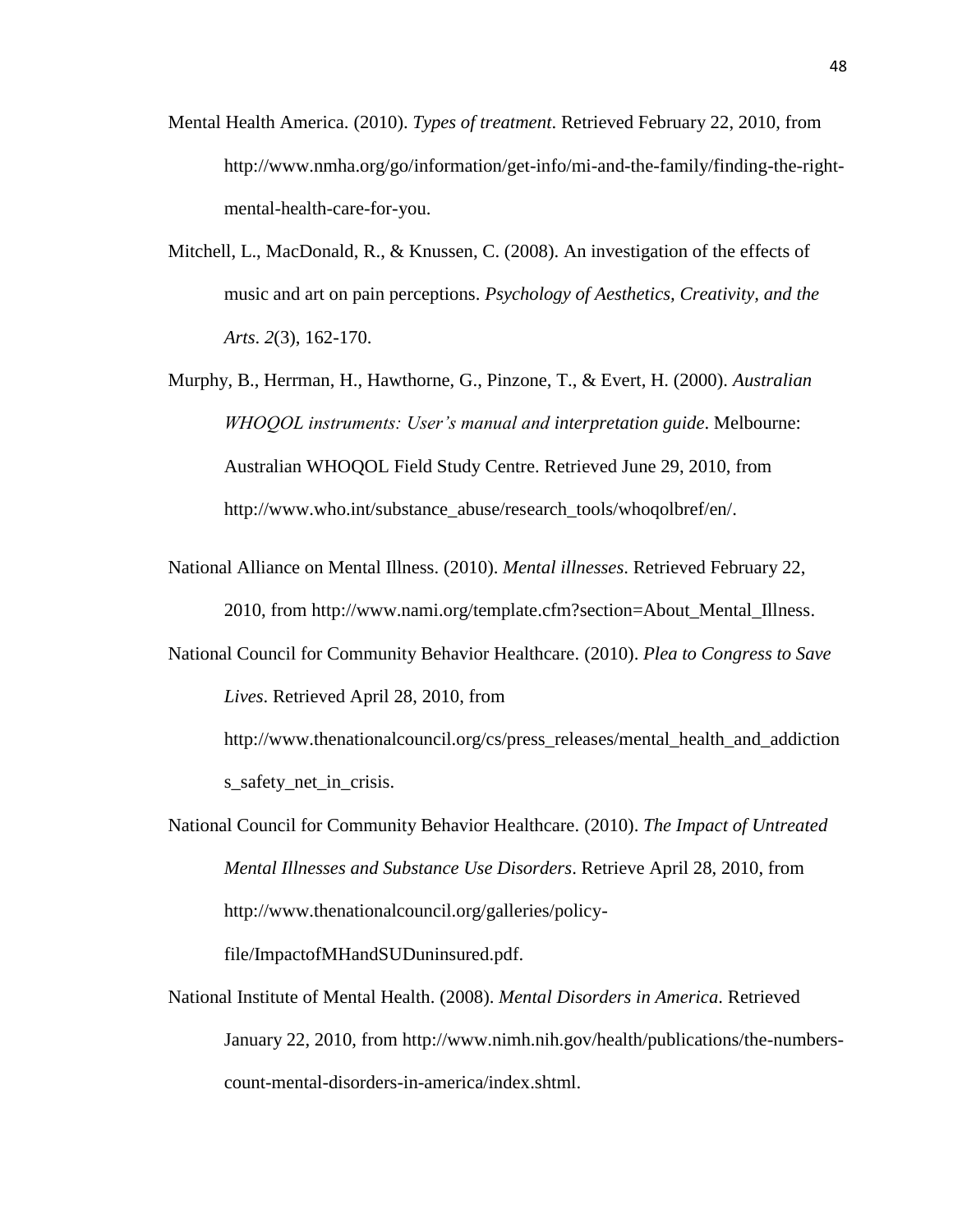- Ohio Department of Mental Health (n.d.). *About Mental Illness*. Retrieved March 24, 2010, from http://mentalhealth.ohio.gov/about-mental-illness/.
- Park Center Inc. (2008). *2009 Annual Report*. Retrieved June 11, 2010, from http://www.parkcenter.org/assets/files/Annual%20Report%2009.pdf.
- Pearson Assessments. (1993). *Brief Symptom Inventory*. Retrieved August 14, 2010 from http://psy6023.alliant.wikispaces.net/file/view/BSI.pdf.
- Pearson. (2009). *Brief Symptoms Inventory*. Retrieved June 29, 2010, from http://psychcorp.pearsonassessments.com/HAIWEB/Cultures/enus/Productdetail.htm?Pid=PAbsi.
- Siedliecki, S., & Good, M. (2006). Effects of music on power, pain, depression and disability. *Journal of Advanced Nursing*. *54*(5), 553-562.
- Silverman, M. (2006). Psychiatric patients' perception of music therapy and other psychoeducational programming. *Journal of Music Therapy*. *43*(2), 111-122.
- Silverman, M. (2007). Evaluating current trends in psychiatric music therapy: a descriptive analysis. *Journal of Music Therapy*. *44*(4), 388-414.
- Silverman, M. (2009). The effects of single-session psychoeducational music therapy on verbalizations and perceptions in psychiatric patients. *Journal of Music Therapy*. *46*(2), 105-131.

Substance Abuse and Mental Health Services Administration Resource Center to Promote Acceptance, Dignity and Social Inclusion Associated with Mental Health (ADS Center). (2010). *Art*. Retrieved February 22, 2010, from http://www.adscenter.org/topic/art/default.aspx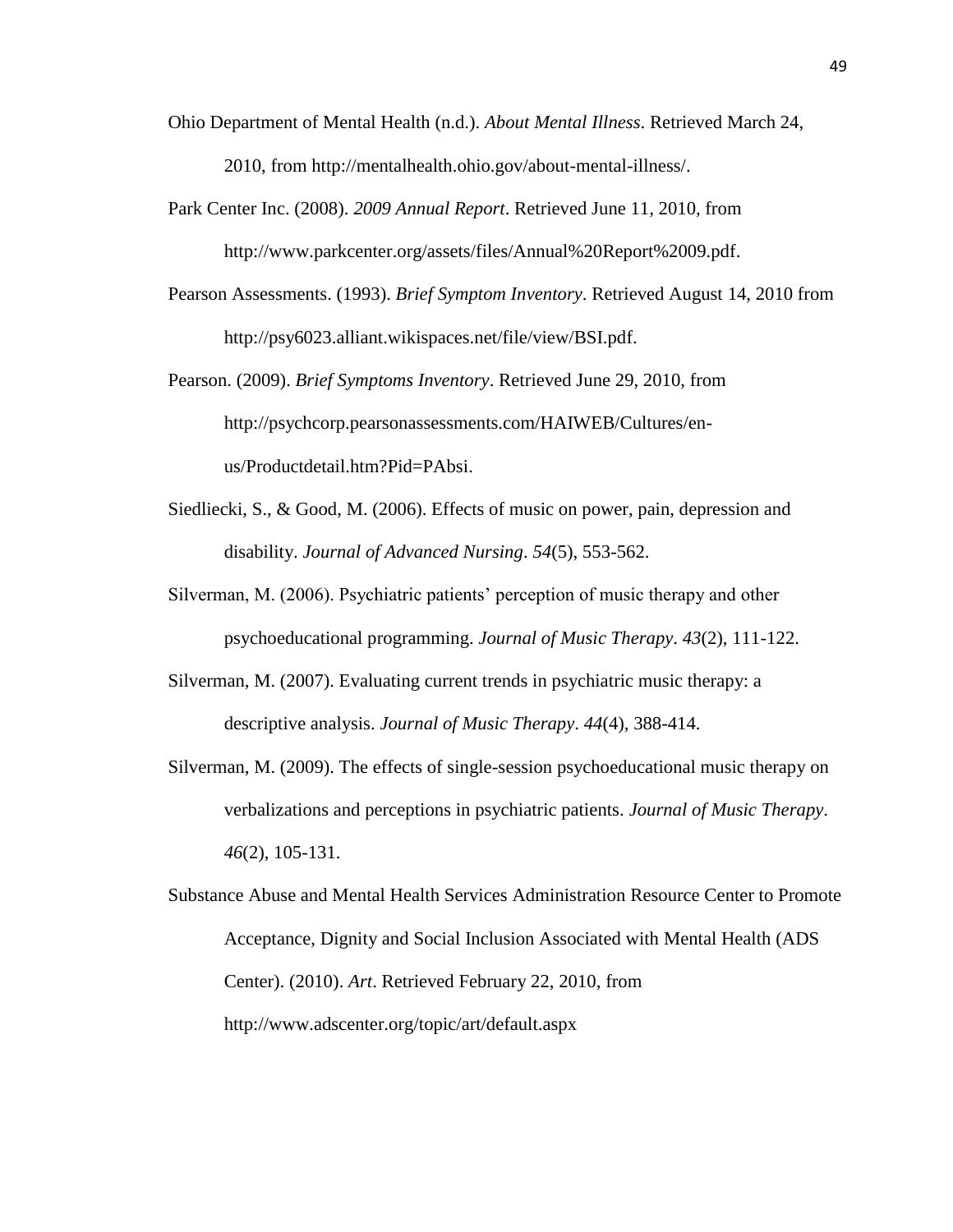- Ulrich, G., Houtmans, T., & Gold, C. (2007). The additional therapeutic effect of group music therapy for schizophrenic patients: a randomized study. *Acta Psychiatr Scand*. *116*, 362-370.
- University Hospitals of Cleveland: Music as Medicine. (2010). *History of Music Therapy*. Retrieved Jan 26,2010, fromhttp://www.musicasmedicine.com/about/history.cfm.

University of North Carolina at Chapel Hill. (2010). *Brief Symptom Inventory (BSI).*

Retrieved August 14, 2010 from

http://www.iprc.unc.edu/longscan/pages/measures/Ages5to11/Brief%20Symptom %20Inventory.pdf.

University of Washington. (2010). *Introducing the WHOQoL Instrument*. Retrieved June 16, 2010, from http://depts.washington.edu/yqol/docs/WHOQOL\_Info.pdf.

World Health Organization. (1993). *WHO Quality of Life-BREF (WHOQOL-BREF).* Retrieved June 29, 2010, from

http://www.who.int/substance\_abuse/research\_tools/whoqolbref/en/.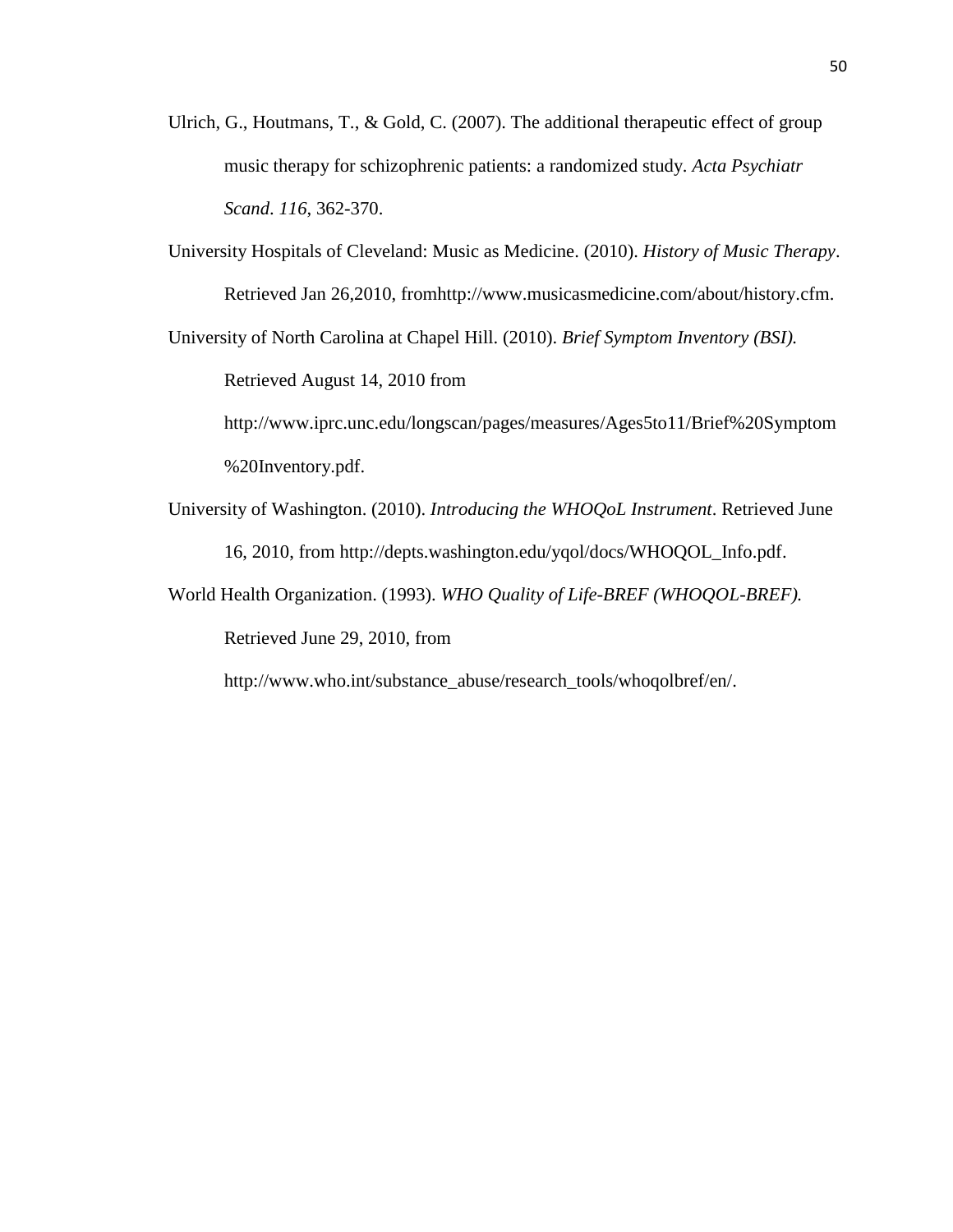| <b>Source</b>                           | Problem                                                                                                                                                                  | <b>Purpose</b>                                                                                                                                                                                                                                                                                                           | <b>Concepts</b><br>Frame-<br>work                                                                                                                       | <b>Sample</b>                                                                                                                                     | Design                           | <b>Instruments</b>                                                                                                                                                                                                                                                                        | <b>Results</b>                                                                                                                                                                                                                                                                                                                                                          | <b>Implications</b>                                                                                                                                               |
|-----------------------------------------|--------------------------------------------------------------------------------------------------------------------------------------------------------------------------|--------------------------------------------------------------------------------------------------------------------------------------------------------------------------------------------------------------------------------------------------------------------------------------------------------------------------|---------------------------------------------------------------------------------------------------------------------------------------------------------|---------------------------------------------------------------------------------------------------------------------------------------------------|----------------------------------|-------------------------------------------------------------------------------------------------------------------------------------------------------------------------------------------------------------------------------------------------------------------------------------------|-------------------------------------------------------------------------------------------------------------------------------------------------------------------------------------------------------------------------------------------------------------------------------------------------------------------------------------------------------------------------|-------------------------------------------------------------------------------------------------------------------------------------------------------------------|
| Gold,<br>Voracek<br>& Wigram<br>(2004)  | There are 230<br>different<br>approaches of<br>psychotherapeutic<br>treatment for<br>children, only<br>some have been<br>tested for the<br>efficacy and<br>effectiveness | To examine the<br>overall efficacy<br>of music<br>therapy for<br>children,<br>adolescents<br>with<br>psychopatholog<br>y. Also to<br>identify how the<br>size of the<br>effect of music<br>therapy is<br>influenced by<br>the type of<br>pathology,<br>clients age,<br>music therapy<br>approach, and<br>type of outcome | <b>Behavior</b><br>Problems<br>Development<br>al Delay<br>Music<br>Therapy<br>Behavior and<br>Development<br>al Outcomes<br>Frame-work<br>not specified | 11 studies<br>(conducted<br>between 1970<br>and 1998)<br>included in<br>the meta-<br>analysis,<br>which<br>included a<br>total of 188<br>subjects | Meta-<br>Analysis                | Cohen's d- used<br>to measure the<br>effect size index.<br>Tends to be<br>biased in small<br>samples<br>Hedges g- used<br>to created<br>unbiased<br>conservative<br>estimates of<br>effect size<br>Q Tests-used to<br>examine the<br>degree of<br>heterogeneity<br>between the<br>studies | Music therapy has<br>a medium to large<br>positive effect on<br>clinically relevant<br>outcomes.<br>Highly significant<br>(p<.001<br>Statistically<br>homogeneous<br>Effects greater for<br>behavior and<br>developmental<br>disorders than for<br>emotional<br>disorders<br>Greater for<br>developmental and<br>behavior than for<br>social skills and<br>self-concept | Music therapy produces<br>clinically relevant effect<br>of a considerable size in<br>children and adolescents<br>and should be<br>recommended for<br>clinical use |
| Houtmans,<br>Ulrich<br>& Gold<br>(2007) | Music therapy<br>only recently<br>being introduced<br>as a form of<br>treatment to<br>improve the<br>quality of life in                                                  | To examine the<br>effect of music<br>therapy for<br>schizophrenic<br>inpatients<br>needing acute<br>care.                                                                                                                                                                                                                | Interpersonal<br>contact<br>Negative<br><b>Symptoms</b><br>Quality of                                                                                   | Randomized<br>sample of 37<br>clients with<br>psychotic<br>disorders.<br>Having an<br>average age                                                 | Randomize<br>d control<br>design | <b>GieBentest Self</b><br>Assessment.<br>GieBentest<br>Observer<br>Assessment.<br>Significance                                                                                                                                                                                            | Improves<br>interpersonal<br>contact<br>Reduces negative<br>symptoms                                                                                                                                                                                                                                                                                                    | Music therapy is an<br>effective form of<br>treatment for<br>schizophrenic inpatients<br>needing acute care                                                       |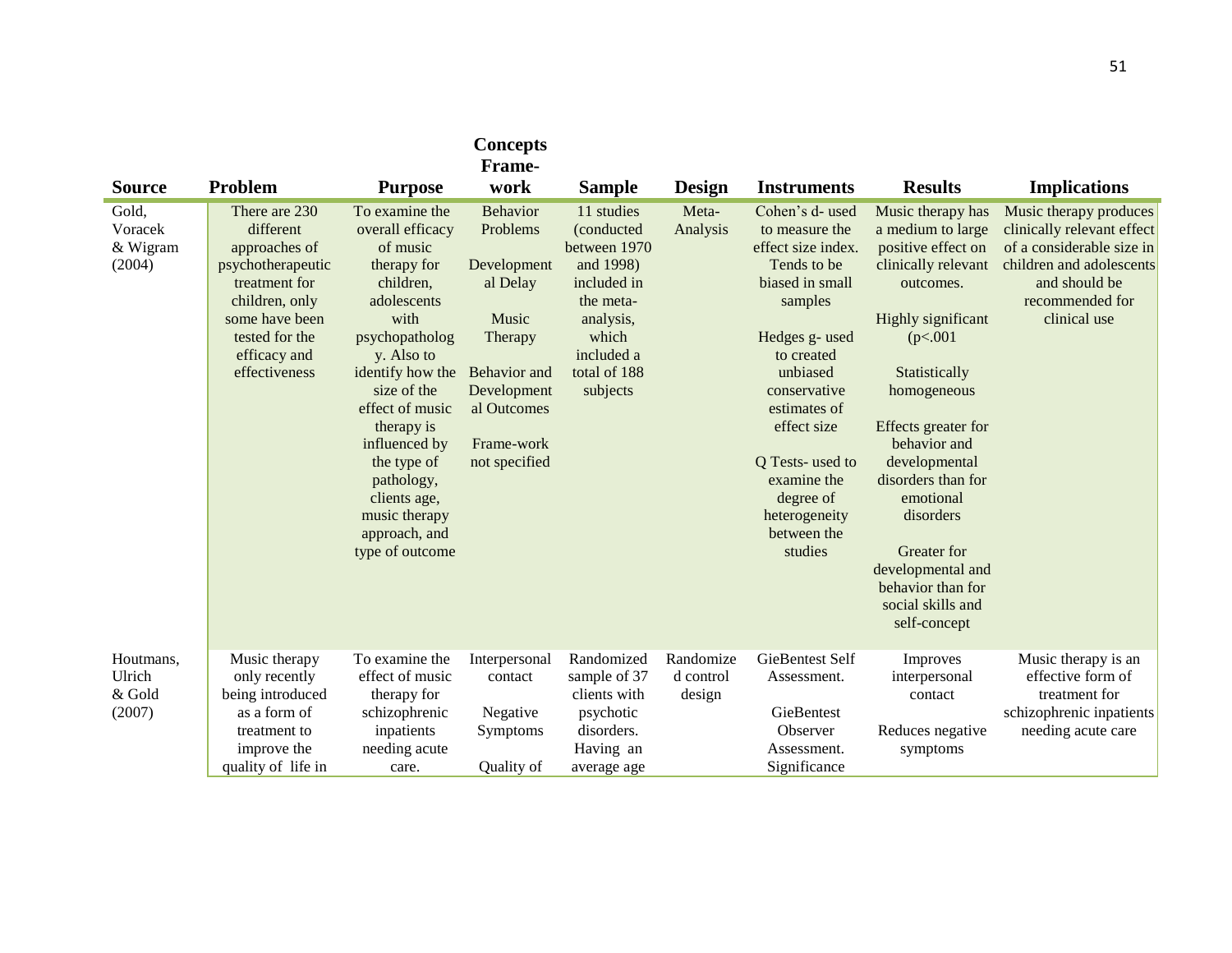|                                                                                                                                                          | clients with<br>Schizophrenia.                                                                                                                                                      |                                                                                                                                                  | Life<br>Frame-work<br>not specified                                                                                                                | of 21 and<br>having been<br>an inpatient<br>for an<br>average of 20<br>weeks                                                                                                                                                                                                                       |                | ranging from<br>$0.27 - 0.95$ .<br>Scale of<br>Assessment of<br>Negative<br>Symptoms<br><b>Scales for Mental</b><br>Health.<br>Signigicance<br>Ranging from<br>$0.14 - 1$                                                                                                    | Possibly increases<br>quality of life<br><b>Highly Significant</b><br>(p<0.05)                                                                                                                                         |                                                                                                                                                                  |
|----------------------------------------------------------------------------------------------------------------------------------------------------------|-------------------------------------------------------------------------------------------------------------------------------------------------------------------------------------|--------------------------------------------------------------------------------------------------------------------------------------------------|----------------------------------------------------------------------------------------------------------------------------------------------------|----------------------------------------------------------------------------------------------------------------------------------------------------------------------------------------------------------------------------------------------------------------------------------------------------|----------------|------------------------------------------------------------------------------------------------------------------------------------------------------------------------------------------------------------------------------------------------------------------------------|------------------------------------------------------------------------------------------------------------------------------------------------------------------------------------------------------------------------|------------------------------------------------------------------------------------------------------------------------------------------------------------------|
| Hayashi,<br>Tanabe,<br>Nakagawa,<br>Noguchi,<br>Iwata,<br>Koubuchi,<br>Watanabe,<br>Okui, Takagi,<br>Sugita,<br>Horiuchi,<br>Sasaki, and<br>Koike (2002) | Continued<br>research and<br>comparison of<br>completed<br>research studies is<br>needed to further<br>evaluate the effect<br>of music therapy<br>in patients with<br>schizophrenia | To examine the<br>efficacy of<br>group music<br>therapy for<br>inpatients with<br>schizophrenia<br><sub>or</sub><br>schizoaffective<br>psychosis | Quality of<br>life in<br>patients with<br>schizophrenia<br>and<br>schizoaffectiv<br>e psychosis<br>Music<br>therapy<br>Frame-work<br>not specified | Long term<br>female<br>patients with<br>a diagnosis of<br>schizophrenia<br>$\alpha$<br>schizoaffectiv<br>e, psychosis<br>and absence<br>of<br>unequivocal<br>organic<br>cognitive<br>impairment<br>or mental<br>retardation<br>Two groups-<br>Music<br>Therapy<br>Group and a<br>Waiting<br>Group. | Randomize<br>d | Positive and<br>Negative<br><b>Syndrome Scale</b><br>(p<0.05)<br>Quality of Life<br>Scale $(p<0.05)$<br><b>Likert Scale</b><br>5-point, 10 item<br>scale used to<br>assess ward-life<br>activity<br>Rehabilitation<br><b>Evaluation Hall</b><br>and Baker Scale<br>(p<0.001) | The patients in the<br>music therapy<br>groups showed<br>significant<br>improvement in<br>the areas of quality<br>of life, personal<br>relationships, and<br>increased in<br>participation in<br>activities $(p<0.01)$ | Further research is<br>warranted in the area of<br>music therapy and its<br>effectiveness in the<br>therapeutic effect<br>amongst patients with<br>schizophrenia |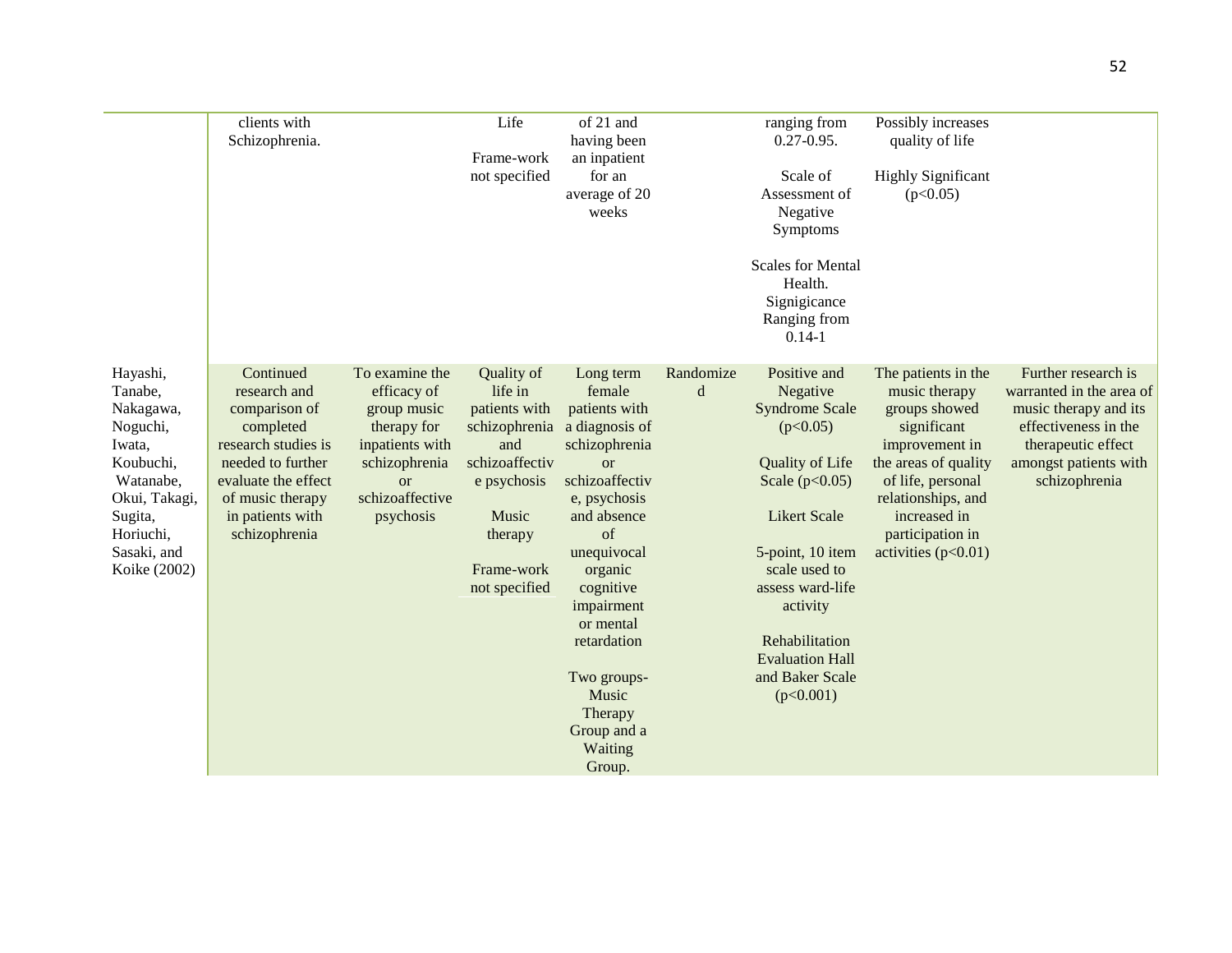|                               |                                                                                                                                                                                     |                                                                                                                                                                    |                                                                                                                                                                         | Convenience<br>Sample.<br>Mean age $=$<br>66.1<br>Mean age at<br>onset = $32.1$                                                                                           |                                                                                                                                                                      |                                                                                                                                                                                                                     |                                                                                                                                                                                                                                   |                                                                                                                                                                                                           |
|-------------------------------|-------------------------------------------------------------------------------------------------------------------------------------------------------------------------------------|--------------------------------------------------------------------------------------------------------------------------------------------------------------------|-------------------------------------------------------------------------------------------------------------------------------------------------------------------------|---------------------------------------------------------------------------------------------------------------------------------------------------------------------------|----------------------------------------------------------------------------------------------------------------------------------------------------------------------|---------------------------------------------------------------------------------------------------------------------------------------------------------------------------------------------------------------------|-----------------------------------------------------------------------------------------------------------------------------------------------------------------------------------------------------------------------------------|-----------------------------------------------------------------------------------------------------------------------------------------------------------------------------------------------------------|
| Chou & Lin<br>(2006)          | Medication may<br>alleviate<br>pschycotic<br>symptoms but<br>does not<br>completely help<br>clients solve<br>problems in their<br>minds and modify<br>cognitive<br>distortion       | To explore the<br>listening<br>experience of<br>depression<br>suffers while<br>undergoing<br>guided imagery<br>and music<br>therapy                                | Music<br>Therapy<br>and<br>Guided<br>Imagery<br>Model<br>Depression                                                                                                     | 5 outpatient<br>individuals<br>suffering<br>depression                                                                                                                    | Random<br>Sample<br>Semi-<br>structured<br>interviews                                                                                                                | Mini-Mental<br>State<br>Examination<br><b>Beck Depression</b><br>Inventory                                                                                                                                          | Music therapy<br>along with guided<br>imagery helps<br>reduce anxiety,<br>pain, and feel more<br>at peace                                                                                                                         | Music therapy and<br>guided imagery along<br>with medication therapy<br>are successful treatment<br>methods for individuals<br>with depression                                                            |
| Sieliecki &<br>Good<br>(2006) | The effect of<br>music on pain,<br>power,<br>depression, and<br>disability in a<br>working aged<br>adults with<br>chronic non-<br>malignant pain<br>has not been full<br>researched | To test the effect<br>of music on<br>power, pain,<br>depression and<br>disability and<br>compare<br>researcher<br>provided music<br>with subject<br>provided music | Chronic non-<br>malignant<br>pain which is<br>persistent<br>regardless of<br>traditional<br>treatment<br>Depression<br>Disability<br><b>Music</b><br>therapy<br>Roger's | Convenience<br>Sample<br>24 month<br>period from<br>2001-2003<br>60 total<br>subjects<br>Ages 21-65<br>Had neck,<br>back, and/or<br>joint pain for<br>at least 6<br>month | Randomize<br>d<br>Controlled<br>Clinical<br>Trial<br>Random<br>assignment<br>to either<br>Standard<br>Music<br>Group,<br>Patterning<br>Music<br>Group, or<br>Control | McGill Pain<br>Measurement<br>Questionnaire.<br>Reliability 0.84<br>Pain Disability<br>Index. Reliability<br>0.79<br>Center for<br>Epidemiology<br><b>Studies</b><br>Depression Scale.<br>Reliability 0.81-<br>.084 | Music groups had<br>more power and<br>less pain,<br>depression,<br>disability than the<br>control groups<br>(p<0.001)<br>No statistically<br>significant<br>differences<br>between the two<br>music<br>interventions<br>(p<0.362) | Patients can be<br>instructed by nurses<br>how to use music in the<br>appropriate manner in<br>order to help reduce<br>pain, depression,<br>disability, and help<br>increase the effects of<br>analgesics |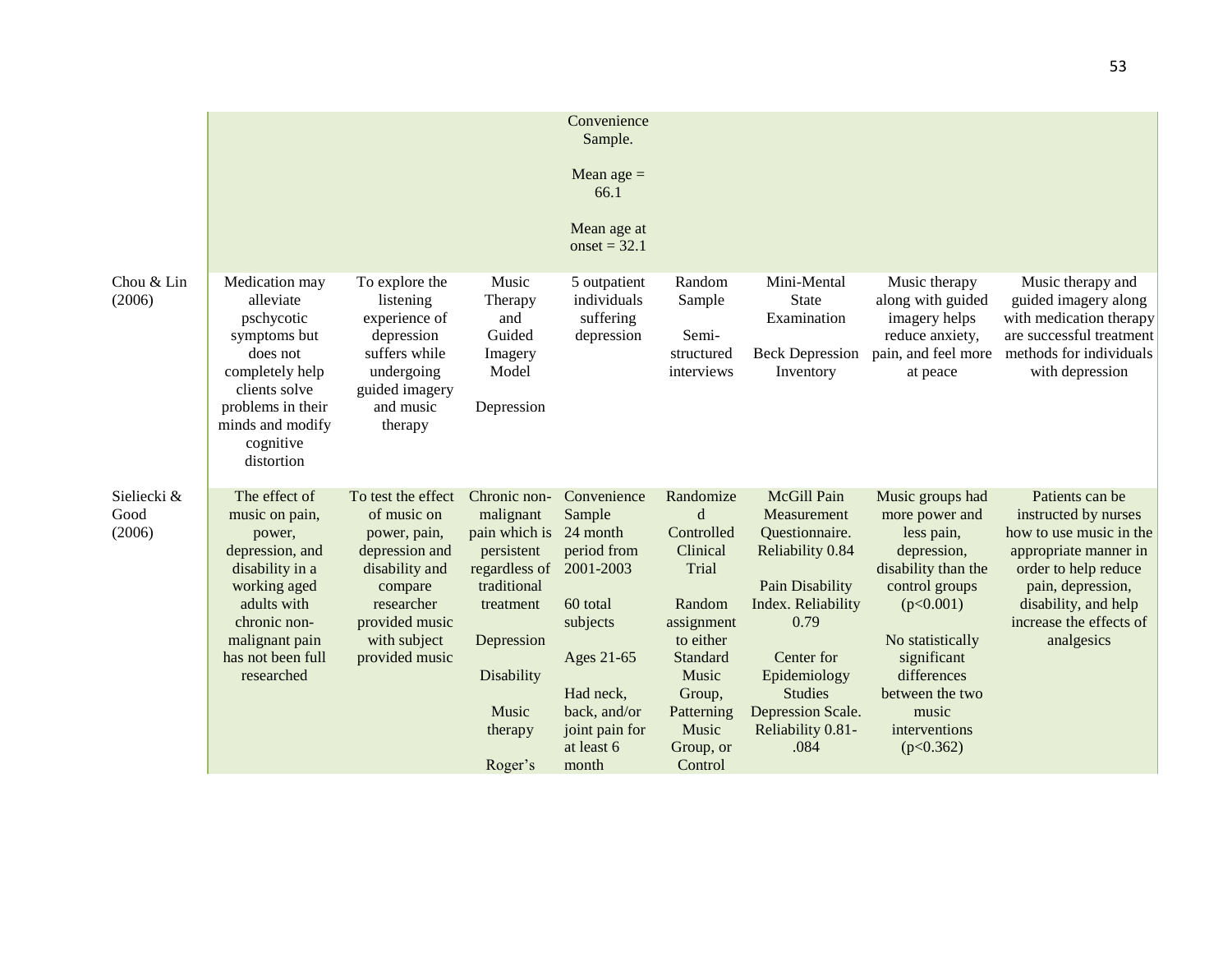|                           |                                                                                                                                                                           |                                                                                                                                                     | science of<br>unitary<br>human beings least 1 form<br>Barrett's<br>theory of<br>power                              | Receiving at<br>of traditional<br>treatment                                                                                                                                                                                                                                                                                                    | Group                             | Power as<br>Knowing<br>Participation in<br><b>Change Tool</b><br>Version 2. Alpha<br>Reliability 0.94                                                                                                 | Model supporting<br>music's effect both<br>directly and<br>indirectly was<br>supported                                                                                                                                                    |                                                                               |
|---------------------------|---------------------------------------------------------------------------------------------------------------------------------------------------------------------------|-----------------------------------------------------------------------------------------------------------------------------------------------------|--------------------------------------------------------------------------------------------------------------------|------------------------------------------------------------------------------------------------------------------------------------------------------------------------------------------------------------------------------------------------------------------------------------------------------------------------------------------------|-----------------------------------|-------------------------------------------------------------------------------------------------------------------------------------------------------------------------------------------------------|-------------------------------------------------------------------------------------------------------------------------------------------------------------------------------------------------------------------------------------------|-------------------------------------------------------------------------------|
| Choi, Lee<br>& Lim (2008) | Continued<br>research is needed<br>to study the effect<br>of music therapy<br>intervention in<br>depression,<br>anxiety and<br>relationship in<br>psychiatric<br>patients | To test whether<br>music therapy is<br>effective for<br>improving<br>depression,<br>anxiety, and the<br>relationships of<br>psychiatric<br>patients | Music<br>Therapy<br>Depression<br>Anxiety<br>Relationships<br>and Mental<br>Illness<br>Frame-work<br>not specified | Non-random<br>Sample<br>Music<br>Therapy<br>Control<br>$Group =$<br>mean age<br>37.4 years<br>diagnosed<br>with<br>schizophrenia<br>, psychotic<br>disorder,<br>bipolar<br>disorder and<br>conduct<br>disorder<br>Routine Care<br>Control<br>$Group =$<br>mean age<br>34.9<br>diagnosed<br>with<br>schizophrenia<br>, psychotic<br>disordered, | Quasi-<br>experimenta<br>1 design | Music<br>interventions 60<br>min of music<br>therapy for 15<br>sessions<br>Beck's<br>Depression<br>Inventory<br><b>State and Trait</b><br>Anxiety<br>Inventory<br>Relationship<br><b>Change Scale</b> | The group<br>receiving music<br>therapy had<br>significant<br>improvement in<br>scores for<br>depression, state<br>anxiety, trait<br>anxiety, and<br>relationships in<br>comparison to the<br>control group<br>$P<0.01$ in all<br>groups. | Group music therapy<br>can improve the<br>symptoms of psychiatric<br>patients |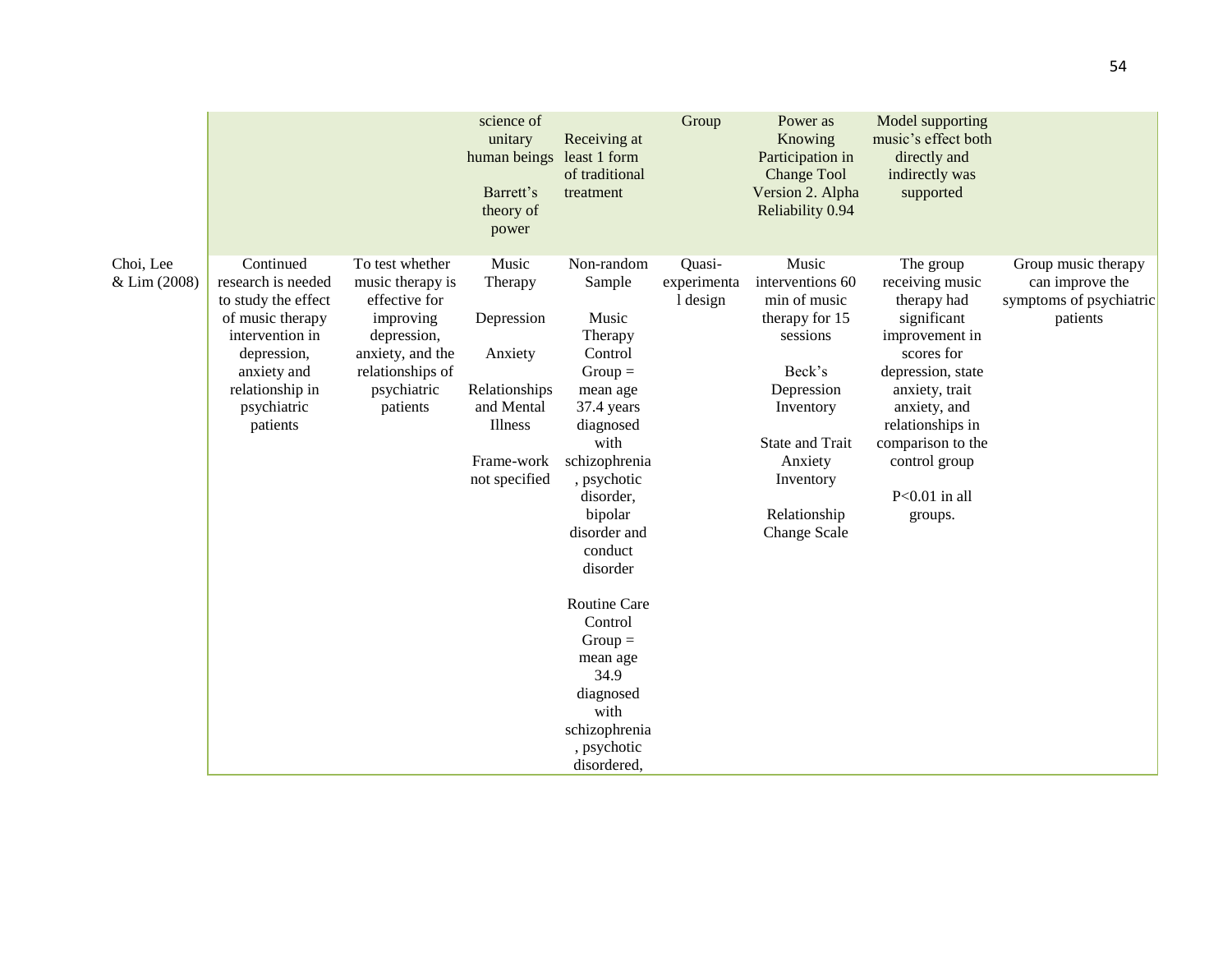|                                               |                                                                                                   |                                                                                  |                                                                                                                  | anxiety<br>disorder, and<br>mental<br>retardation<br>Total sample<br>26 patients                                                       |                 |                                                                                                                                                                                                                                                                                                                                                                               |                                                                                                                                                                                                                                                                                                                                         |                                                                                                                                                                      |
|-----------------------------------------------|---------------------------------------------------------------------------------------------------|----------------------------------------------------------------------------------|------------------------------------------------------------------------------------------------------------------|----------------------------------------------------------------------------------------------------------------------------------------|-----------------|-------------------------------------------------------------------------------------------------------------------------------------------------------------------------------------------------------------------------------------------------------------------------------------------------------------------------------------------------------------------------------|-----------------------------------------------------------------------------------------------------------------------------------------------------------------------------------------------------------------------------------------------------------------------------------------------------------------------------------------|----------------------------------------------------------------------------------------------------------------------------------------------------------------------|
| Mitchell,<br>MacDonald<br>& Knudsen<br>(2008) | No study to date<br>has compared the<br>use of visual and<br>auditory<br>distraction from<br>pain | To evaluate how<br>music and art<br>effect pain<br>perception,<br>anxiety levels | Music and<br>Art in<br>relations to<br>pain<br>intensity and<br>perceived<br>pain<br>Frame-work<br>not specified | Random<br>Controlled<br>Sample<br>80<br>participants<br>recruited<br>through<br>advertis<br>ement<br>44 women<br>36 men<br>Mean age 21 | Random-<br>ized | Pain intensity<br>rating on a<br>100mm visual<br>analogue scale<br>Pain intensity<br>index of the<br>McGill Pain<br>Questionnaire<br>A 100mm<br>perceived control<br>visual analogue<br>rating scale<br>A 100mm<br>perceived<br>distraction rating<br>scale<br>A short form of<br>the Spielberger<br><b>State of Anxiety</b><br>Question-naire<br>Music listening<br>behavior | Men listening to<br>their preferred<br>music could<br>tolerate pain<br>longer than using<br>art or the silence<br>control group<br>$p = < .001$<br>Those listening to<br>music rated pain<br>less intense than<br>the control group<br>$P = < .05$<br>Listening to music<br>decreased anxiety<br>more than looking<br>at art $p = .001$ | Music therapy is<br>efficient for decreasing<br>anxiety, pain relief, and<br>provides greater<br>perceived control over<br>the experience than<br>visual distraction |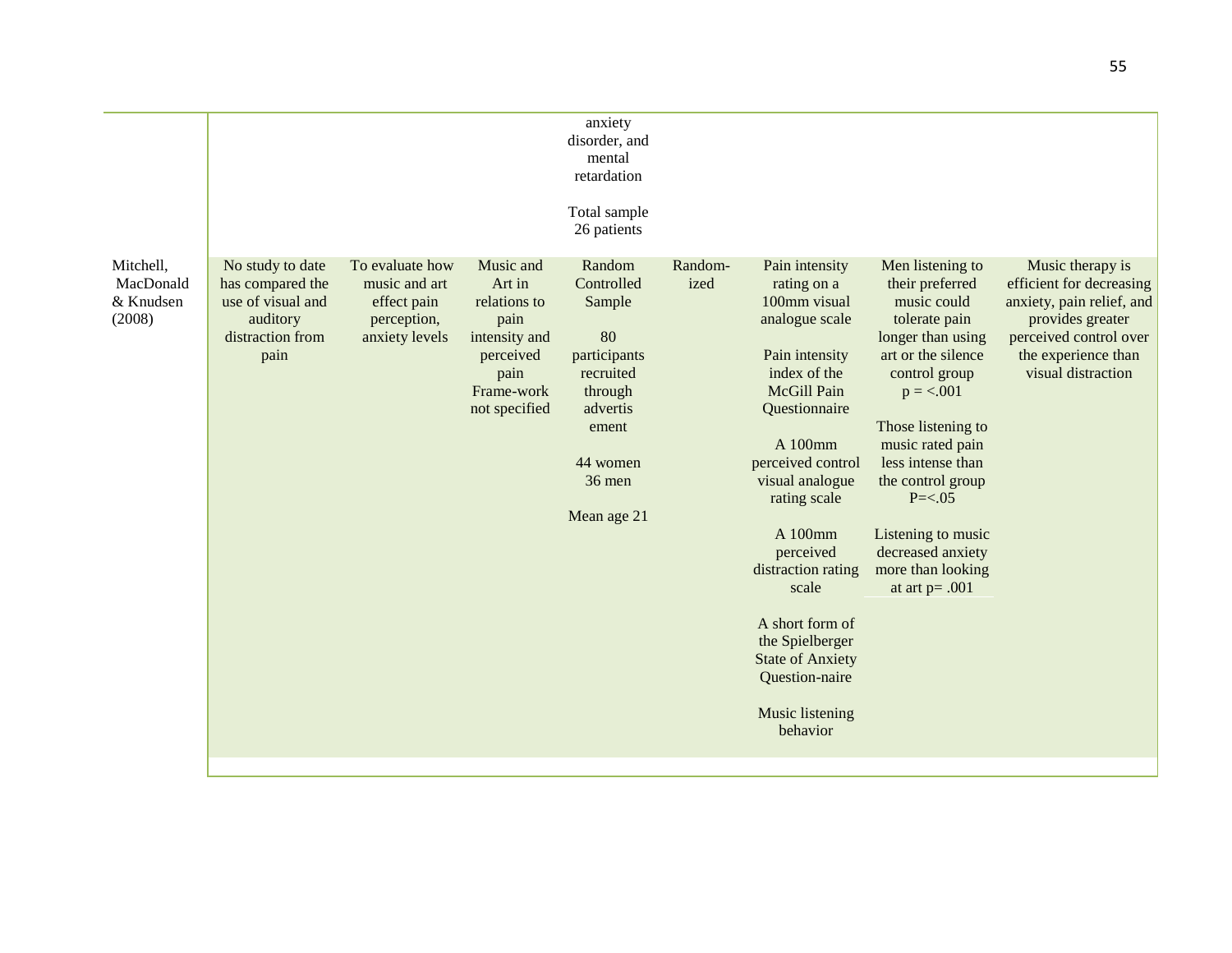| Ledger &<br><b>Baker</b><br>(2006)  | There are no<br>research studies<br>on the long term<br>effects of music<br>therapy on<br>aggressive<br>behavior for<br>individuals with<br>Alzheimer's<br>disease   | To determine the<br>effect of music<br>therapy on<br>aggressive<br>behavior in<br>individuals<br>suffering<br>Alzheimer's<br>disease                                                           | Alzheimer's<br>Disease<br>Group<br>music<br>therapy<br>Aggressive<br>behavior                           | 60 nursing<br>home<br>dwelling<br>elderly with<br>Alzheimer's<br>disease<br>between the<br>ages of 71<br>and 96<br>Participants<br>has moderate<br>to severe<br>cognitive<br>impairment                                                                               | Non-<br>random<br>Experi-<br>mental<br>design                                                                                      | Cohen-<br>Mansfield<br>Agitation<br>Inventory,<br>measures 29<br>different agitated<br>behaviors                                                                                                                         | Long-term there is<br>no difference in<br>the agitation<br>between control<br>and experimental<br>group<br>Short term<br>experimental<br>group was less<br>agitated following<br>group music<br>therapy sessions | Group music therapy<br>may be useful to<br>temporarily decrease the<br>amount of aggressive<br>behaviors seen in<br>individuals with<br>Alzheimer's disease                                                   |
|-------------------------------------|----------------------------------------------------------------------------------------------------------------------------------------------------------------------|------------------------------------------------------------------------------------------------------------------------------------------------------------------------------------------------|---------------------------------------------------------------------------------------------------------|-----------------------------------------------------------------------------------------------------------------------------------------------------------------------------------------------------------------------------------------------------------------------|------------------------------------------------------------------------------------------------------------------------------------|--------------------------------------------------------------------------------------------------------------------------------------------------------------------------------------------------------------------------|------------------------------------------------------------------------------------------------------------------------------------------------------------------------------------------------------------------|---------------------------------------------------------------------------------------------------------------------------------------------------------------------------------------------------------------|
| Grocke, Bloch<br>& Castle<br>(2009) | There are few<br>controlled<br>research studies<br>on the effective-<br>ness of group<br>music therapy for<br>those who have<br>severe and chronic<br>mental illness | To determine<br>whether music<br>therapy<br>influences<br>quality of life<br>and social<br>anxiety for<br>comminute<br>dwelling clients<br>who have<br>severe and<br>chronic mental<br>illness | Severe and<br>Enduring<br>mental illness<br>Music<br>therapy<br>Quality of<br>life<br>Social<br>Anxiety | 17<br>community<br>dwelling<br>adults mean<br>age 38.10<br>women, 7<br>men who had<br>the ability to<br>concentrate<br>for 1 hour<br>8 had<br>diagnosis<br>schiz-<br>ophrenia, 4<br>bipolar, 3<br>psychosis and<br>intellectual<br>inability, 1<br>other<br>psychosis | Convenienc<br>e<br>Sample<br>Semi-<br>structured<br>focus group<br>which<br>gathered<br>qualitative<br>and<br>quantitative<br>data | <b>WHOQOLBREF</b><br>Scale<br><b>Quality of Life</b><br>Scale<br><b>Social Interaction</b><br><b>Anxiety Scale</b><br><b>Brief Symptom</b><br>Inventory<br>Reliability not<br>specified for any<br>of the<br>instruments | T-tests for all<br>questionnaire<br>items. Statistically<br>significant<br>$P = < 0.05$<br><b>BSI</b> symptomatic<br>status did not alter<br>at all $p = 0.873$<br>$SIAS$ p= 0.484                               | Music is a motivating<br>factor for those with<br>severe and chronic<br>mental illness<br>Song writing paved a<br>way for creative<br>expression and enabled<br>groups to experience<br>working within a team |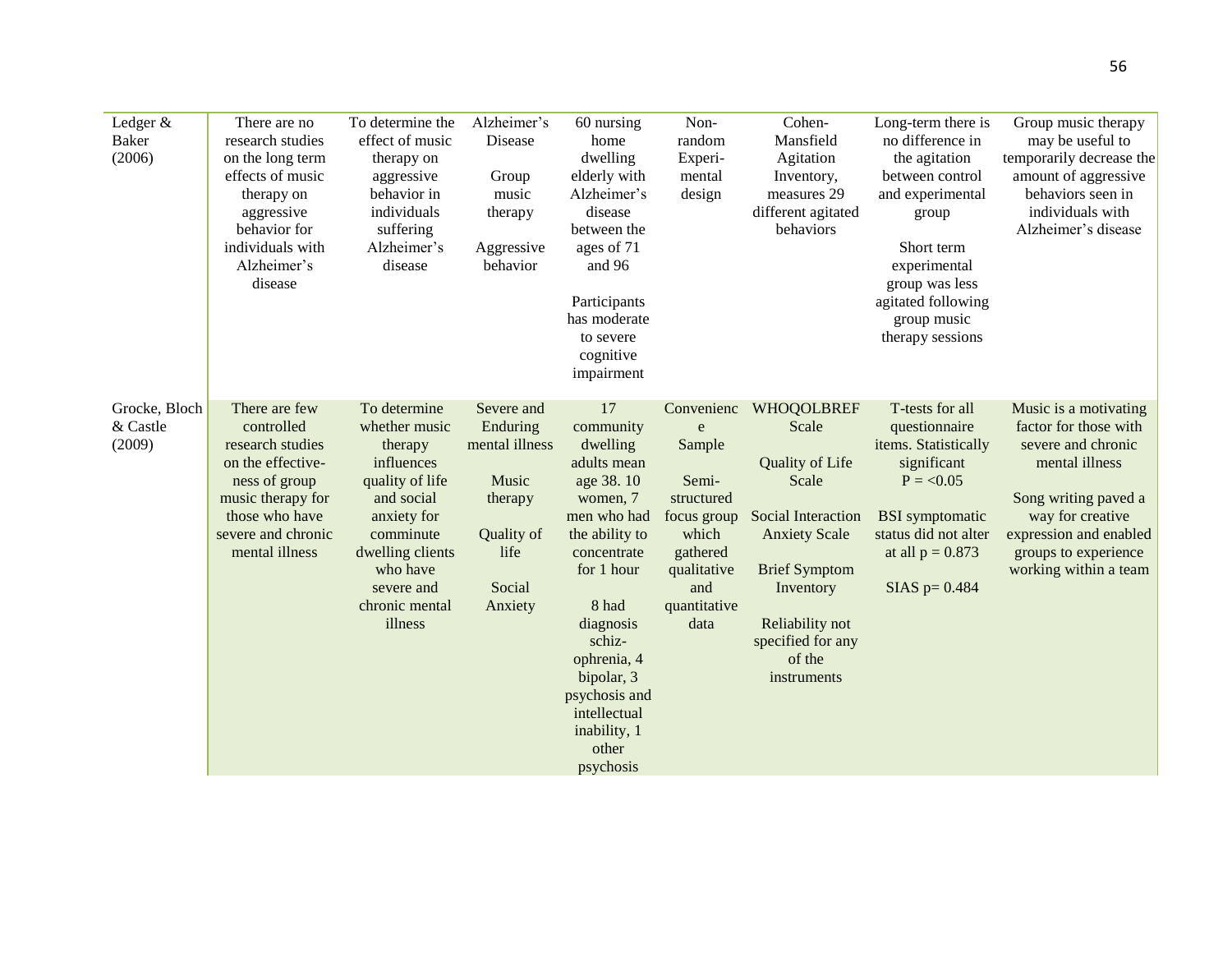| Silverman<br>(2006) | Traditional<br>approaches to<br>treatment of<br>mental illness has<br>limited<br>effectiveness<br>when applied to<br>work aspects and<br>socialization of<br>persons with<br>mental illness | To<br>quantitatively<br>evaluate<br>psychiatric<br>patients'<br>perception of<br>their psycho<br>educational<br>programming                  | Patients<br>perception of<br>psycho<br>educational<br>programs<br>Music<br>Therapy<br>Frame-work<br>not specified | 73 inpatients<br>with an<br>average age<br>of 39.4<br>44% had been<br>admitted to a<br>psychiatric<br>hospital<br>between 2<br>and 4 times.<br>$60\%$ were<br>Caucasian<br>66% were<br>admitted on a<br>voluntary<br>basis | Random<br>Study<br>Design<br>No control<br>groups                                                                                     | Survey using a<br>Linkert Scale<br>Repeated-<br>measure<br>ANOVA.<br>$P = .01$<br>Pairwise<br>comparison with<br>Boniferroni<br>adjustments for<br>multiple<br>comparisons $P =$<br>.01 and .05<br>T-Test to<br>determine if<br>ethnic back<br>grounds changed<br>the results. Not<br>significant $p=$<br>< 0.05 | Music therapy<br>overall highest<br>perceived<br>helpfulness $p = .01$<br>among various<br>therapies offered                                                                | Music therapy when<br>combined with<br>traditional approaches<br>has great perceived<br>effectiveness among<br>mentally ill patients<br>Further research is<br>needed to evaluate<br>psychiatric<br>programming and may<br>use more objective<br>measures rather than<br>participant reported data |
|---------------------|---------------------------------------------------------------------------------------------------------------------------------------------------------------------------------------------|----------------------------------------------------------------------------------------------------------------------------------------------|-------------------------------------------------------------------------------------------------------------------|----------------------------------------------------------------------------------------------------------------------------------------------------------------------------------------------------------------------------|---------------------------------------------------------------------------------------------------------------------------------------|------------------------------------------------------------------------------------------------------------------------------------------------------------------------------------------------------------------------------------------------------------------------------------------------------------------|-----------------------------------------------------------------------------------------------------------------------------------------------------------------------------|----------------------------------------------------------------------------------------------------------------------------------------------------------------------------------------------------------------------------------------------------------------------------------------------------|
| Silverman<br>(2009) | Music therapy as a<br>psycho-social<br>intervention has a<br>conside<br>rably smaller literature<br>data base than other<br>psycho-social<br>treatments                                     | To compare<br>group-<br>based<br>psycho-<br>educationa<br>1 music<br>therapy to<br>psycho-<br>education<br>in<br>measures it<br>satisfaction | Single-<br>session music<br>therapy<br>Verbiliz-ation<br>and<br>perceptions<br>of music<br>therapy                | Psychiatric<br>inpatients at a<br>short-term<br>acute care<br>behavior<br>health care<br>center<br>105 total<br>participants;<br>60<br>experimental                                                                        | Random<br>-ized<br>controlled<br>Clinical<br>Trial<br>Independent<br>Variables:<br>group-based<br>psycho-<br>education<br>and psycho- | Multiple Likert-<br>type scales<br>Satisfaction with<br>Life Scale<br>Adapted<br>Knowledge of<br>Illness and<br>Resources<br>Inventory.<br><b>Reliability .95</b>                                                                                                                                                | No significance<br>between<br>satisfaction with<br>life and psycho-<br>educational<br>knowledge p=<br>> 0.06<br>No significance<br>between<br>perception of<br>helpfulness, | Adults with psychiatric<br>illness tend to enjoy life<br>more, provide more self<br>and cognitive insight<br>and know more about<br>their illness than those<br>who do not attend music<br>therapy.                                                                                                |

57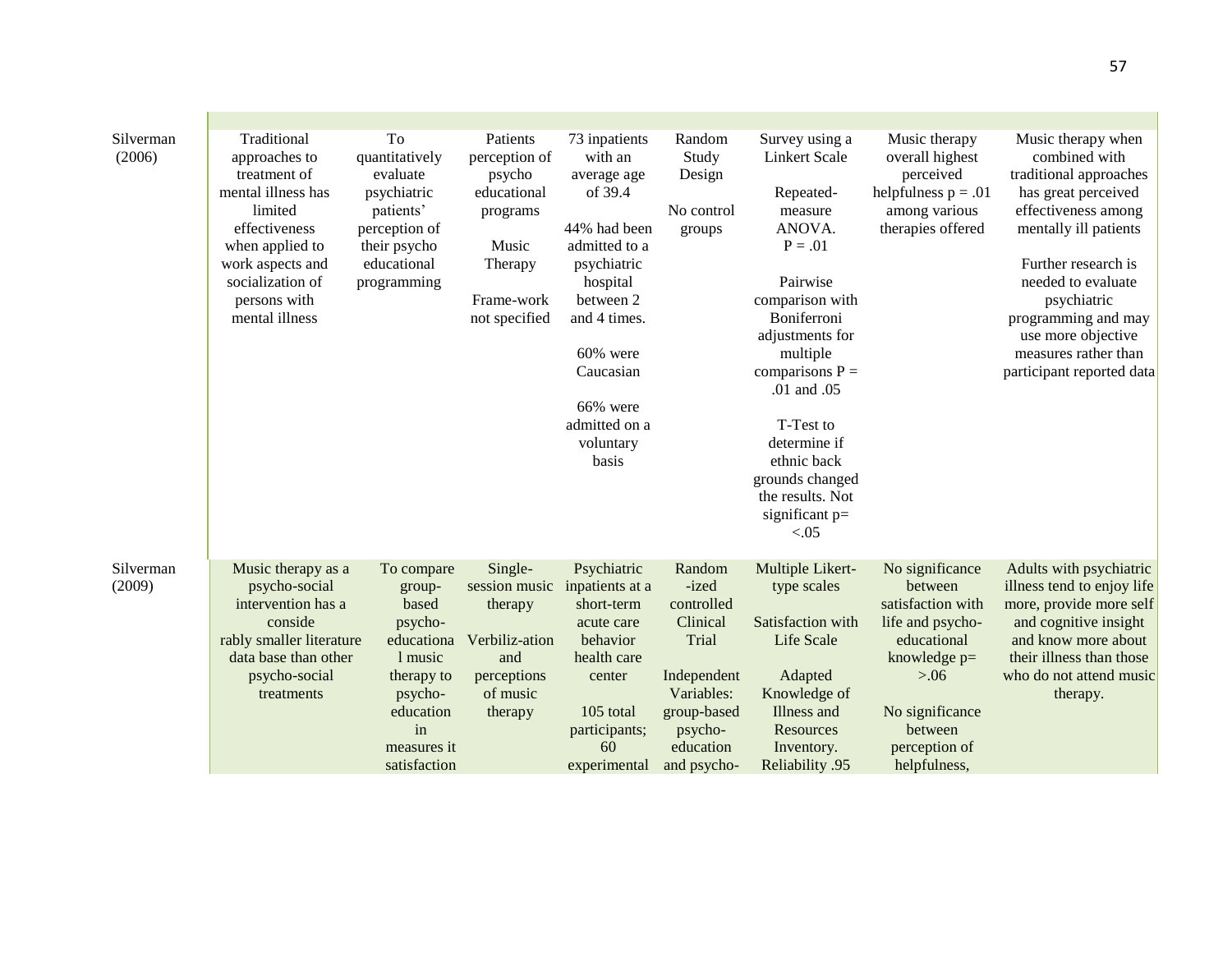|                     |                                                                                                                                                                                                                                               | with life,<br>knowledge<br>of illness,<br>treatment<br>perception<br>s, and<br>response<br>frequency<br>and type in<br>an<br>inpatient<br>setting                      |                                                                                                                                                                                                | and 45<br>control                                                                                                                                                                             | educational<br>music<br>therapy<br>Dependent<br>variables:<br>Participants<br>perception<br>of<br>helpfulness,<br>enjoyment,<br>and comfort | The Group<br>Psycho-social<br><b>Event Sampling</b><br>Form<br>Reliability .90<br>Statistical<br>Package for the<br><b>Social Sciences</b><br>version 13.0<br>Overall reliability<br>or instruments<br>used .93 | enjoyment and<br>comfort $p = > 0.21$<br>Total<br>verbalizations<br>made during a<br>session<br>significantly<br>related to<br>helpfulness,<br>enjoyment and<br>comfort $p = < .006$                                                                                                            |                                                                                                                                                                                                                                                                            |
|---------------------|-----------------------------------------------------------------------------------------------------------------------------------------------------------------------------------------------------------------------------------------------|------------------------------------------------------------------------------------------------------------------------------------------------------------------------|------------------------------------------------------------------------------------------------------------------------------------------------------------------------------------------------|-----------------------------------------------------------------------------------------------------------------------------------------------------------------------------------------------|---------------------------------------------------------------------------------------------------------------------------------------------|-----------------------------------------------------------------------------------------------------------------------------------------------------------------------------------------------------------------|-------------------------------------------------------------------------------------------------------------------------------------------------------------------------------------------------------------------------------------------------------------------------------------------------|----------------------------------------------------------------------------------------------------------------------------------------------------------------------------------------------------------------------------------------------------------------------------|
| Silverman<br>(2007) | Very few published<br>research studies<br>describe the profession<br>of music therapy,<br>considering its status,<br>trends in clinical<br>practice, and<br>development with data<br>being collected via an<br>on-line or web-based<br>survey | Descriptivel<br>y evaluate<br>psychiatric<br>music<br>therapists<br>and their<br>institutions<br>philosophi<br>es,<br>interventio<br>ns, and<br>clinical<br>objectives | Current<br>trends in<br>music<br>therapy<br>Job<br>enjoyment<br>among music<br>therapists<br>Therapists<br>Perceived<br>effectiveness<br>using music<br>therapy<br>Frame-work<br>not specified | 176 members<br>of the<br>American<br>Music<br>Therapy<br>Association<br>in 2005<br>responded to<br>the survey.<br>87.2% female<br>49.7% held a<br>Bachelor's<br>degree in<br>Music<br>Therapy | Descriptive<br>Analysis                                                                                                                     | 48 question web-<br>based instrument<br>posted online for<br>21 days which<br>took approx 10<br>minutes to<br>complete<br>Linkert-type<br>scales                                                                | Average years of<br>working as a<br>therapist 13.26<br>Average years<br>with in a<br>psychiatric setting<br>8.4<br>From 0-10<br>Therapists rated<br>their level of job<br>enjoyment 8.73<br>From $0-10$<br>therapist rated<br>their positive<br>impact on the<br>psychiatric<br>population 7.94 | Music therapists<br>reported a high level of<br>enjoyment working with<br>the mentally ill and it<br>appears that not only to<br>they enjoy their<br>consumer's but also feel<br>as though they have a<br>positive impact on their<br>consumer's psychiatric<br>treatment. |